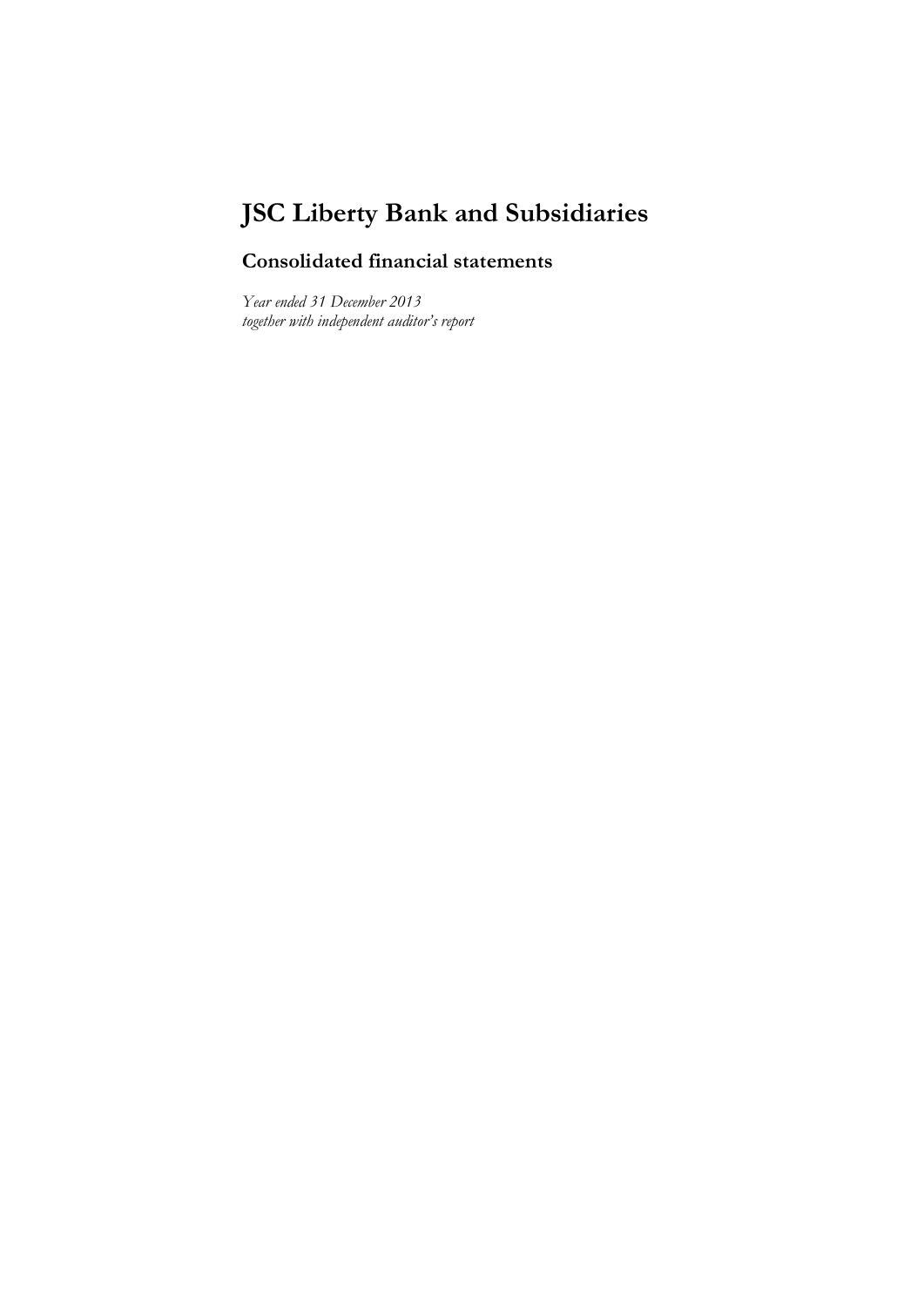# **Contents**

# Independent auditor's report

### Notes to consolidated financial statements

| 1.  |  |
|-----|--|
|     |  |
| 3.  |  |
| 4.  |  |
| .כ  |  |
| 6.  |  |
|     |  |
| 8.  |  |
| 9.  |  |
| 10. |  |
| 11. |  |
| 12. |  |
| 13. |  |
| 14. |  |
| 15. |  |
| 16. |  |
| 17. |  |
| 18. |  |
| 19. |  |
| 20. |  |
| 21. |  |
| 22. |  |
| 23. |  |
| 24. |  |
| 25. |  |
| 26. |  |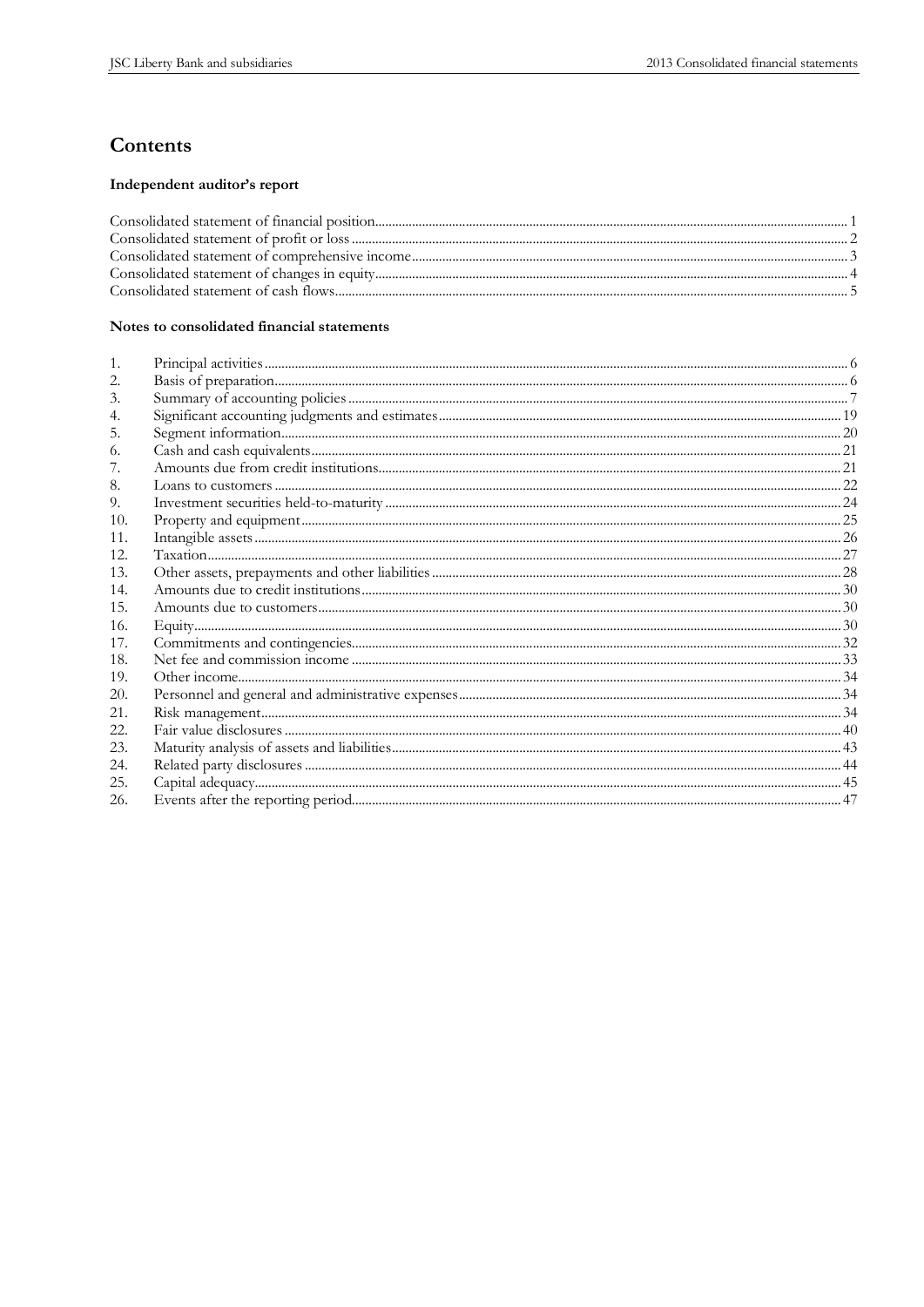

EY Georgia LLC Kote Abkhazi Street, 44 Note Abkhazi Street, 44<br>Tbilisi, 0105, Georgia<br>Tel: +995 (32) 215 8811  $+995(32)$  215 8822 Fax: www.ev.com/ge

# **Independent auditor's report**

To the shareholders and Supervisory Board of JSC Liberty Bank -

We have audited the accompanying consolidated financial statements of JSC Liberty Bank and its subsidiaries ("the Group"), which comprise the consolidated statement of financial position as at 31 December 2013, and the consolidated statement of profit or loss, consolidated statement of comprehensive income, consolidated statement of changes in equity and consolidated statement of cash flows for the year then ended, and a summary of significant accounting policies and other explanatory information.

### *Management's responsibility for the consolidated financial statements*

Management is responsible for the preparation and fair presentation of these consolidated financial statements in accordance with International Financial Reporting Standards, and for such internal control as management determines is necessary to enable the preparation of consolidated financial statements that are free from material misstatement, whether due to fraud or error.

### *Auditor's responsibility*

Our responsibility is to express an opinion on these consolidated financial statements based on our audit. We conducted our audit in accordance with International Standards on Auditing. Those standards require that we comply with ethical requirements and plan and perform the audit to obtain reasonable assurance whether the consolidated financial statements are free from material misstatement.

An audit involves performing audit procedures to obtain audit evidence about the amounts and disclosures in the consolidated financial statements. The audit procedures selected depend on our judgment, including the assessment of the risks of material misstatement of the consolidated financial statements, whether due to fraud or error. In making those risk assessments, the auditor considers internal control relevant to the preparation and fair presentation of the consolidated financial statements in order to design audit procedures that are appropriate in the circumstances, but not for the purpose of expressing an opinion on the effectiveness of the entity's internal control. An audit also includes evaluating the appropriateness of accounting policies used and the reasonableness of accounting estimates made by management of the audited entity, as well as evaluating the overall presentation of the consolidated financial statements.

We believe that the audit evidence we have obtained is sufficient and appropriate to provide a basis for our audit opinion.

#### *Opinion*

In our opinion, the consolidated financial statements present fairly, in all material respects, the financial position of the Group and its subsidiaries as at 31 December 2013, and its financial performance and cash flows for the year then ended in accordance with International Financial Reporting Standards.

EY Georgia LLC

3 April 2014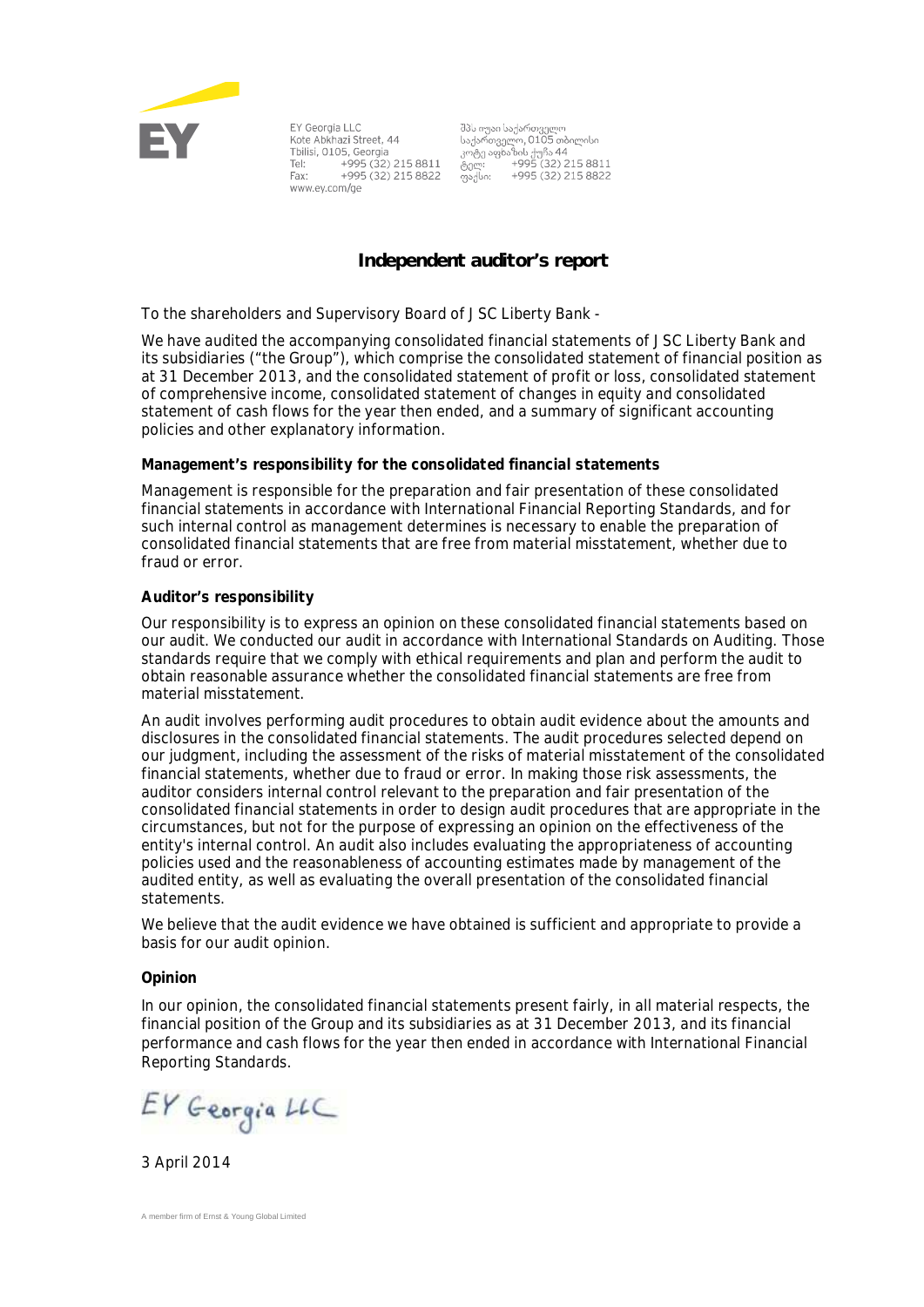# **Consolidated statement of financial position**

### **As of 31 December 2013**

*(thousands of Georgian Lari)*

|                                        | Notes | 2013      | 2012      |
|----------------------------------------|-------|-----------|-----------|
| Assets                                 |       |           |           |
| Cash and cash equivalents              | 6     | 355,089   | 232,954   |
| Amounts due from credit institutions   | 7     | 40.451    | 2,673     |
| Loans to customers                     | 8     | 600.080   | 378,118   |
| Investment securities held-to-maturity | 9     | 133,441   | 59,159    |
| Property and equipment                 | 10    | 128,325   | 126,095   |
| Intangible assets                      | 11    | 9.660     | 9,280     |
| Prepayments                            | 13    | 9,927     | 9,586     |
| Other assets                           | 13    | 16,641    | 21,067    |
| <b>Total assets</b>                    |       | 1,293,614 | 838,932   |
| Liabilities                            |       |           |           |
| Amounts due to credit institutions     | 14    | 2,342     | 28,173    |
| Amounts due to customers               | 15    | 1,158,671 | 696,417   |
| Deferred income tax liabilities        | 12    | 7,314     | 3,746     |
| Other liabilities                      | 13    | 11,179    | 11,934    |
| <b>Total liabilities</b>               |       | 1,179,506 | 740,270   |
| Equity                                 | 16    |           |           |
| Share capital                          |       | 53,284    | 53,284    |
| Additional paid-in capital             |       | 42,559    | 42,559    |
| Preferred shares                       |       | 5,179     | 893       |
| <b>Accumulated losses</b>              |       | (7, 196)  | (18, 839) |
| Other reserves                         |       | 20,282    | 20,765    |
| Total equity                           |       | 114,108   | 98,662    |
| Total liabilities and equity           |       | 1,293,614 | 838,932   |

**Signed and authorised for release on behalf of the Management Board of the Bank:**

George Arveladze Chief Executive Officer Zurab Tsulaia Chief Financial Officer

3 April 2014

*The accompanying notes on pages 6 to 47 are an integral part of these consolidated financial statements.*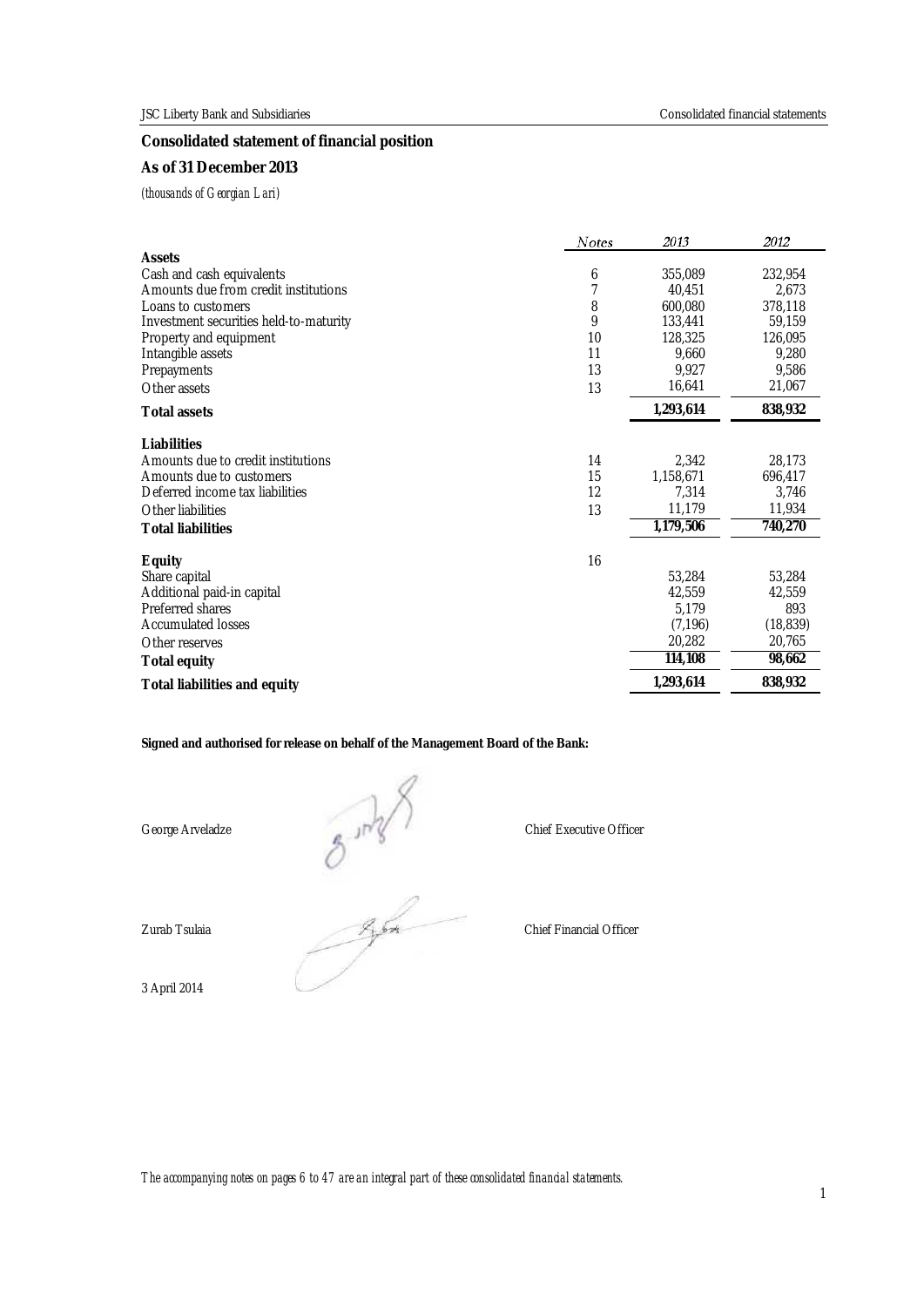# **Consolidated statement of profit or loss**

# **For the year ended 31 December 2013**

|                                                             | <b>Notes</b> | 2013      | 2012      |
|-------------------------------------------------------------|--------------|-----------|-----------|
| Interest income                                             |              |           |           |
| Loans to customers                                          |              | 142,930   | 109,892   |
| Investment securities                                       |              | 8,592     | 11,380    |
| Amounts due from credit institutions                        |              | 3,622     | 2,937     |
|                                                             |              | 155,144   | 124,209   |
| Interest expense                                            |              |           |           |
| Amounts due to customers                                    |              | (97, 411) | (66, 617) |
| Amounts due to credit institutions                          |              | (1, 441)  | (3,283)   |
| Contingent capital participation notes                      |              |           | (2,264)   |
| Other                                                       |              | (206)     | (110)     |
|                                                             |              | (99, 058) | (72, 274) |
| Net interest income                                         |              | 56,086    | 51,935    |
| Loan impairment reversal/(charge)                           | 8            | 3,733     | (12,504)  |
| Net interest income after loan impairment reversal/(charge) |              | 59,819    | 39,431    |
| Net fee and commission income                               | 18           | 19,974    | 28,855    |
| Net gains/ (losses) from foreign currencies:                |              |           |           |
| - Dealing                                                   |              | 6,959     | 6,056     |
| - Translation differences                                   |              | (139)     | (77)      |
| Other income                                                | 19           | 6,224     | 4,817     |
| Non-interest income                                         |              | 33,018    | 39,651    |
| Personnel expenses                                          | 20           | (41, 866) | (37,605)  |
| General and administrative expenses                         | 20           | (20, 391) | (18,900)  |
| Depreciation, amortisation and impairment                   |              | (11,780)  | (10,005)  |
| Other operating expenses                                    |              | (2,237)   | (1,902)   |
| Other impairment and provisions                             | 13           | (1, 118)  | (885)     |
| Non-interest expense                                        |              | (77, 392) | (69, 297) |
| Profit before income tax expense                            |              | 15,445    | 9,785     |
| Income tax benefit/(expense)                                | 12           | 2,620     | (4,601)   |
| Profit for the year                                         |              | 18,065    | 5,184     |
| Earnings per share:                                         | 16           |           |           |
| - Basic and diluted earnings per share (in full amount)     |              | 0.00315   | 0.00111   |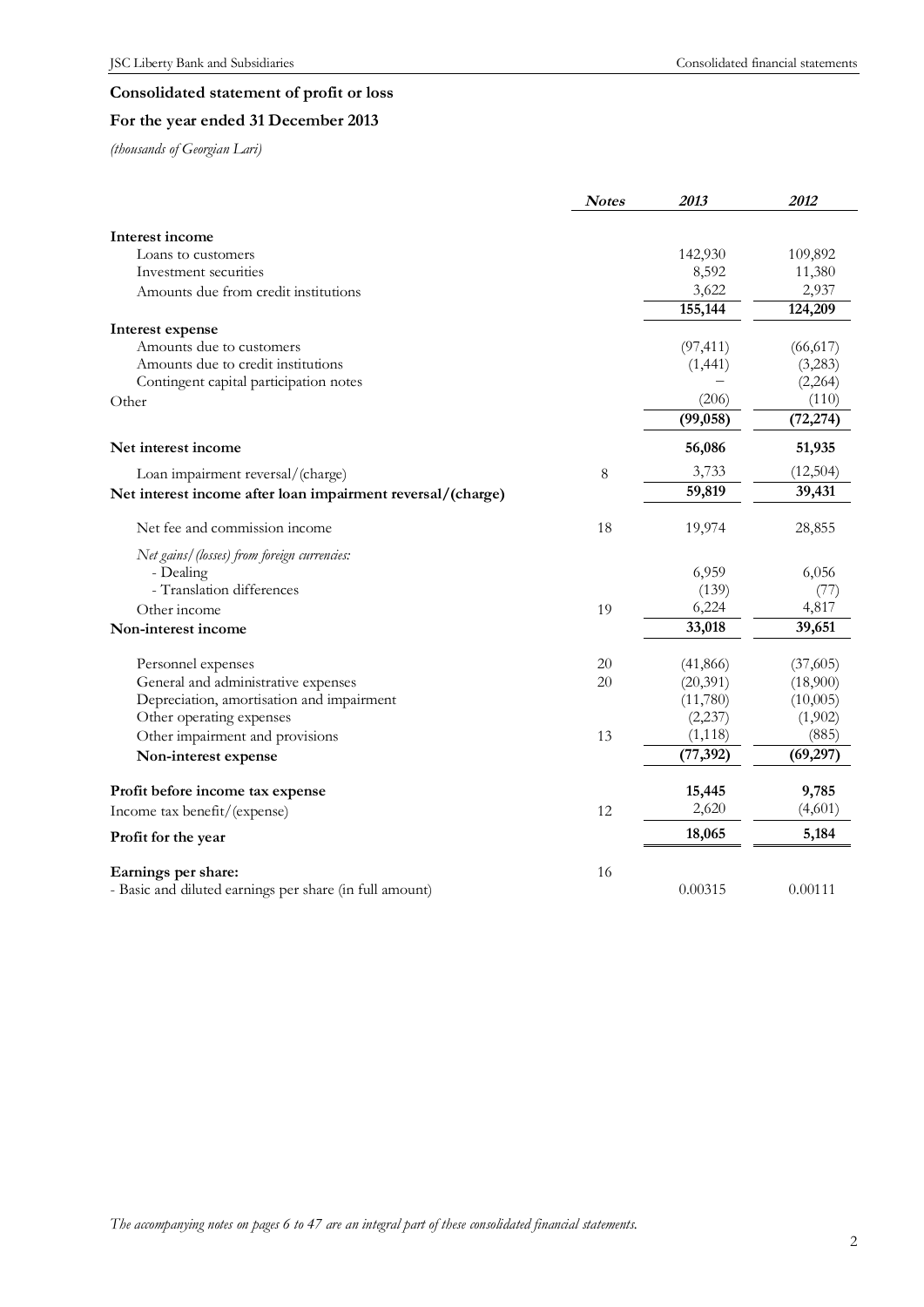# **Consolidated statement of comprehensive income**

# **For the year ended 31 December 2013**

|                                                                                                                                           | <b>Notes</b> | 2013   | 2012  |
|-------------------------------------------------------------------------------------------------------------------------------------------|--------------|--------|-------|
| Profit for the year                                                                                                                       |              | 18,065 | 5,184 |
| Other comprehensive income                                                                                                                |              |        |       |
| Other comprehensive income not to be reclassified to profit or loss in subsequent periods:<br>Impairment of the building due to fire loss | 10           |        | (608) |
| Income tax relating to components of other comprehensive income<br>12, 16                                                                 |              |        | 91    |
| Net other comprehensive income not to be reclassified to<br>profit or loss in subsequent periods                                          |              |        | (517) |
| Other comprehensive income for the year, net of tax                                                                                       |              |        | (517) |
| Total comprehensive income for the year                                                                                                   |              | 18,065 | 4,667 |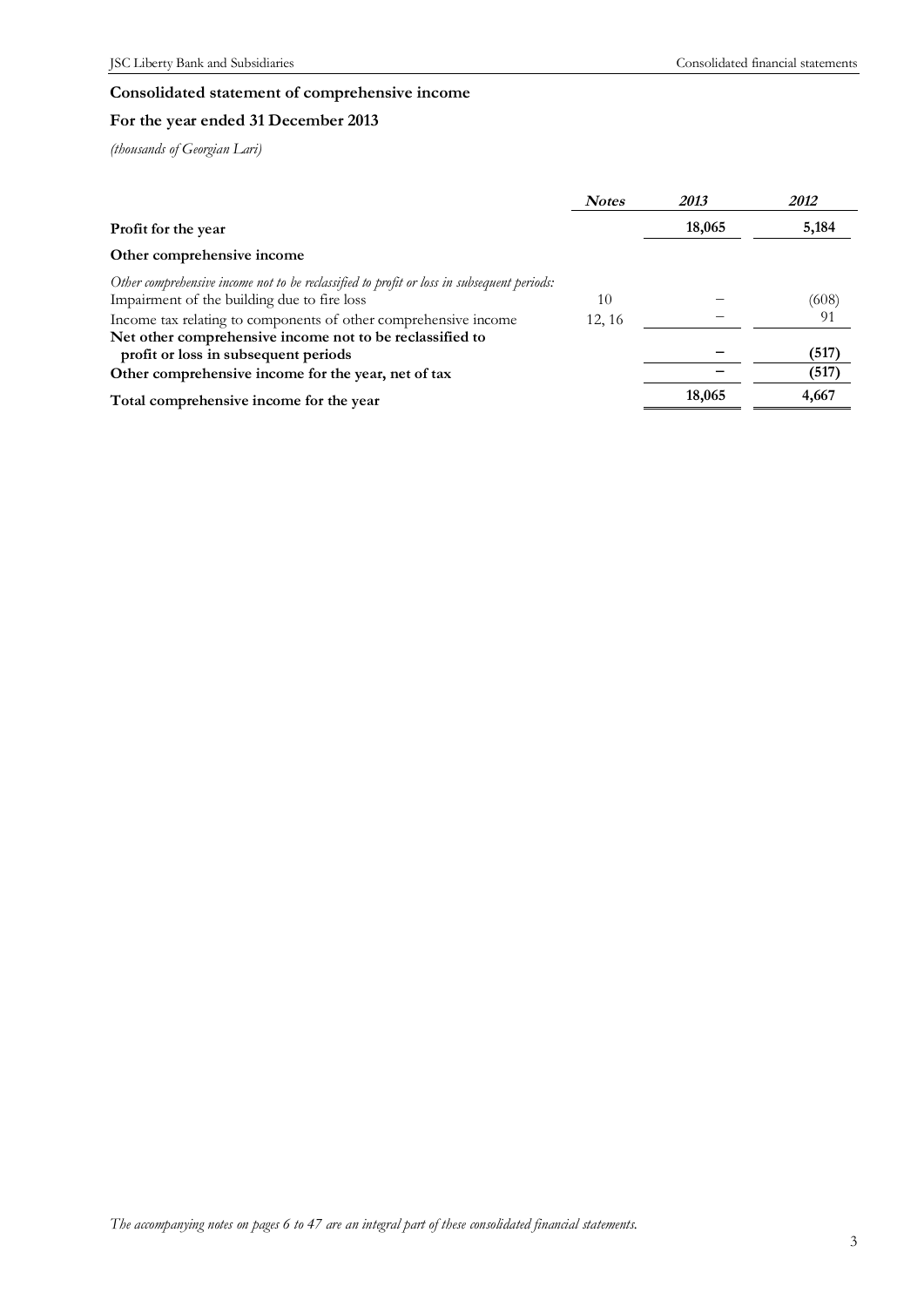# **Consolidated statement of changes in equity**

# **For the year ended 31 December 2013**

|                                  |                         |                                         |                            |        | Attributable to shareholders of the Bank |                          |              |
|----------------------------------|-------------------------|-----------------------------------------|----------------------------|--------|------------------------------------------|--------------------------|--------------|
|                                  | <b>Share</b><br>capital | <b>Additional</b><br>paid-in<br>capital | <b>Preferred</b><br>shares | shares | Treasury Accumulated<br>losses           | <i>Other</i><br>reserves | <b>Total</b> |
| 31 December 2011                 | 42,708                  | 32,809                                  |                            |        | (24, 504)                                | 21,763                   | 72,776       |
| Total comprehensive              |                         |                                         |                            |        |                                          |                          |              |
| income/(loss) for the year       |                         |                                         |                            |        | 5,184                                    | (517)                    | 4,667        |
| Depreciation of revaluation      |                         |                                         |                            |        |                                          |                          |              |
| reserve (Note 16)                |                         |                                         |                            |        | 481                                      | (481)                    |              |
| Share based payments (Note 16)   |                         | 1,712                                   |                            |        |                                          |                          | 1,712        |
| Issue of share capital (Note 16) | 10,576                  | 8,038                                   |                            |        |                                          |                          | 18,614       |
| Issue of preferred shares        |                         |                                         |                            |        |                                          |                          |              |
| (Note $16$ )                     |                         |                                         | 893                        |        |                                          |                          | 893          |
| 31 December 2012                 | 53,284                  | 42,559                                  | 893                        |        | (18, 839)                                | 20,765                   | 98,662       |
| Total comprehensive              |                         |                                         |                            |        |                                          |                          |              |
| income/(loss) for the year       |                         |                                         |                            |        | 18,065                                   |                          | 18,065       |
| Depreciation of revaluation      |                         |                                         |                            |        |                                          |                          |              |
| reserve (Note 16)                |                         |                                         |                            |        | 483                                      | (483)                    |              |
| Deferred tax (change in          |                         |                                         |                            |        |                                          |                          |              |
| valuation estimate)              |                         |                                         |                            |        | (6,188)                                  |                          | (6, 188)     |
| Dividends paid on preferred      |                         |                                         |                            |        |                                          |                          |              |
| shares (Note 16)                 |                         |                                         |                            |        | (717)                                    |                          | (717)        |
| Issue of preferred shares        |                         |                                         |                            |        |                                          |                          |              |
| (Note $16$ )                     |                         |                                         | 4,286                      |        |                                          |                          | 4,286        |
| 31 December 2013                 | 53,284                  | 42,559                                  | 5,179                      |        | (7, 196)                                 | 20,282                   | 114,108      |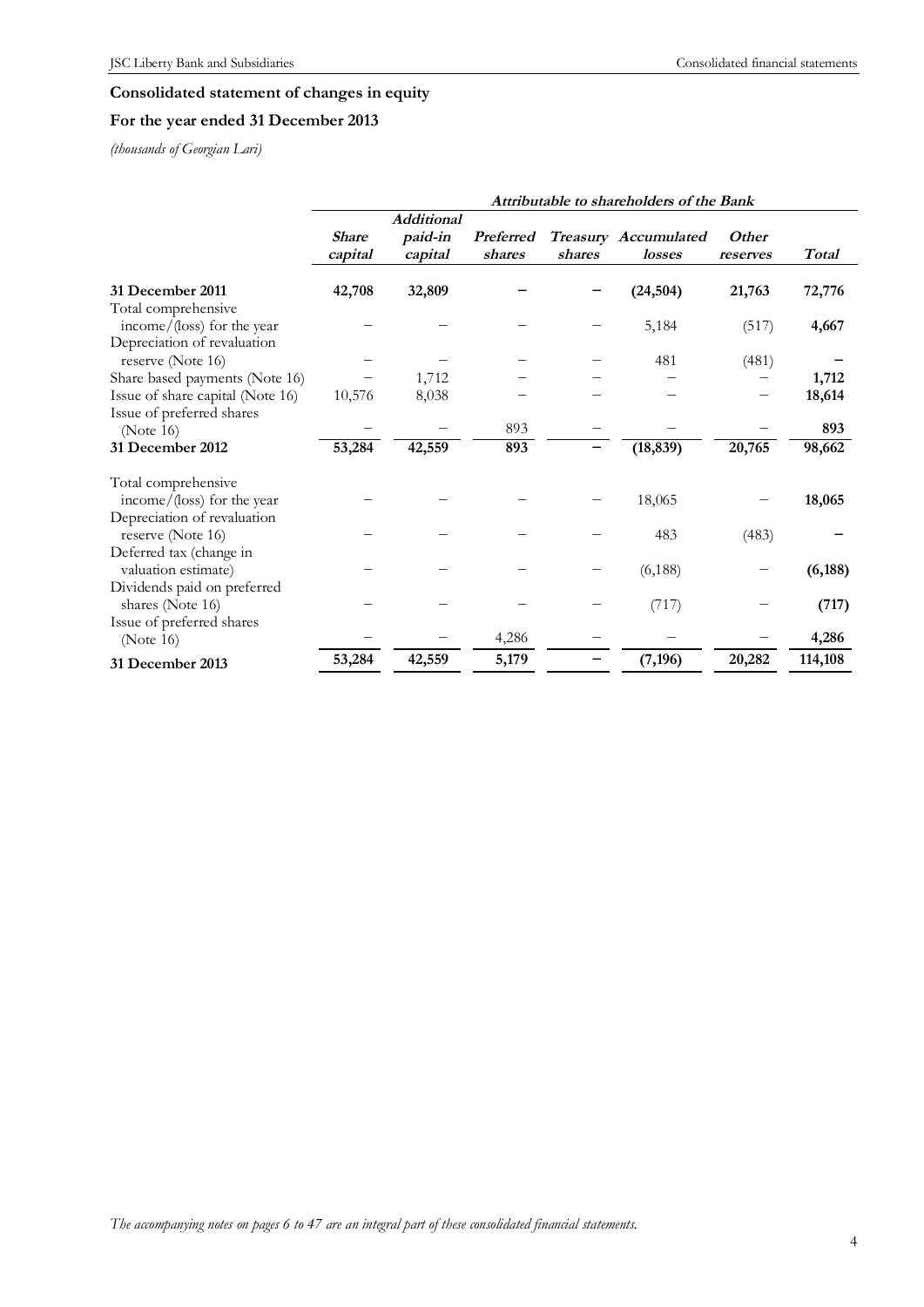# **Consolidated statement of cash flows**

# **For the year ended 31 December 2013**

|                                                               | <b>Notes</b> | 2013       | 2012      |
|---------------------------------------------------------------|--------------|------------|-----------|
| Cash flows from operating activities                          |              |            |           |
| Interest received                                             |              | 175,475    | 129,929   |
| Interest paid                                                 |              | (89, 468)  | (70, 512) |
| Fees and commissions received                                 |              | 24,642     | 33,147    |
| Fees and commissions paid                                     |              | (4, 463)   | (4,503)   |
| Net realised gains from dealing in foreign currencies         |              | 6,690      | 6,183     |
| Recoveries of assets previously written off                   | 8,13         | 9,818      | 163       |
| Other income received                                         |              | 6,030      | 4,388     |
| Personnel expenses paid                                       |              | (41, 130)  | (36,711)  |
| General, administrative and other operating expenses paid     |              | (21, 552)  | (20, 664) |
| Cash flows from operating activities before changes in        |              |            |           |
| operating assets and liabilities                              |              | 66,042     | 41,420    |
|                                                               |              |            |           |
| Net (increase) decrease in operating assets                   |              |            |           |
| Amounts due from credit institutions                          |              | (64, 322)  | 20,711    |
| Loans to customers                                            |              | (249, 187) | (75,058)  |
| Other assets                                                  |              | 3,593      | (10,304)  |
| Net increase/ (decrease) in operating liabilities             |              |            |           |
| Amounts due to credit institutions                            |              | 1,095      | 6,724     |
| Amounts due to customers                                      |              | 444,074    | 89,999    |
| Other liabilities                                             |              | (3,065)    | (1, 416)  |
| Net cash flows from operating activities before income tax    |              | 198,230    | 72,076    |
| Income tax paid                                               |              |            |           |
| Net cash from operating activities                            |              | 198,230    | 72,076    |
| Cash flows from investing activities                          |              |            |           |
| Proceeds from redemption of investment available-for-sale     |              | 200        |           |
| Purchase of investment securities                             |              | (341, 170) | (121,730) |
| Proceeds from redemption of investment securities             |              | 270,063    | 165,598   |
| Purchase of intangibles, property and equipment               |              | (15, 132)  | (20, 373) |
|                                                               |              | 53         |           |
| Proceeds from sale of property and equipment                  |              | (85,986)   | 23,495    |
| Net cash used in investing activities                         |              |            |           |
| Cash flows from financing activities                          |              |            |           |
| Proceeds from issue of preferred shares                       |              | 4,286      | 893       |
| Dividends paid to shareholders of preferred shares            |              | (717)      |           |
| Net cash from financing activities                            |              | 3,569      | 893       |
|                                                               |              |            |           |
| Effect of exchange rates changes on cash and cash equivalents |              | 6,322      | (225)     |
| Net increase/(decrease) in cash and cash equivalents          |              | 122,135    | 96,239    |
| Cash and cash equivalents, beginning                          | 6            | 232,954    | 136,715   |
| Cash and cash equivalents, ending                             | 6            | 355,089    | 232,954   |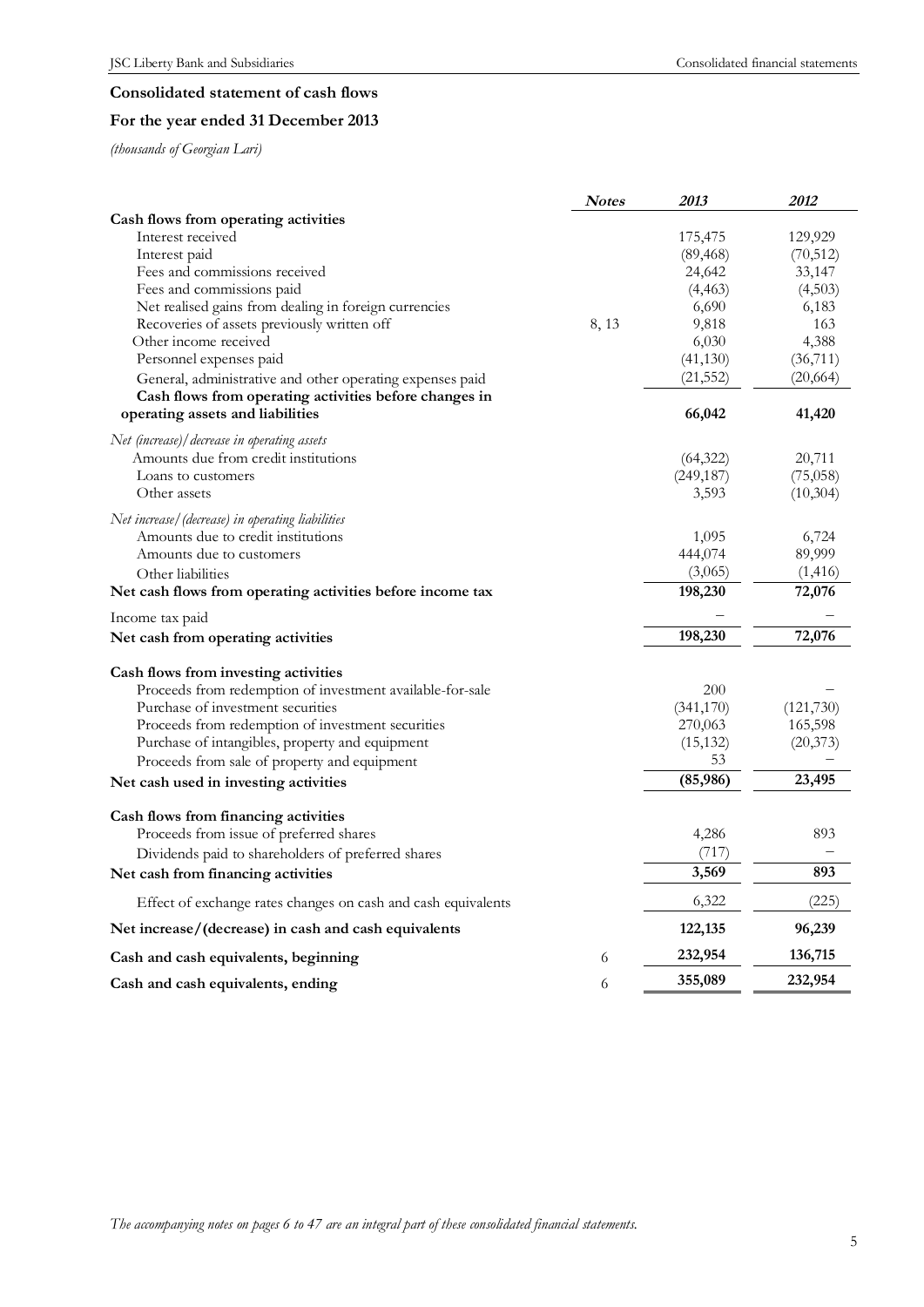### **1. Principal activities**

JSC Liberty Bank (the "Bank") is a joint stock company, formed in accordance with legislation of Georgia in 1993. The Bank operates under a general banking license N 3500/10 issued by the National Bank of Georgia (the "NBG"), the central bank of Georgia, on 10 February 1993.

The Bank accepts deposits from the public and extends credit, transfers payments in Georgia and abroad, exchanges currencies and provides other banking services to its commercial and retail customers. Its main office is in Tbilisi, Georgia and it had as of 31 December 2013, 603 (31 December 2012: 434) branches, service centers, distribution outlets and mobile banking units operating in Georgia. The Bank's registered legal address is Liberty Tower, 74 I. Chavchavadze Avenue, 0162 Tbilisi, Georgia.

As of 31 December 2013 and 2012, the following shareholders owned more than 1% of the outstanding ordinary shares. Other shareholders owned less than 1% individually of the outstanding ordinary shares.

|                                                           | 2013                     | 2012                       |
|-----------------------------------------------------------|--------------------------|----------------------------|
| <i><b>Shareholder</b></i>                                 | Ownership<br>interest, % | Ownership<br>interest, $%$ |
| Liberty Holdings Georgia LLC (former Liberty Capital LLC) | 70.83%                   | 72.44%                     |
| <b>BNY</b> Limited (Nominees)                             | 11.71%                   | 11.71%                     |
| JSC Liberty Capital                                       | $7.36\%$                 | $8.05\%$                   |
| Stichting Liberty ESOP*                                   | 3.16%                    | 3.16%                      |
| Other shareholders (individually holding less than 1%)    | $6.94\%$                 | 4.64%                      |
| Total                                                     | $100.00\%$               | 100.00%                    |

\* *Ordinary shares sold on a deferred payment basis to Stichting Liberty ESOP as the trustee for the share based compensation programme Note 16.*

The Bank is a publicly traded company and its ordinary shares are traded on the Georgian Stock Exchange. Free float amounted to 21.8% as of 31 December 2013 (31 December 2012: 19.5%).

The Bank is the parent company of the group (the "Group") which consists of the following entities consolidated in the financial statements:

|              |                             |                     | The Group ownership interest |                          |                                                              |
|--------------|-----------------------------|---------------------|------------------------------|--------------------------|--------------------------------------------------------------|
| Name         | Country of<br>incorporation | 31 December<br>2013 | 31 December<br>2012          | Date of<br>incorporation | Activities                                                   |
| Bus Stop LLC | Georgia                     | $100.00\%$          | $100.00\%$                   |                          | 27 August 2009 Outdoor advertising                           |
| ISC Smartex* | Georgia                     | $21.26\%$           | 21.47%                       | 5 January 2009           | Courier services/<br>Startup incubator and<br>angel investor |

\* 21.26% is held by the Bank and 78.74% is held by JSC Liberty Capital, of which Lado Gurgenidze is a 96.52% shareholder. It is accounted for in the Group's financial statements under the equity method

The majority equity interest of the Group is ultimately beneficially owned and controlled by Mr. Dan Costache Patriciu.

As of 31 December 2013 3,201,321,628 ordinary shares held by Liberty Holdings Georgia LLC (58.18% of the ordinary shares outstanding) were encumbered by the order of Tbilisi City Court in connection with civil litigation. For details please refer to Note 26.

# **2. Basis of preparation**

### **General**

These consolidated financial statements have been prepared in accordance with International Financial Reporting Standards ("IFRS").

The Bank and its subsidiaries maintain their accounting records in accordance with IFRS.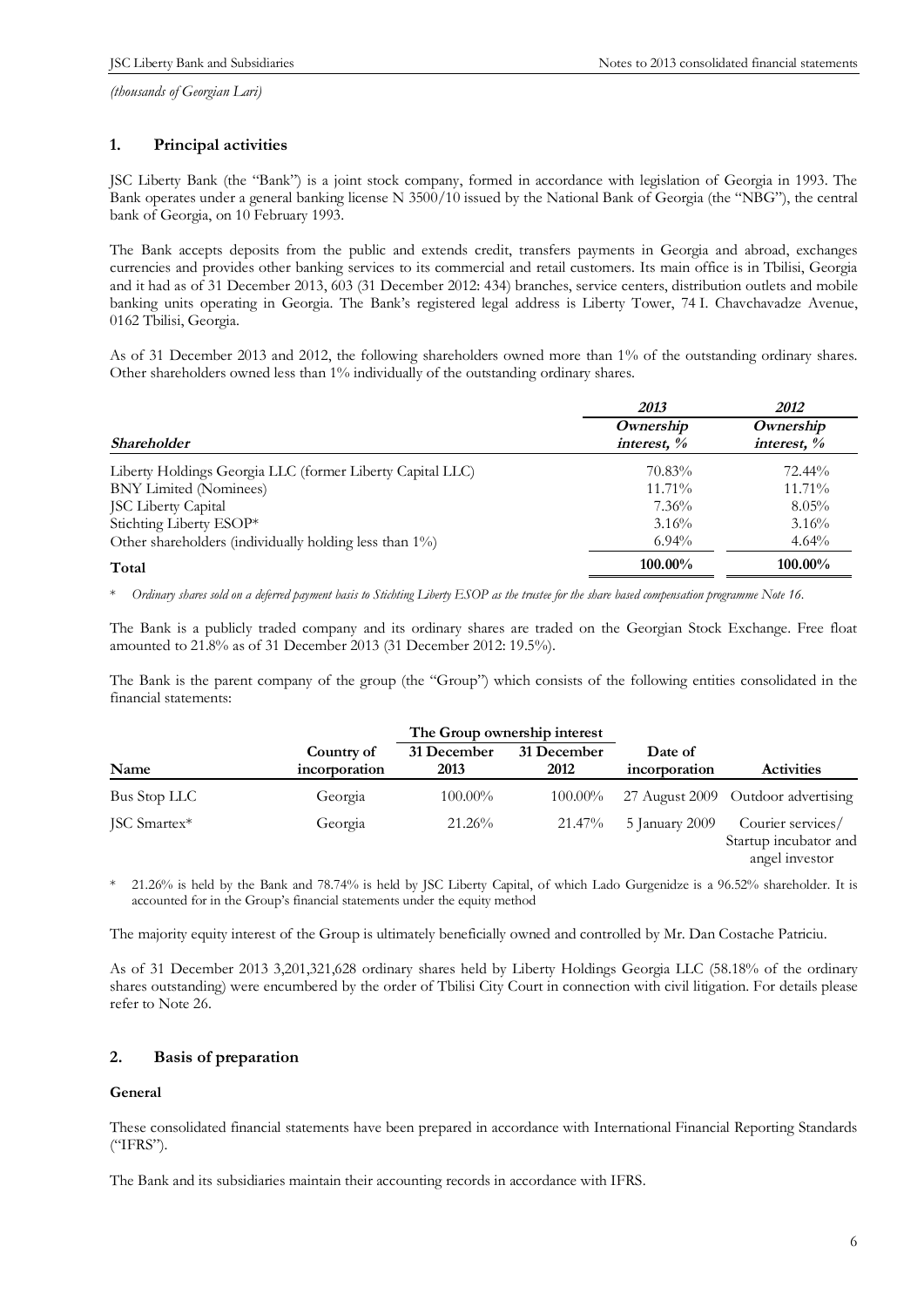### **2. Basis of preparation (continued)**

### **General (continued)**

The consolidated financial statements have been prepared under the historical cost convention except for derivative financial instruments, investment property, buildings and available-for-sale securities as disclosed in the accounting policies below.

These consolidated financial statements are presented in thousands of Georgian Lari ("GEL"), except per share amounts and unless otherwise indicated.

### **3. Summary of accounting policies**

### **Changes in accounting policies**

The Group has adopted the following amended IFRS during the year:

### *IAS 1 Presentation of Items of Other Comprehensive Income – Amendments to IAS 1*

The amendments to IAS 1 introduce a grouping of items presented in other comprehensive income. Items that could be reclassified to profit or loss at a future point in time now have to be presented separately from items that will never be reclassified. The amendment had no impact on the Group's financial position, performance or presentation as the Group has no other comprehensive income in 2013 and 2012

### *IAS 32 Tax Effects of Distributions to Holders of Equity Instruments (Amendment)*

The amendment to IAS 32 *Financial Instruments: Presentation* clarifies that income taxes arising from distributions to equity holders are accounted for in accordance with IAS 12 *Income Taxes*. The amendment removes existing income tax requirements from IAS 32 and requires entities to apply the requirements in IAS 12 to any income tax arising from distributions to equity holders. The amendment did not have an impact on the consolidated financial statements for the Group, as, in accordance with local tax code, there are no tax consequences attached to cash or non-cash distribution.

### *IAS 19 Employee Benefits (Revised 2011) (IAS 19R)*

IAS 19R includes a number of amendments to the accounting for defined benefit plans, including actuarial gains and losses that are now recognised in other comprehensive income and permanently excluded from profit and loss; expected returns on plan assets that are no longer recognised in profit or loss, instead, there is a requirement to recognise interest on the net defined benefit liability (asset) in profit or loss, calculated using the discount rate used to measure the defined benefit obligation, and; unvested past service costs are now recognised in profit or loss at the earlier of when the amendment occurs or when the related restructuring or termination costs are recognised. Other amendments include new disclosures, such as, quantitative sensitivity disclosures. The amendments had no impact on the Group's financial position or performance since the Group does not operate a defined benefit plan.

### *IFRS 7 Financial Instruments: Disclosures – Offsetting Financial Assets and Financial Liabilities – Amendments to IFRS 7*

The amendment requires an entity to disclose information about rights to set-off financial instruments and related arrangements. The disclosures would provide users with information that is useful in evaluating the effect of netting arrangements on an entity's financial position. The new disclosures are required for all recognised financial instruments that are set off in accordance with IAS 32. The disclosures also apply to recognised financial instruments that are subject to an enforceable master netting arrangement or similar agreement, irrespective of whether the financial instruments are set off in accordance with IAS 32. The Group does not offset financial instruments in accordance with IAS 32 and does not have relevant offsetting arrangements thus the amendment has no impact on the Group.

#### *IFRS 10 Consolidated Financial Statements and IAS 27 Separate Financial Statements*

IFRS 10 establishes a single control model that applies to all entities including special purpose entities. IFRS 10 replaces the parts of previously existing IAS 27 *Consolidated and Separate Financial Statements* that dealt with consolidated financial statements and SIC-12 *Consolidation – Special Purpose Entities*. IFRS 10 changes the definition of control such that an investor controls an investee when it is exposed, or has rights, to variable returns from its involvement with the investee and has the ability to affect those returns through its power over the investee. To meet the definition of control in IFRS 10, all three criteria must be met, including: (a) an investor has power over an investee; (b) the investor has exposure, or rights, to variable returns from its involvement with the investee; and (c) the investor has the ability to use its power over the investee to affect the amount of the investor's returns. IFRS 10 had no impact on the consolidation of investments held by the Group.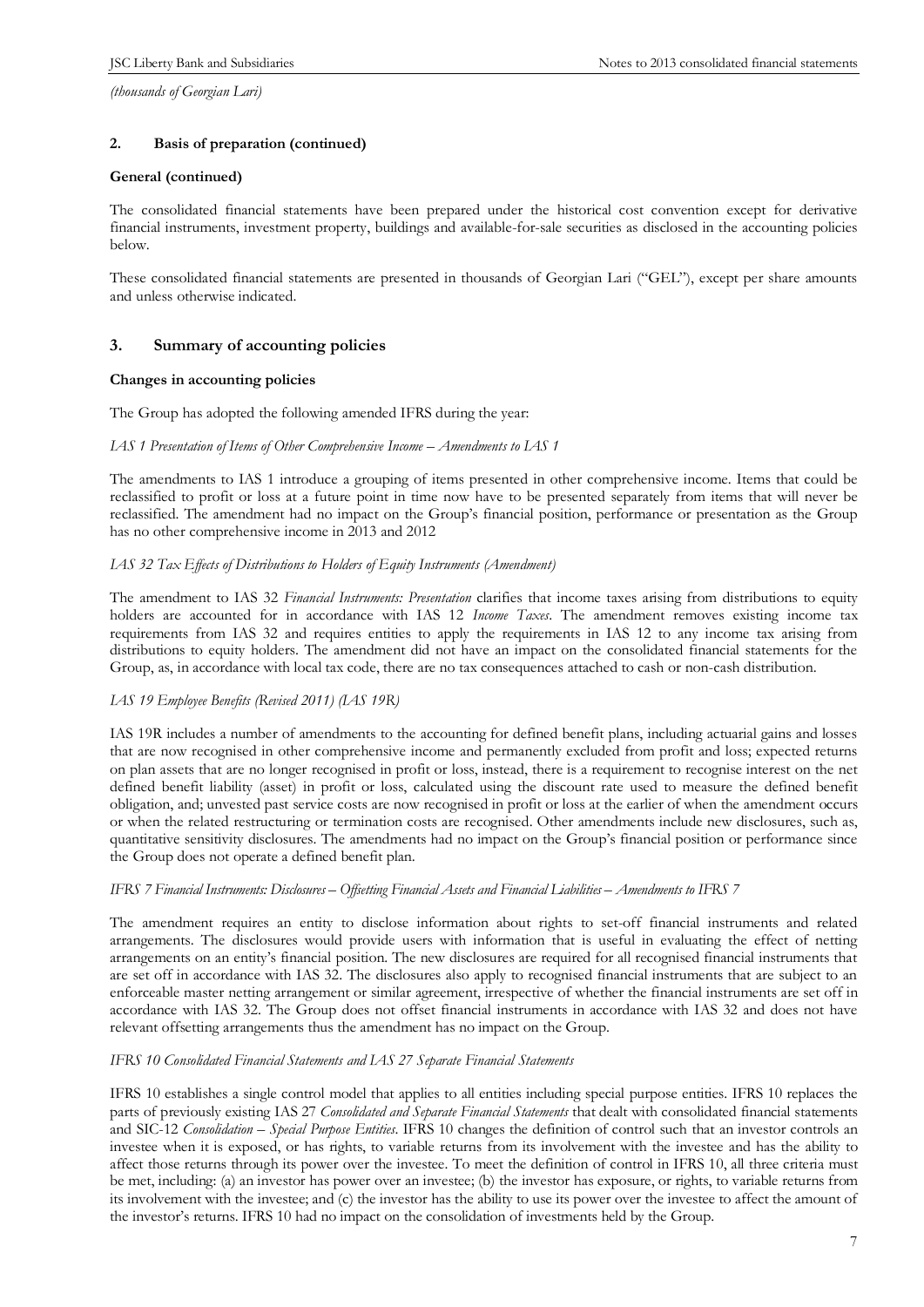# **3. Summary of accounting policies (continued)**

### **Changes in accounting policies (continued)**

#### *IFRS 11 Joint Arrangements and IAS 28 Investment in Associates and Joint Ventures*

IFRS 11 replaces IAS 31 *Interests in Joint Ventures* and SIC-13 *Jointly-controlled Entities – Non-monetary Contributions by Venturers*. IFRS 11 removes the option to account for jointly controlled entities ("JCEs") using proportionate consolidation. Instead, JCEs that meet the definition of a joint venture under IFRS 11 must be accounted for using the equity method. The application of IFRS 11 has not impacted the reported financial position or performance of the Group as it has no JCEs and investments in associates

### *IFRS 12 Disclosure of Interests in Other Entities*

IFRS 12 sets out the requirements for disclosures relating to an entity's interests in subsidiaries, joint arrangements, associates and structured entities. None of these disclosure requirements are applicable for the Group.

### *IFRS 13 Fair Value Measurement*

IFRS 13 establishes a single source of guidance for all fair value measurements. IFRS 13 does not change when an entity is required to use fair value, but rather provides guidance on how to measure fair value under IFRS when fair value is required or permitted. The Group has considered the specific requirements relating to highest and best use, valuation premise, and principal (or most advantageous) market. The methods, assumptions, processes and procedures for determining fair value were revisited and adjusted where applicable. The resulting calculations under IFRS 13 affected the principles that the Group uses to assess the fair value, but the assessment of fair value under IFRS 13 has not materially changed the fair values recognised or disclosed.

IFRS 13 mainly impacts the disclosures of the Group. It requires specific disclosures about fair value measurements and disclosures of fair values, some of which replace existing disclosure requirements in other standards. IFRS 13 disclosures are provided in notes 10, 13 and 22.

The disclosure requirements of IFRS 13 apply prospectively and need not be provided for comparative periods before initial application. Consequently, comparatives of these disclosures have not been provided.

In addition to the above-mentioned amendments and new standards, IFRS 1 *First-time Adoption of International Financial Reporting Standards* was amended with effect for reporting periods starting on or after 1 January 2013. The Group is not a first-time adopter of IFRS, therefore, this amendment is not relevant to the Group. The Group has not early adopted any other standard, interpretation or amendment that has been issued but is not yet effective.

#### **Basis of consolidation**

Subsidiaries, which are those entities in which the Group has an interest of more than one half of the voting rights, or otherwise has power to exercise control over their operations, are consolidated. Subsidiaries are consolidated from the date on which control is transferred to the Group and are no longer consolidated from the date that control ceases. All intragroup transactions, balances and unrealised gains on transactions between group companies are eliminated in full; unrealised losses are also eliminated unless the transaction provides evidence of an impairment of the asset transferred. Where necessary, accounting policies for subsidiaries have been changed to ensure consistency with the policies adopted by the Group.

A change in the ownership interest of a subsidiary, without a change of control, is accounted for as an equity transaction. Losses are attributed to the non-controlling interests even if that results in a deficit balance.

If the Group loses control over a subsidiary, it derecognises the assets (including goodwill) and liabilities of the subsidiary, the carrying amount of any non-controlling interests, the cumulative translation differences, recorded in equity; recognises the fair value of the consideration received, the fair value of any investment retained and any surplus or deficit in profit or loss and reclassifies the parent's share of components previously recognised in other comprehensive income to profit or loss.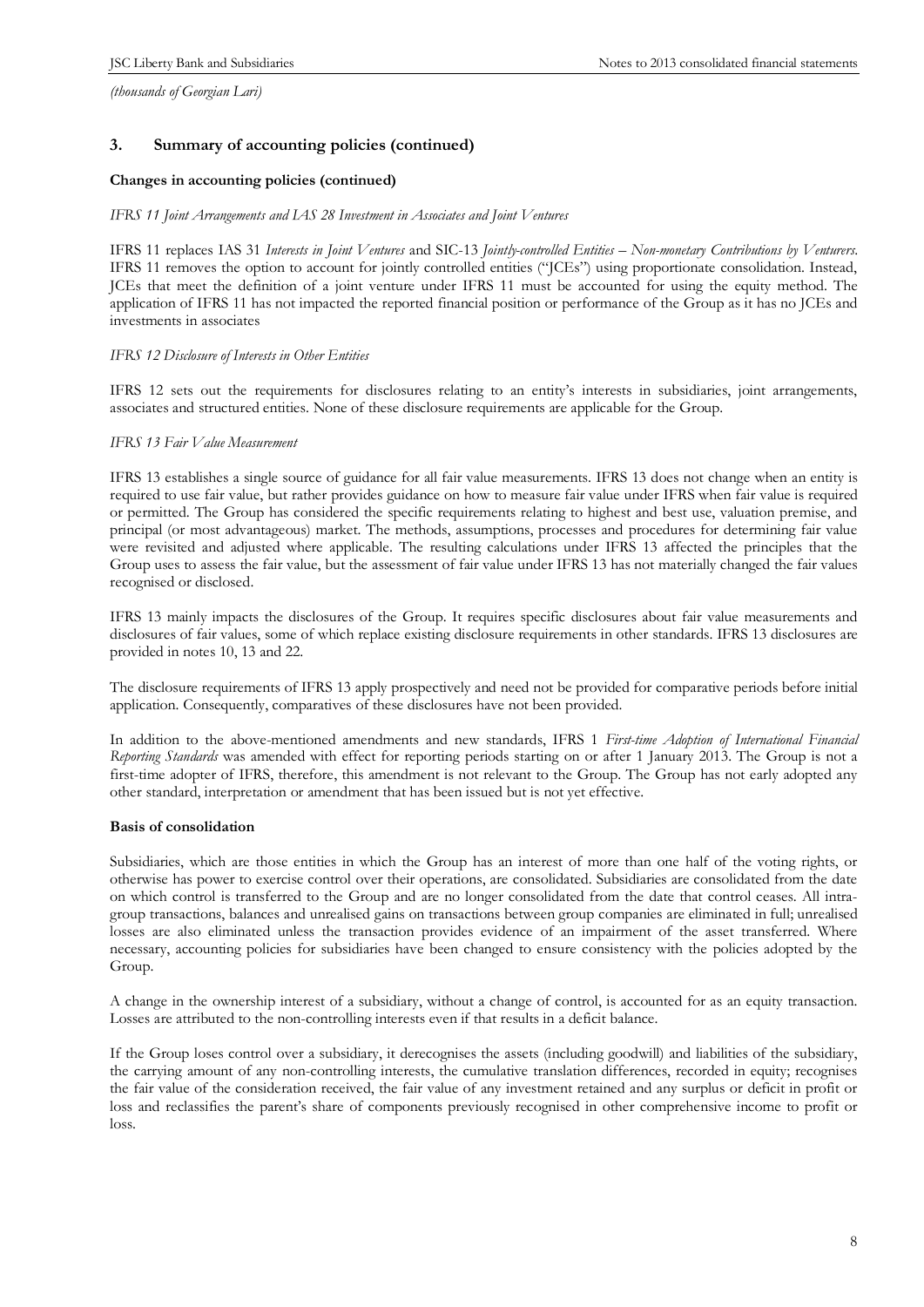### **3. Summary of accounting policies (continued)**

#### **Investments in associates**

Associates are entities in which the Group generally has between 20% and 50% of the voting rights, or is otherwise able to exercise significant influence, but which it does not control or jointly control. Investments in associates are accounted for under the equity method and are initially recognised at cost, including goodwill. Subsequent changes in the carrying value reflect the post-acquisition changes in the Group's share of net assets of the associate. The Group's share of its associates' profits or losses is recognised in profit or loss, and its share of movements in reserves is recognised in other comprehensive income. However, when the Group's share of losses in an associate equals or exceeds its interest in the associate, the Group does not recognise further losses, unless the Group is obliged to make further payments to, or on behalf of, the associate.

Unrealised gains on transactions between the Group and its associates are eliminated to the extent of the Group's interest in the associates; unrealised losses are also eliminated unless the transaction provides evidence of an impairment of the asset transferred.

### **Fair value measurement**

The Group measures financial instruments, such as trading and available-for-sale securities, derivatives and non-financial assets such as investment property, at fair value at each balance sheet date. Also, fair values of financial instruments measured at amortised cost are disclosed in Note 22.

Fair value is the price that would be received to sell an asset or paid to transfer a liability in an orderly transaction between market participants at the measurement date. The fair value measurement is based on the presumption that the transaction to sell the asset or transfer the liability takes place either:

- In the principal market for the asset or liability; or
- In the absence of a principal market, in the most advantageous market for the asset or liability.

The principal or the most advantageous market must be accessible by the Group. The fair value of an asset or a liability is measured using the assumptions that market participants would use when pricing the asset or liability, assuming that market participants act in their economic best interest. A fair value measurement of a non-financial asset takes into account a market participant's ability to generate economic benefits by using the asset in its highest and best use or by selling it to another market participant that would use the asset in its highest and best use.

The Group uses valuation techniques that are appropriate in the circumstances and for which sufficient data are available to measure fair value, maximising the use of relevant observable inputs and minimising the use of unobservable inputs.

All assets and liabilities for which fair value is measured or disclosed in the financial statements are categorized within the fair value hierarchy, described as follows, based on the lowest level input that is significant to the fair value measurement as a whole:

- Level 1 − Quoted (unadjusted) market prices in active markets for identical assets or liabilities;
- Level 2 − Valuation techniques for which the lowest level input that is significant to the fair value measurement is directly or indirectly observable;
- Level 3 − Valuation techniques for which the lowest level input that is significant to the fair value measurement is unobservable.

For assets and liabilities that are recognised in the financial statements on a recurring basis, the Group determines whether transfers have occurred between Levels in the hierarchy by re-assessing categorization (based on the lowest level input that is significant to the fair value measurement as a whole) at the end of each reporting period.

### **Financial assets**

### *Initial recognition*

Financial assets in the scope of IAS 39 are classified as either financial assets at fair value through profit or loss, loans and receivables, held-to-maturity investments, or available-for-sale financial assets, as appropriate. The Group determines the classification of its financial assets upon initial recognition, and subsequently can reclassify financial assets in certain cases as described below.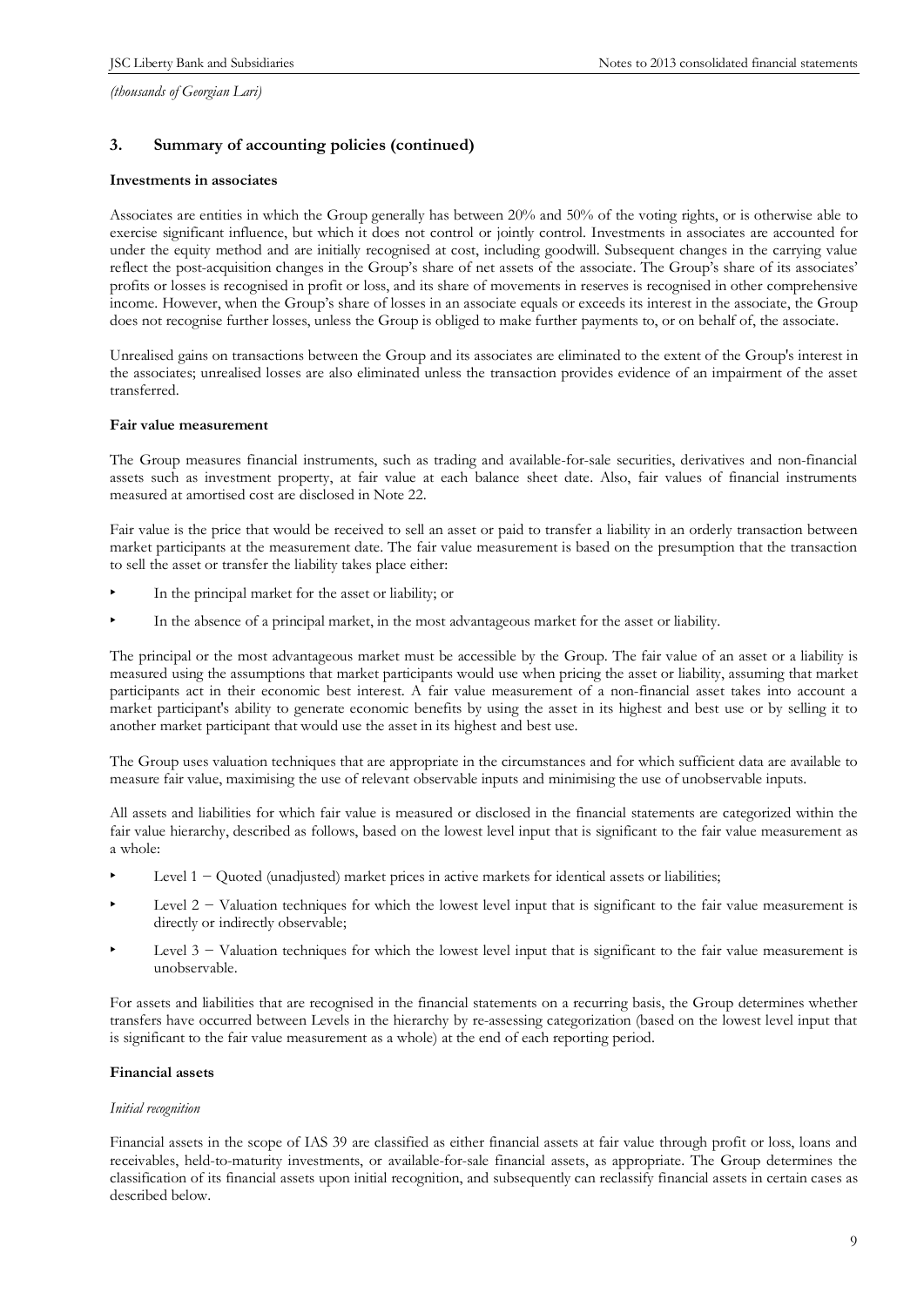# **3. Summary of accounting policies (continued)**

### **Financial assets (continued)**

#### *Date of recognition*

All regular way purchases and sales of financial assets are recognised on the trade date i.e. the date that the Group commits to purchase the asset. Regular way purchases or sales are purchases or sales of financial assets that require delivery of assets within the period generally established by regulation or convention in the marketplace.

### *Held-to-maturity investments*

Non-derivative financial assets with fixed or determinable payments and fixed maturity are classified as held-to-maturity when the Group has the positive intention and ability to hold them to maturity. Investments intended to be held for an undefined period are not included in this classification. Held-to-maturity investments are subsequently measured at amortised cost. Gains and losses are recognised in profit or loss when the investments are impaired, as well as through the amortisation process.

### *Loans and receivables*

Loans and receivables are non-derivative financial assets with fixed or determinable payments that are not quoted in an active market. They are not entered into with the intention of immediate or short-term resale and are not classified as trading securities or designated as investment securities available-for-sale. Such assets are carried at amortised cost using the effective interest method. Gains and losses are recognised in profit or loss when the loans and receivables are derecognised or impaired, as well as through the amortisation process.

### **Cash and cash equivalents**

Cash and cash equivalents consist of cash on hand, amounts due from the NBG, excluding obligatory reserves, and amounts due from credit institutions that mature within ninety days of the date of origination and are free from contractual encumbrances.

#### **Amounts due from credit institutions**

In the normal course of business, the Group maintains advances or deposits for various periods of time with other banks. Amounts due from credit institutions are initially recognised at fair value and are subsequently measured at amortised cost using the effective interest method. Amounts due from credit institutions are carried net of any allowance for impairment losses.

#### **Derivative financial instruments**

In the normal course of business, the Group enters into various derivative financial instruments including forwards and swaps in the foreign exchange and capital markets. Such financial instruments are held for trading and are recorded at fair value. The fair values are estimated based on quoted market prices or pricing models that take into account the current market and contractual prices of the underlying instruments and other factors. Derivatives are carried as assets when their fair value is positive and as liabilities when it is negative. Gains and losses resulting from these instruments are included in the consolidated statement of profit or loss as net gains/(losses) from trading securities or net gains/(losses) from foreign currencies dealing, depending on the nature of the instrument.

#### **Borrowings**

Issued financial instruments or their components are classified as liabilities, where the substance of the contractual arrangement results in the Group having an obligation either to deliver cash or another financial asset to the holder, or to satisfy the obligation other than by the exchange of a fixed amount of cash or another financial asset for a fixed number of own equity instruments. Such instruments include amounts due to credit institutions, amounts due to customers and debt securities issued. After initial recognition, borrowings are subsequently measured at amortised cost using the effective interest method. Gains and losses are recognised in the consolidated statement of profit or loss when the borrowings are derecognised as well as through the amortisation process.

If the Group purchases its own debt, it is removed from the statement of financial position and the difference between the carrying amount of the liability and the consideration paid is recognised in the consolidated statement of profit or loss.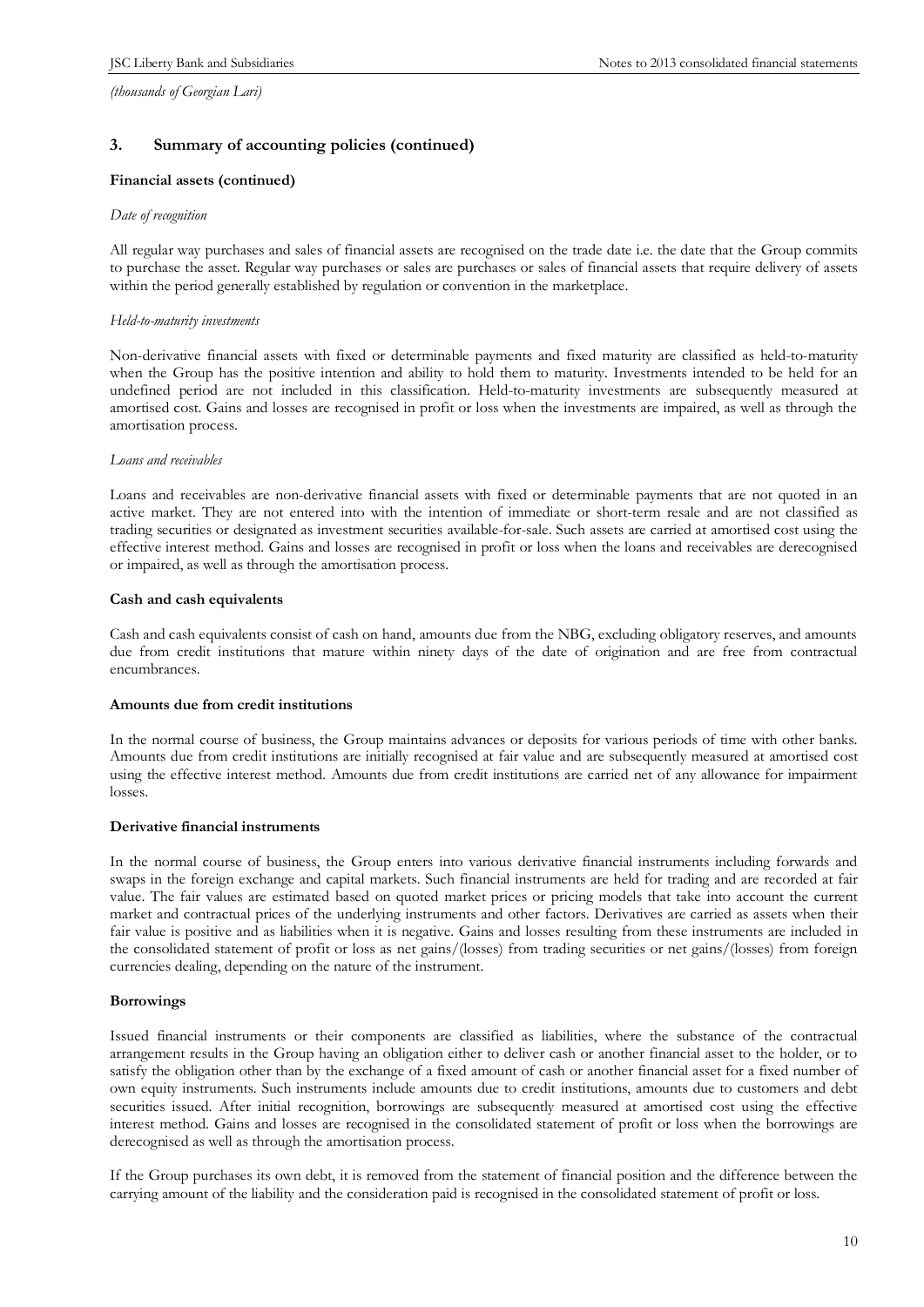# **3. Summary of accounting policies (continued)**

### **Leases**

### **i. Finance − Group as lessee**

The Group recognises finance leases as assets and liabilities in the consolidated statement of financial position at the date of commencement of the lease term at amounts equal to the fair value of the leased property or, if lower, at the present value of the minimum lease payments. In calculating the present value of the minimum lease payments the discount factor used is the interest rate implicit in the lease, when it is practicable to determine; otherwise, the Group's incremental borrowing rate is used. Initial direct costs incurred are included as part of the asset. Lease payments are apportioned between the finance charge and the reduction of the outstanding liability. The finance charge is allocated to periods during the lease term so as to produce a constant periodic rate of interest on the remaining balance of the liability for each period.

The costs identified as directly attributable to activities performed by the lessee for a finance lease, are included as part of the amount recognised as an asset under the lease.

### **ii. Operating − Group as lessee**

Leases of assets under which the risks and rewards of ownership are effectively retained by the lessor are classified as operating leases. Lease payments under an operating lease are recognised as expenses on a straight-line basis over the lease term and included into other operating expenses.

### **iii. Operating − Group as lessor**

The Group presents assets subject to operating leases in the consolidated statement of financial position according to the nature of the asset. Lease income from operating leases is recognised in profit or loss on a straight-line basis over the lease term as other income. The aggregate cost of incentives provided to lessees is recognised as a reduction of rental income over the lease term on a straight-line basis. Initial direct costs incurred specifically to earn revenues from an operating lease are added to the carrying amount of the leased asset.

#### **Measurement of financial instruments at initial recognition**

When financial instruments are recognised initially, they are measured at fair value, adjusted, in the case of instruments not at fair value through profit or loss, for directly attributable fees and costs.

The best evidence of the fair value of a financial instrument at initial recognition is normally the transaction price. If the Group determines that the fair value at initial recognition differs from the transaction price, then:

- if the fair value is evidenced by a quoted price in an active market for an identical asset or liability (i.e., a Level 1 input) or based on a valuation technique that uses only data from observable markets, the Group recognises the difference between the fair value at initial recognition and the transaction price as a gain or loss;
- in all other cases, the initial measurement of the financial instrument is adjusted to defer the difference between the fair value at initial recognition and the transaction price. After initial recognition, the Group recognises that deferred difference as a gain or loss only when the inputs become observable, or when the instrument is derecognized.

#### **Offsetting of financial instruments**

Financial assets and liabilities are offset and the net amount is reported in the consolidated statement of financial position when there is a legally enforceable right to set off the recognised amounts and there is an intention to settle on a net basis, or to realise the asset and settle the liability simultaneously. This is not generally the case with master netting agreements, and the related assets and liabilities are presented gross in the consolidated statement of financial position.

### **Impairment of financial assets**

The Group assesses at each reporting date whether there is any objective evidence that a financial asset or a group of financial assets is impaired. A financial asset or a group of financial assets is deemed to be impaired if, and only if, there is objective evidence of impairment as a result of one or more events that has occurred after the initial recognition of the asset (an incurred "loss event") and that loss event (or events) has an impact on the estimated future cash flows of the financial asset or the group of financial assets that can be reliably estimated. Evidence of impairment may include indications that the borrower or a group of borrowers is experiencing significant financial difficulty, default or delinquency in interest or principal payments, the probability that they will enter bankruptcy or other financial reorganisation and where observable data indicate that there is a measurable decrease in the estimated future cash flows, such as changes in arrears or economic conditions that correlate with defaults.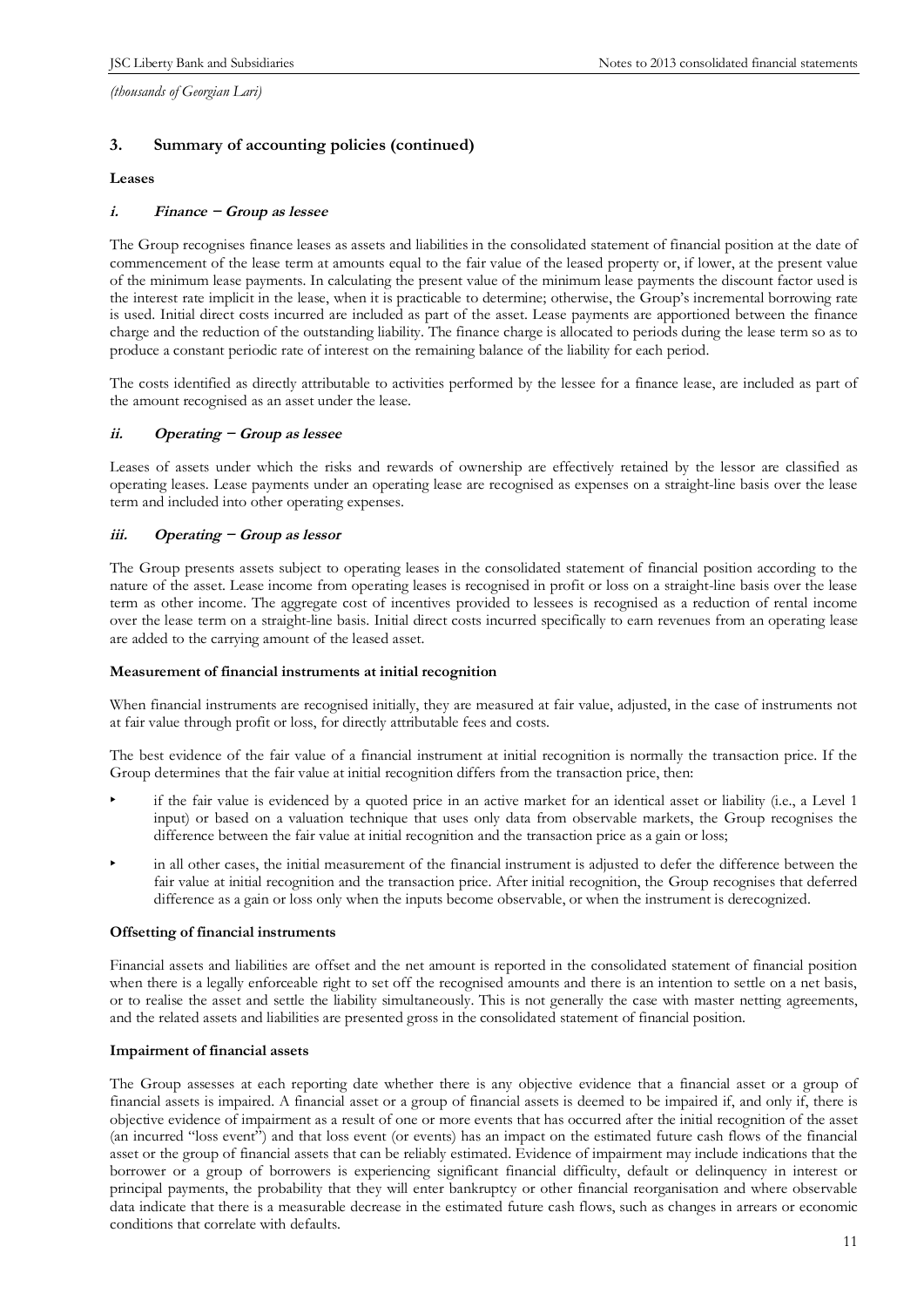# **3. Summary of accounting policies (continued)**

### **Impairment of financial assets (continued)**

#### *Amounts due from credit institutions and loans to customers*

For amounts due from credit institutions and loans to customers carried at amortised cost, the Group first assesses individually whether objective evidence of impairment exists individually for financial assets that are individually significant, or collectively for financial assets that are not individually significant. If the Group determines that no objective evidence of impairment exists for an individually assessed financial asset, whether significant or not, it includes the asset in a group of financial assets with similar credit risks characteristics and collectively assesses them for impairment. Assets that are individually assessed for impairment and for which an impairment loss is, or continues to be, recognised are not included in a collective assessment of impairment.

If there is objective evidence that an impairment loss has been incurred, the amount of the loss is measured as the difference between the assets' carrying amount and the present value of estimated future cash flows (excluding future expected credit losses that have not yet been incurred). The carrying amount of the asset is reduced through the use of an allowance account and the amount of the loss is recognised in profit or loss. Interest income continues to be accrued on the reduced carrying amount based on the original effective interest rate of the asset. Loans together with the associated allowance are written off when there is no realistic prospect of future recovery and all collateral has been realised or has been transferred to the Group. If, in a subsequent year, the amount of the estimated impairment loss increases or decreases because of an event occurring after the impairment was recognised, the previously recognised impairment loss is increased or reduced by adjusting the allowance account. If a future write-off is later recovered, the recovery is credited to the consolidated statement of profit or loss.

The present value of the estimated future cash flows is discounted at the financial asset's original effective interest rate. If a loan has a variable interest rate, the discount rate for measuring any impairment loss is the current effective interest rate. The calculation of the present value of the estimated future cash flows of a collateralised financial asset reflects the cash flows that may result from foreclosure less costs for obtaining and selling the collateral, whether or not foreclosure is probable.

For the purpose of a collective evaluation of impairment, financial assets are grouped on the basis of the Group's internal product monitoring system that considers credit risk characteristics such as asset type, industry, collateral type, past-due status and other relevant factors.

Future cash flows on a group of financial assets that are collectively evaluated for impairment are estimated on the basis of historical loss experience for assets with credit risk characteristics similar to those in the group. Historical loss experience is adjusted on the basis of current observable data to reflect the effects of current conditions that did not affect the years on which the historical loss experience is based and to remove the effects of conditions in the historical period that do not exist currently. Estimates of changes in future cash flows reflect, and are directionally consistent with, changes in related observable data from year to year. The methodology and assumptions used for estimating future cash flows are reviewed regularly to reduce any differences between loss estimates and actual loss experience.

#### *Held-to-maturity financial investments*

For held-to-maturity investments the Group assesses individually whether there is objective evidence of impairment. If there is objective evidence that an impairment loss has been incurred, the amount of the loss is measured as the difference between the asset's carrying amount and the present value of estimated future cash flows. The carrying amount of the asset is reduced and the amount of the loss is recognised in profit or loss.

If, in a subsequent year, the amount of the estimated impairment loss decreases because of an event occurring after the impairment was recognised, any amounts formerly charged are credited to the consolidated statement of profit or loss.

#### *Available-for-sale financial investments*

For available-for-sale financial investments, the Group assesses at each reporting date whether there is objective evidence that an investment or a group of investments is impaired.

In the case of equity investments classified as available-for-sale, objective evidence would include a significant or prolonged decline in the fair value of the investment below its cost. Where there is evidence of impairment, the cumulative loss – measured as the difference between the acquisition cost and the current fair value, less any impairment loss on that investment previously recognised in profit or loss – is reclassified from other comprehensive income to the consolidated statement of profit or loss. Impairment losses on equity investments are not reversed through the consolidated statement of profit or loss; increases in their fair value after impairment are recognised in other comprehensive income.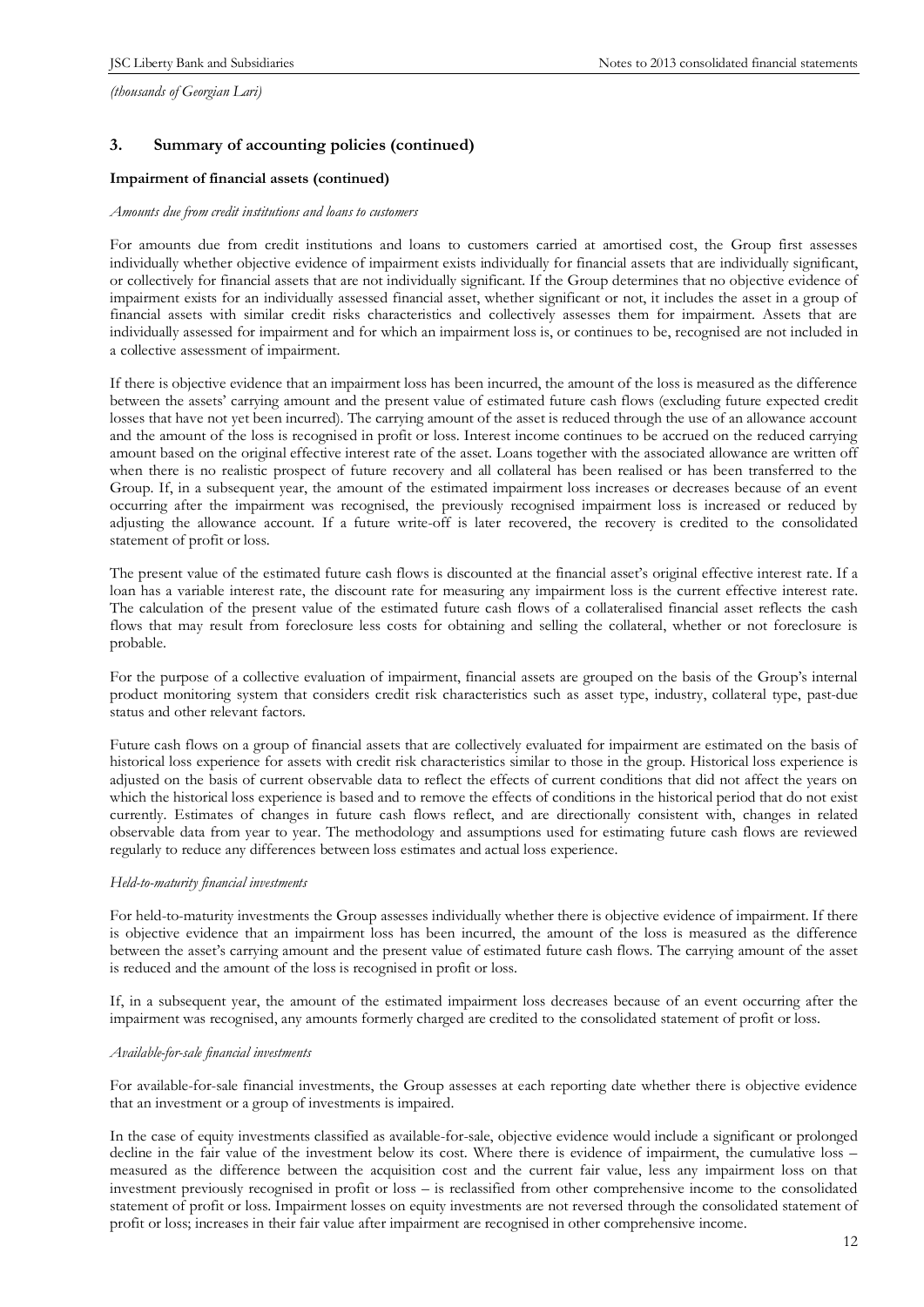# **3. Summary of accounting policies (continued)**

### **Impairment of financial assets (continued)**

In the case of debt instruments classified as available-for-sale, impairment is assessed based on the same criteria as financial assets carried at amortised cost. Future interest income is based on the reduced carrying amount and is accrued using the rate of interest used to discount the future cash flows for the purpose of measuring the impairment loss. The interest income is recorded in the consolidated statement of profit or loss. If, in a subsequent year, the fair value of a debt instrument increases and the increase can be objectively related to an event occurring after the impairment loss was recognised in profit or loss, the impairment loss is reversed through the consolidated statement of profit or loss.

#### *Renegotiated loans*

Where possible, the Group seeks to restructure loans rather than to take possession of collateral. This may involve extending the payment arrangements, agreement of new loan conditions and improvement of collateral. Once the terms have been renegotiated, the loan is no longer considered past due.

The accounting treatment of such restructuring is conducted in 2 basic scenarios:

- If the loan restructuring is not caused by the financial difficulties of the borrower but the cash flows were renegotiated, the loan is not recognized as impaired. The new effective interest rate is determined based on the remaining cash flows under the loan agreement till maturity. If the new effective interest rate is below the market rate at the date of restructuring, the new carrying amount is calculated as the fair value of the loan after restructuring, being the present value of the future cash flows discounted using the market rate at the date of restructuring. In this case, the difference between the carrying amount before restructuring and the fair value of the loan after restructuring is recognized as a loss on loans restructuring.
- If the loan is impaired after restructuring, the Group uses the original effective interest rate in respect of new cash flows to estimate the recoverable amount of the loan. The difference between the recalculated present value of the new cash flows taking into account collateral and the carrying amount before restructuring is included in loan impairment charge for the period.

Management continuously reviews renegotiated loans to ensure that all criteria are met and that future payments are likely to occur. The loans continue to be subject to an individual or collective impairment assessment, calculated using the loan's original effective interest rate.

### **Derecognition of financial assets and liabilities**

#### *Financial assets*

A financial asset (or, where applicable a part of a financial asset or part of a group of similar financial assets) is derecognised where:

- the rights to receive cash flows from the asset have expired;
- the Group has transferred its rights to receive cash flows from the asset, or retained the right to receive cash flows from the asset, but has assumed an obligation to pay them in full without material delay to a third party under a "pass-through" arrangement; and
- the Group either (a) has transferred substantially all the risks and rewards of the asset, or (b) has neither transferred nor retained substantially all the risks and rewards of the asset, but has transferred control of the asset.

Where the Group has transferred its rights to receive cash flows from an asset and has neither transferred nor retained substantially all the risks and rewards of the asset nor transferred control of the asset, the asset is recognised to the extent of the Group's continuing involvement in the asset. Continuing involvement that takes the form of a guarantee over the transferred asset is measured at the lower of the original carrying amount of the asset and the maximum amount of consideration that the Group could be required to repay.

### *Financial liabilities*

A financial liability is derecognised when the obligation under the liability is discharged or cancelled or expires.

Where an existing financial liability is replaced by another from the same lender on substantially different terms, or the terms of an existing liability are substantially modified, such an exchange or modification is treated as a derecognition of the original liability and the recognition of a new liability, and the difference in the respective carrying amounts is recognised in profit or loss.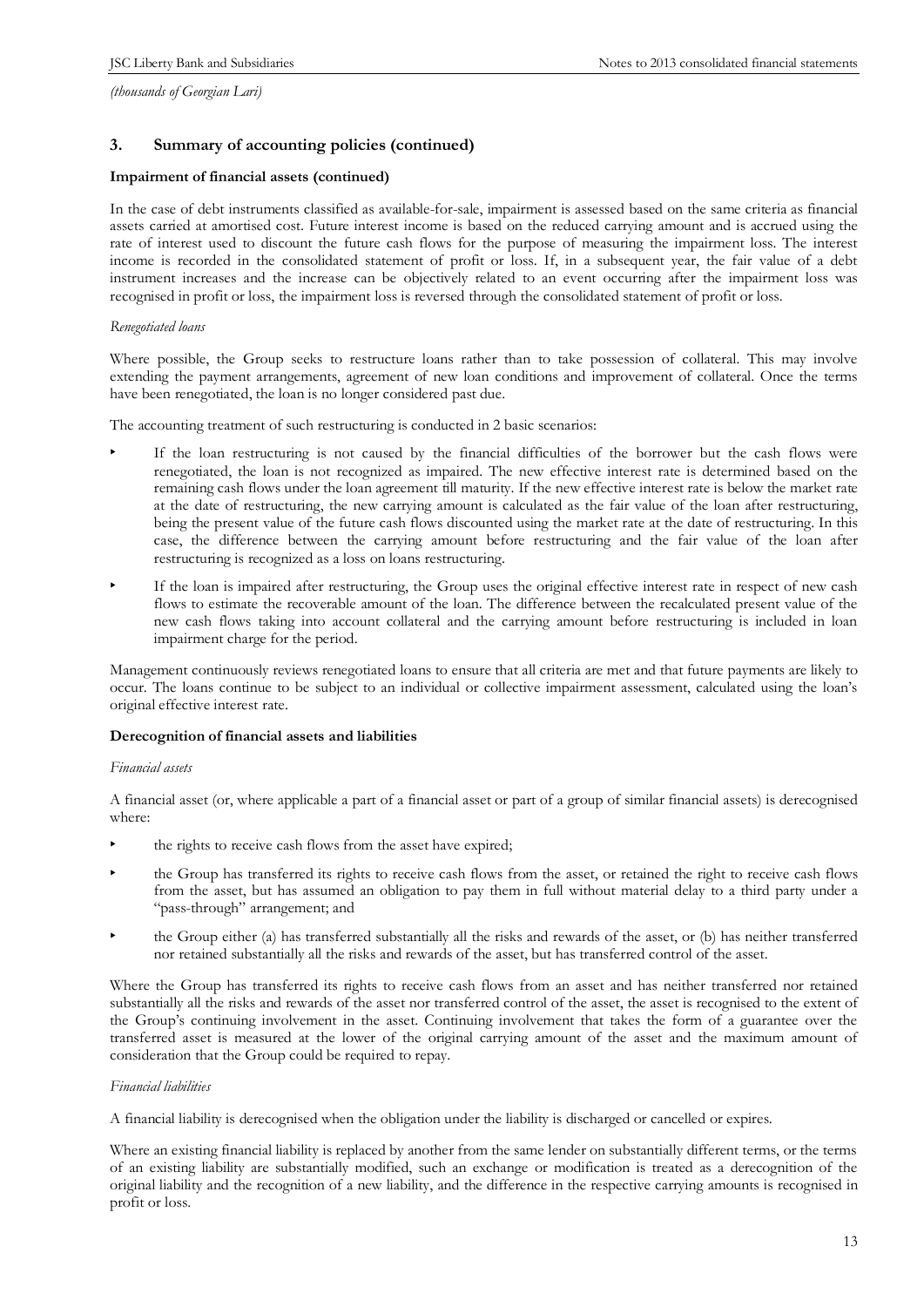### **3. Summary of accounting policies (continued)**

#### **Financial guarantees**

In the ordinary course of business, the Group gives financial guarantees, consisting of letters of credit, guarantees and acceptances. Financial guarantees are initially recognised in the consolidated financial statements at fair value, in "Other liabilities", being the premium received. Subsequent to initial recognition, the Group's liability under each guarantee is measured at the higher of the amortised premium and the best estimate of the expenditure that is required to settle any financial obligation arising as a result of the guarantee.

Any increase in the liability relating to financial guarantees is taken to the consolidated statement of profit or loss. The premium received is recognised in profit or loss on a straight-line basis over the life of the guarantee.

### **Taxation**

The current income tax expense is calculated in accordance with the regulations of Georgia. It represents the sum of the current and deferred tax expenses.

Deferred tax assets and liabilities are calculated in respect of temporary differences using the liability method. Deferred income taxes are provided for all temporary differences arising between the tax bases of assets and liabilities and their carrying values for financial reporting purposes, except where the deferred income tax arises from the initial recognition of goodwill or of an asset or liability in a transaction that is not a business combination and, at the time of the transaction, affects neither the accounting profit nor taxable profit or loss.

A deferred tax asset is recorded only to the extent that it is probable that taxable profit will be available against which the deductible temporary differences can be utilised. Deferred tax assets and liabilities are measured at tax rates that are expected to apply to the period when the asset is realised or the liability is settled, based on tax rates that have been enacted or substantively enacted at the reporting date.

Deferred income tax is provided on temporary differences arising on investments in subsidiaries, associates and joint ventures, except where the timing of the reversal of the temporary difference can be controlled and it is probable that the temporary difference will not reverse in the foreseeable future.

Georgia also has various operating taxes, which are assessed on the Group's activities. These taxes are included as a component of other operating expenses.

#### **Property and equipment**

Property and equipment, except for buildings, is carried at cost, excluding the costs of day-to-day servicing, less accumulated depreciation and any accumulated impairment. Such cost includes the cost of replacing part of equipment when that cost is incurred if the recognition criteria are met.

The carrying values of property and equipment are reviewed for impairment when events or changes in circumstances indicate that the carrying value may not be recoverable.

Following initial recognition at cost, buildings are carried at a revalued amount, which is the fair value at the date of the revaluation less any subsequent accumulated depreciation and subsequent accumulated impairment losses. Valuations are performed frequently enough to ensure that the fair value of a revalued asset does not differ materially from its carrying amount.

Accumulated depreciation as at the revaluation date is eliminated against the gross carrying amount of the asset and the net amount is restated to the revalued amount of the asset. Any revaluation surplus is credited to the revaluation reserve for property and equipment included in other comprehensive income, except to the extent that it reverses a revaluation decrease of the same asset previously recognised in profit or loss, in which case the increase is recognised in profit or loss. A revaluation deficit is recognised in profit or loss, except that a deficit directly offsetting a previous surplus on the same asset is directly offset against the surplus in the revaluation reserve for property and equipment.

An annual transfer from the revaluation reserve for property and equipment to retained earnings is made for the difference between depreciation based on the revalued carrying amount of the assets and depreciation based on the assets original cost. Upon disposal, any revaluation reserve relating to the particular asset being sold is transferred to retained earnings.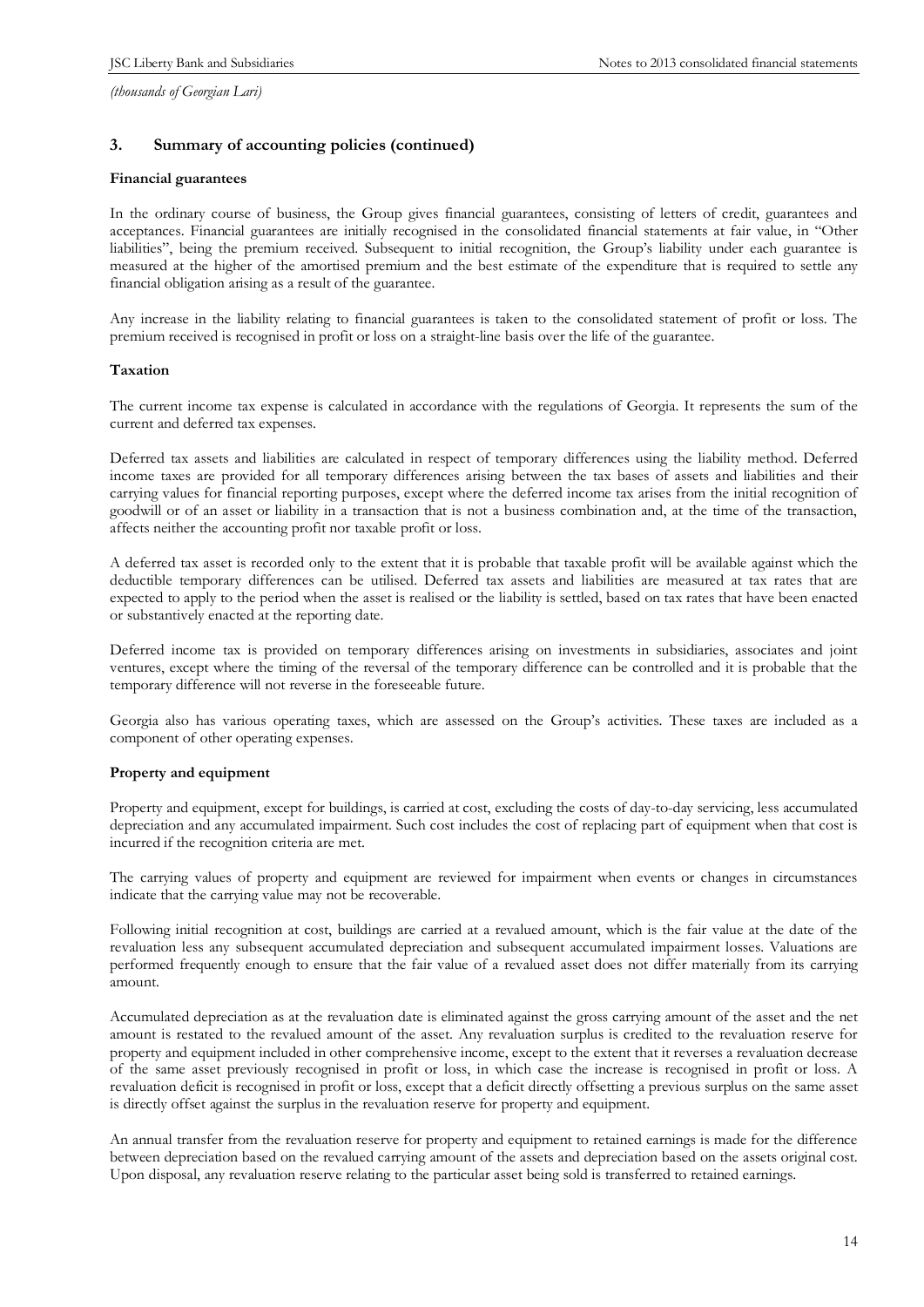# **3. Summary of accounting policies (continued)**

### **Property and equipment (continued)**

Depreciation of an asset begins when it is available for use. Depreciation is calculated on a straight-line basis at the following annual prescribed rates:

| Land and buildings            | $2\% - 5\%$   |
|-------------------------------|---------------|
| Furniture and fixtures        | $10\% - 20\%$ |
| Computer and office equipment | $20\% - 25\%$ |
| Motor vehicles                | $20\% - 25\%$ |
| Leasehold improvements        | $10\% - 25\%$ |

The asset's residual values, useful lives and methods are reviewed, and adjusted as appropriate, at each financial year-end.

Costs related to repairs and renewals are charged when incurred and included in other operating expenses, unless they qualify for capitalisation.

Land is not amortized and carried at fair value. Leasehold improvements are amortized over the life of the related leased assets.

Assets under construction comprise costs directly related to construction of property and equipment including an appropriate allocation of directly attributable variable and fixed overheads that are incurred in construction. Depreciation of these assets, on the same basis as similar property assets, commences when the assets are put into operation.

Compensation from third parties for items of property and equipment that were impaired, lost or given up is included in other income when the compensation becomes receivable.

### **Investment property**

The Group holds certain properties as investments to earn rental income, generate capital appreciation or both and which are not used or held for the sale in the ordinary course of business. Investment property is initially recognized at cost, including transaction costs, and subsequently remeasured at fair value reflecting market conditions at the end of the reporting period. Fair value of the Group's investment property is determined on the base of various sources including reports of independent appraisers, who hold a recognized and relevant professional qualification and who have recent experience in valuation of property of similar location and category. Earned rental income is recorded in the profit or loss within income arising from non-banking activities. Gains and losses resulting from changes in the fair value of investment property are recorded in consolidated statement of profit or loss and presented within other income or other operating expenses lines.

### **Intangible assets**

Intangible assets include computer software and licenses.

Intangible assets acquired separately are measured on initial recognition at cost. Following initial recognition, intangible assets are carried at cost less any accumulated amortisation and any accumulated impairment losses. The useful lives of intangible assets are assessed to be finite. Intangible assets with finite lives are amortised over the useful economic lives of 5 to 10 years and assessed for impairment whenever there is an indication that the intangible asset may be impaired.

Costs associated with maintaining computer software programs are recorded as an expense as incurred.

### **Assets classified as held-for-sale**

The Group classifies a non-current asset as held-for-sale if its carrying amount will be recovered principally through a sale transaction rather than through continuing use. For this to be the case, the non-current asset (or disposal group) must be available for immediate sale in its present condition subject only to terms that are usual and customary for sales of such assets (or disposal groups) and its sale must be highly probable.

The sale qualifies as highly probable if the Bank's management is committed to a plan to sell the non-current asset (or disposal group) and an active program to locate a buyer and complete the plan must have been initiated. Further, the noncurrent asset (or disposal group) must have been actively marketed for a sale at price that is reasonable in relation to its current fair value and in addition the sale should be expected to qualify for recognition as a completed sale within one year from the date of classification of the non-current asset (or disposal group) as held for sale.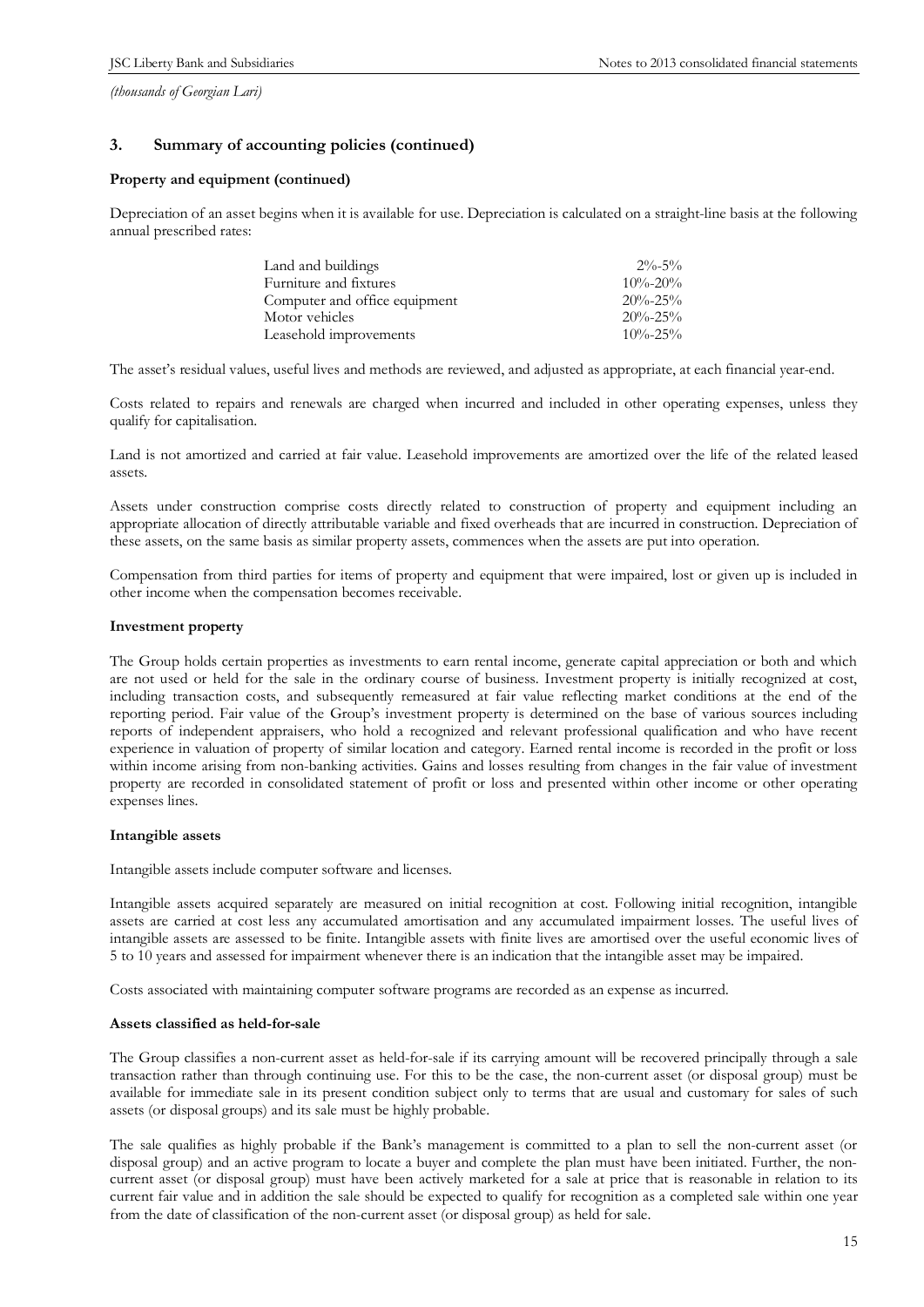### **3. Summary of accounting policies (continued)**

#### **Assets classified as held-for-sale (continued)**

The Group measures an asset (or disposal group) classified as held for sale at the lower of its carrying amount and fair value less costs to sell. The Group recognises an impairment loss for any initial or subsequent write-down of the asset (or disposal group) to fair value less costs to sell if events or changes in circumstance indicate that their carrying amount may be impaired.

### **Provisions**

Provisions are recognised when the Group has a present legal or constructive obligation as a result of past events, and it is probable that an outflow of resources embodying economic benefits will be required to settle the obligation and a reliable estimate of the amount of obligation can be made.

### **Retirement and other benefit obligations**

The Group does not have any pension arrangements separate from the state pension system of Georgia. In addition, the Group has no post-retirement benefits.

#### **Share-based payment transactions**

Employees (including senior executives) of the bank receive remuneration in the form of share–based payment transactions, whereby employees render services as consideration for equity instruments ("equity–settled transactions").

### *Equity-settled transactions*

The cost of equity settled transactions with employees is measured by reference to the fair value at the date on which they are granted.

The cost of equity–settled transactions is recognised, together with a corresponding increase in equity, over the period in which the performance and/or service conditions are fulfilled, ending on the date on which the relevant employees become fully entitled to the award ("the vesting date"). The cumulative expense recognised for equity–settled transactions at each reporting date until the vesting date reflects the extent to which the vesting period has expired and the Bank's best estimate of the number of equity instruments that will ultimately vest. The profit or loss expense or credit for a period is recorded in "Personnel expenses" and represents the movement in cumulative expense recognised as at the beginning and end of that period.

Where the terms of an equity–settled award are modified, the minimum expense recognised in "Personnel expenses" is the expense as if the terms had not been modified. An additional expense is recognised for any modification which increases the total fair value of the share–based payment arrangement, or is otherwise beneficial to the employee as measured at the date of modification.

Where an equity–settled award is cancelled, it is treated as if it had vested on the date of cancellation, and any expense not yet recognised for the award is recognised immediately. This includes any award where non–vesting conditions within the control of either the entity or the counterparty are not met. However, if a new award is substituted for the cancelled award, and designated as a replacement award on the date that it is granted, the cancelled and new awards are treated as if they were a modification of the original award, as described in the previous paragraph.

The dilutive effect of outstanding options is reflected as additional share dilution in the computation of diluted earnings per share (Note 16).

### **Share capital**

#### *Share capital and additional paid in capital*

Ordinary shares are classified as equity. External costs directly attributable to the issue of new shares, other than on a business combination, are shown as a deduction from the proceeds in equity. Any excess of the fair value of consideration received over the par value of shares issued is recognised as additional paid-in capital.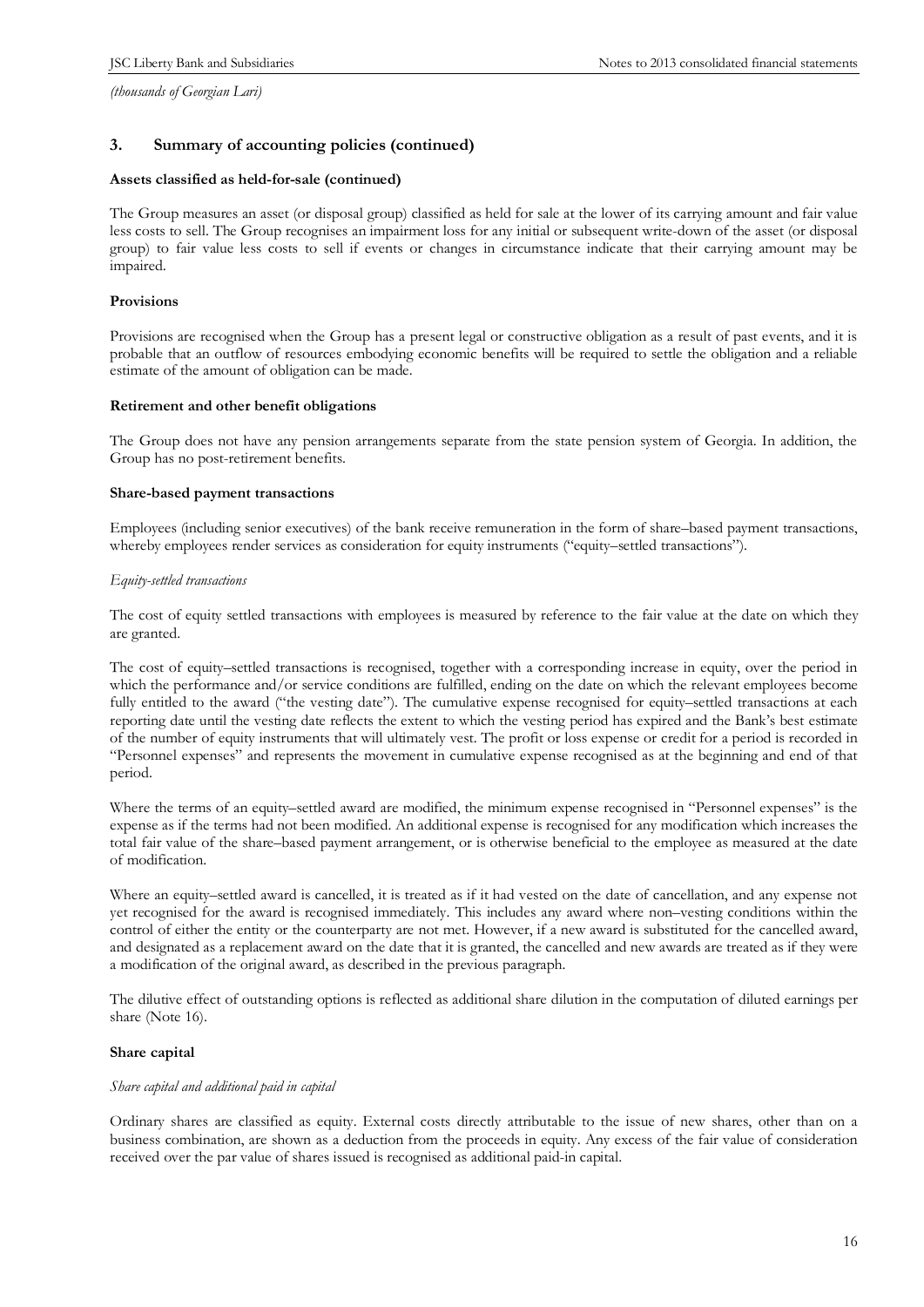# **3. Summary of accounting policies (continued)**

### **Share capital (continued)**

#### *Treasury shares*

Where the Bank purchase the Bank's shares, the consideration paid, including any attributable transaction costs, net of income taxes, is deducted from total equity as treasury shares until they are cancelled, sold or reissued. Where such shares are subsequently sold or reissued, any consideration received is included in equity. Treasury shares are stated at weighted average cost.

#### *Dividends*

Dividends are recognised as a liability and deducted from equity at the reporting date only if they are declared before or on the reporting date. Dividends are disclosed when they are proposed before the reporting date or proposed or declared after the reporting date but before the financial statements are authorised for issue.

### **Segment reporting**

The Group's segment reporting is based on the following operating segments: Retail Banking, Corporate and SME (Small & Medium Size) Banking, Private Banking and Corporate Centre functions.

### **Contingencies**

Contingent liabilities are not recognised in the consolidated statement of financial position but are disclosed unless the possibility of any outflow in settlement is remote. A contingent asset is not recognised in the consolidated statement of financial position but disclosed when an inflow of economic benefits is probable.

#### **Recognition of income and expenses**

Revenue is recognised to the extent that it is probable that the economic benefits will flow to the Group and the revenue can be reliably measured. The following specific recognition criteria must also be met before revenue is recognised:

#### *Interest and similar income and expense*

For all financial instruments measured at amortised cost and interest bearing securities classified as trading or available-forsale, interest income or expense is recorded at the effective interest rate, which is the rate that exactly discounts estimated future cash payments or receipts through the expected life of the financial instrument or a shorter period, where appropriate, to the net carrying amount of the financial asset or financial liability. The calculation takes into account all contractual terms of the financial instrument (for example, prepayment options) and includes any fees or incremental costs that are directly attributable to the instrument and are an integral part of the effective interest rate, but not future credit losses. The carrying amount of the financial asset or financial liability is adjusted if the Group revises its estimates of payments or receipts. The adjusted carrying amount is calculated based on the original effective interest rate and the change in carrying amount is recorded as interest income or expense.

Once the recorded value of a financial asset or a group of similar financial assets has been reduced due to an impairment loss, interest income continues to be recognised using the original effective interest rate applied to the new carrying amount.

#### *Fee and commission income*

The Group earns fee and commission income from a diverse range of services it provides to its customers. Fee income can be divided into the following two categories:

• *Fee income earned from services that are provided over a certain period of time*

Fees earned for the provision of services over a period of time are accrued over that period. These fees include commission income. Loan commitment fees for loans that are likely to be drawn down and other credit related fees are deferred (together with any incremental costs) and recognised as an adjustment to the effective interest rate on the loan.

#### • *Fee income from providing transaction services*

Fees arising from negotiating or participating in the negotiation of a transaction for a third party – such as the arrangement of the acquisition of shares or other securities or the purchase or sale of businesses – are recognised on completion of the underlying transaction. Fees or components of fees that are linked to a certain performance are recognised after fulfilling the corresponding criteria.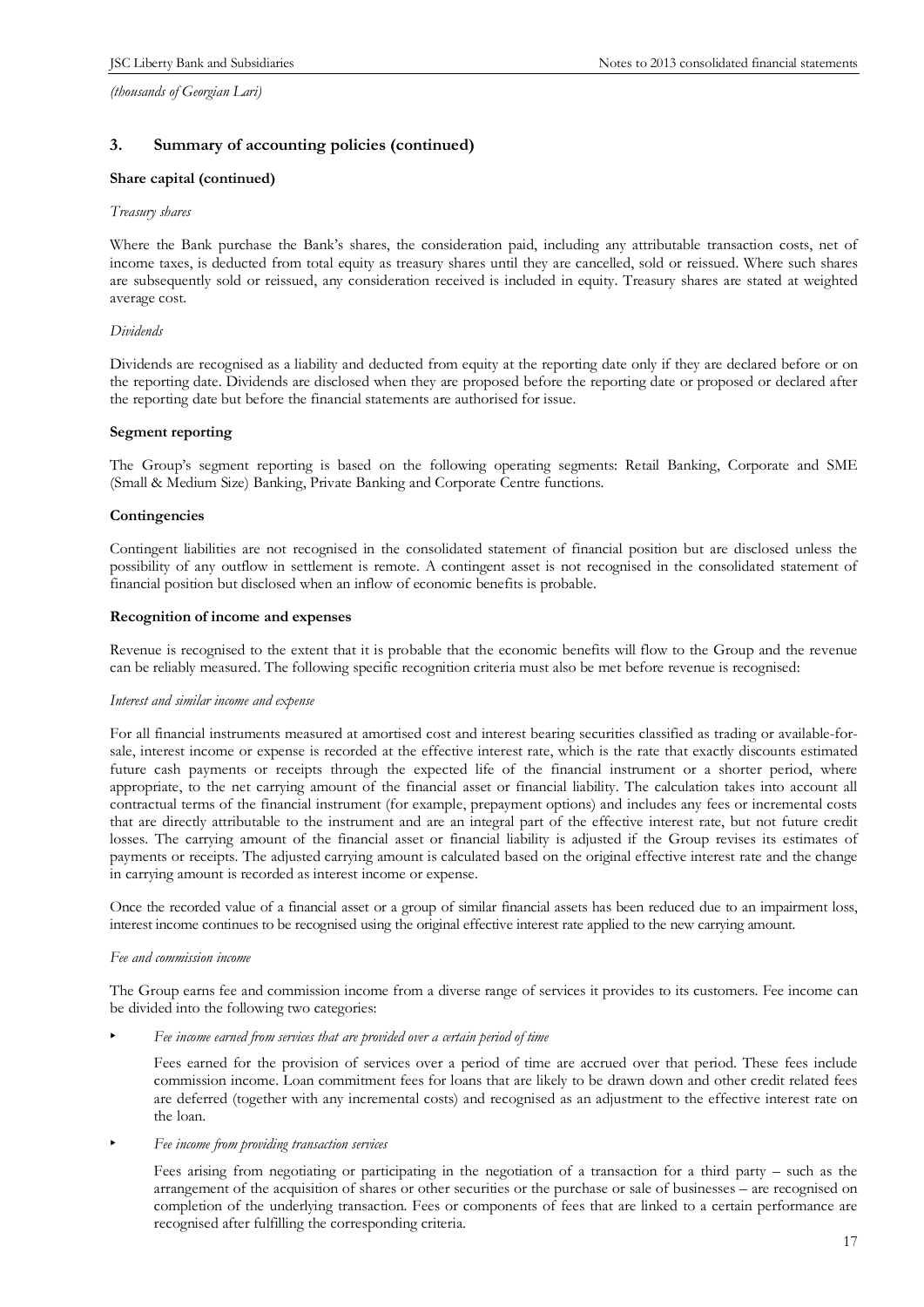# **3. Summary of accounting policies (continued)**

### **Recognition of income and expenses (continued)**

### *Dividend income*

Revenue is recognised when the Group's right to receive the payment is established.

### **Foreign currency translation**

The consolidated financial statements are presented in Georgian Lari, which is the Bank's and subsidiaries' functional and presentation currency. Transactions in foreign currencies are initially recorded in the functional currency, converted at the rate of exchange ruling at the date of the transaction. Monetary assets and liabilities denominated in foreign currencies are retranslated at the functional currency rate of exchange ruling at the reporting date. Gains and losses resulting from the translation of foreign currency transactions are recognised in the consolidated statement of profit or loss as gains less losses from foreign currencies - translation differences. Non-monetary items that are measured in terms of historical cost in a foreign currency are translated using the exchange rates as at the dates of the initial transactions. Non-monetary items measured at fair value in a foreign currency are translated using the exchange rates at the date when the fair value was determined.

Differences between the contractual exchange rate of a transaction in a foreign currency and the NBG exchange rate on the date of the transaction are included in gains less losses from dealing in foreign currencies.

The exchange rates used by the Group in the preparation of the consolidated financial statements as of 31 December 2013 and 31 December 2012 are as follows:

|                 | 2013   | 2012   |
|-----------------|--------|--------|
| GEL/1 US Dollar | 1.7363 | 1.6567 |
| GEL/1 Euro      | 2.3891 | 2.1825 |

#### **Standards and interpretations issued but not yet effective**

#### *IFRS 9 Financial Instruments*

IFRS 9, as issued, reflects the first phase of the IASB's work on the replacement of IAS 39 and applies to classification and measurement of financial assets and financial liabilities as defined in IAS 39. The standard was initially effective for annual periods beginning on or after 1 January 2013, but Amendments to IFRS 9 *Mandatory Effective Date of IFRS 9 and Transition Disclosures*, issued in December 2011, moved the mandatory effective date to 1 January 2015. In subsequent phases, the IASB is addressing hedge accounting and impairment of financial assets. The Group will quantify the effect in conjunction with the other phases, when the final standard including all phases is issued.

#### *Investment Entities (amendments to IFRS 10, IFRS 12 and IAS 27)*

These amendments are effective for annual periods beginning on or after 1 January 2014 provide an exception to the consolidation requirement for entities that meet the definition of an investment entity under IFRS 10. The exception to consolidation requires investment entities to account for subsidiaries at fair value through profit or loss. It is not expected that this amendment would be relevant to the Group, since none of the entities in the Group qualify to be an investment entity under IFRS 10.

#### *IAS 32 Offsetting Financial Assets and Financial Liabilities − Amendments to IAS 32*

These amendments clarify the meaning of "currently has a legally enforceable right to set-off" and the criteria for nonsimultaneous settlement mechanisms of clearing houses to qualify for offsetting. These are effective for annual periods beginning on or after 1 January 2014. These amendments are not expected to be relevant to the Group.

### *IFRIC Interpretation 21 Levies (IFRIC 21)*

IFRIC 21 clarifies that an entity recognises a liability for a levy when the activity that triggers payment, as identified by the relevant legislation, occurs. For a levy that is triggered upon reaching a minimum threshold, the interpretation clarifies that no liability should be anticipated before the specified minimum threshold is reached. IFRIC 21 is effective for annual periods beginning on or after 1 January 2014. The Group does not expect that IFRIC 21 will have an impact on its financial statements.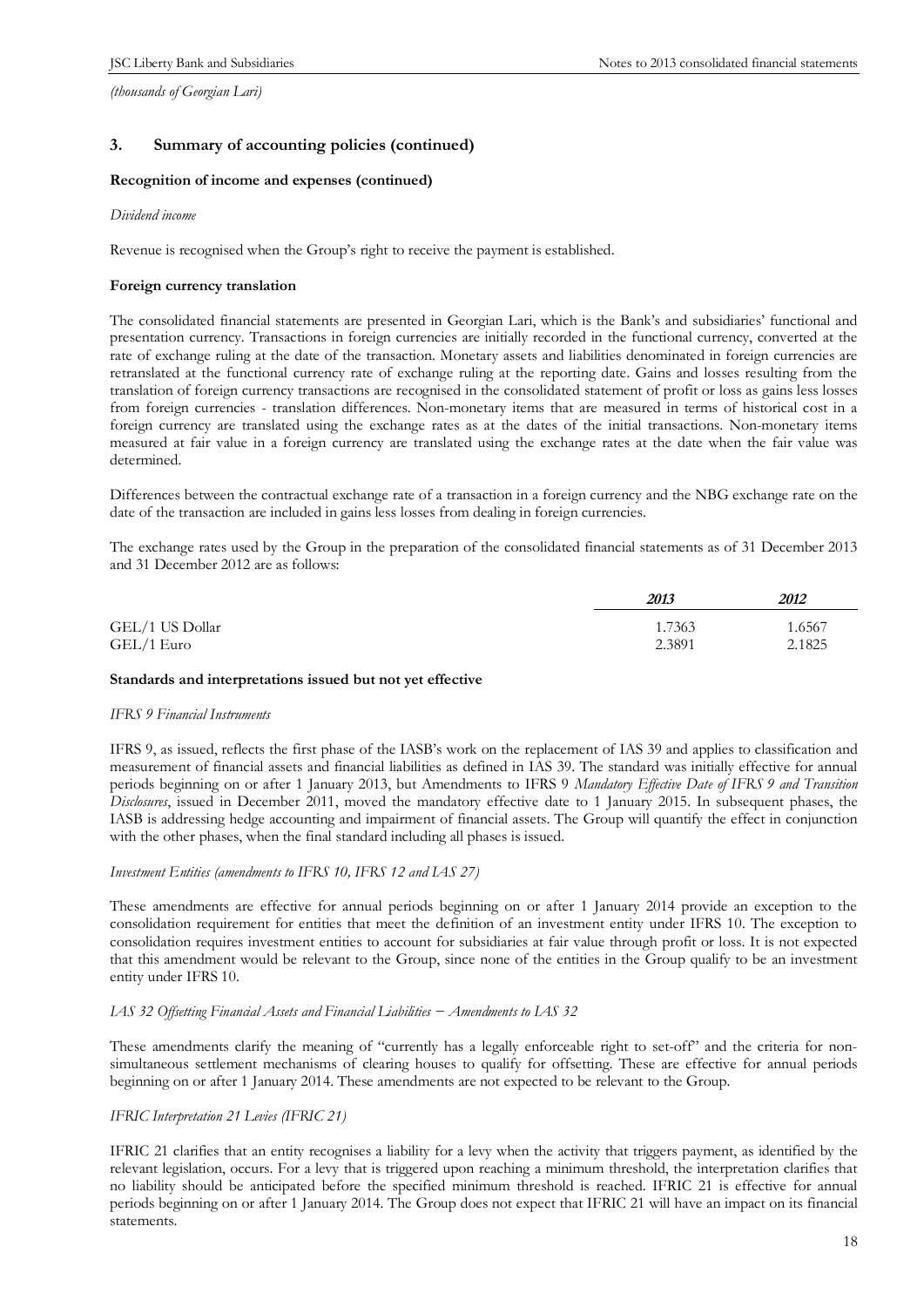### **3. Summary of accounting policies (continued)**

#### **Standards and interpretations issued but not yet effective (continued)**

#### *IAS 39 Novation of Derivatives and Continuation of Hedge Accounting – Amendments to IAS 39*

These amendments provide relief from discontinuing hedge accounting when novation of a derivative designated as a hedging instrument meets certain criteria. These amendments are effective for annual periods beginning on or after 1 January 2014. The Group has not novated its derivatives during the current period. However, these amendments would be considered for future novations.

### **4. Significant accounting judgments and estimates**

The preparation of the Group's consolidated financial statements requires management to make estimates and judgments that affect the reported amounts of assets and liabilities at the balance sheet date and the reported amount of income and expenses during the year ended. Management evaluates its estimates and judgments on an ongoing basis. Management bases its estimates and judgments on historical experience and on various other factors that are believed to be reasonable under the circumstances. Actual results may differ from these estimates under different assumptions or conditions. The following estimates and judgments are considered important to the Group's financial condition.

#### *Allowance for impairment of loans*

The Group regularly reviews its loans to assess for impairment. The Group's loan impairment provisions are established to recognize incurred impairment losses in its portfolio of loans and receivables. The Group considers accounting estimates related to allowance for impairment of loans and receivables a key source of estimation uncertainty because (i) they are highly susceptible to change from period to period as the assumptions about future default rates and valuation of potential losses relating to impaired loans and receivables are based on recent performance experience, and (ii) any significant difference between the Group's estimated losses and actual losses would require the Group to record provisions which could have a material impact on its consolidated financial statements in future periods.

The Group uses management's judgment to estimate the amount of any impairment loss in cases where a borrower has financial difficulties and there are few available sources of historical data relating to similar borrowers. Similarly, the Group estimates changes in future cash flows based on past performance, past customer behavior and observable data indicating an adverse change in the payment status of borrowers in a group. Management uses estimates based on historical loss experience for assets with credit risk characteristics and objective evidence of impairment similar to those in the group of loans. The Group uses management's judgment to adjust observable data for a group of loans to reflect current circumstances not reflected in historical data.

The Group considers the fair value of collateral when estimating the amount of impairment loss for collateralized loans and receivables and finance lease receivables. Management monitors market value of collateral on a regular basis. Management uses its experienced judgment or independent opinion to adjust the fair value to reflect current circumstances. The amount and type of collateral required depends on the assessment of credit risk of the counterparty.

The allowances for impairment of financial assets in the consolidated financial statements have been determined on the basis of existing economic and political conditions. The Group is not in a position to predict what changes in conditions will take place in Georgia and what effect such changes might have on the adequacy of the allowances for impairment of financial assets in future periods.

#### *Measurement of fair value of investment property and buildings*

Investment property and buildings are stated at fair value. The fair value represents the amount at which the assets could be exchanged between a knowledgeable, willing buyer and a knowledgeable, willing seller in an arm's length transaction at the date of valuation, in accordance with International Valuation Standards Committee standards.

Buildings of the Group are subject to revaluation on a regular basis. The date of latest revaluation was 31 December 2011. As of 31 December 2013 the Group analysed market prices for its premises and concluded that the market price of premises was not materially different from their carrying value. Refer to Note 10.

Fair value of investment property was determined by independent professionally qualified appraisers as of 31 December 2013. Fair value was determined by applying income approach based on discounted cash flow method, supported by the terms of any existing lease and other contracts and, when available, by external evidence such as current market rents for similar properties in a comparable location and condition, and using discount rates that reflect current market assessments of the uncertainty in the amount and timing of the cash flows. The estimates of future cash flows include projections of cash outflows for rent or purchase of the land.

The estimates described above are subject to change as new transaction data and market evidence become available.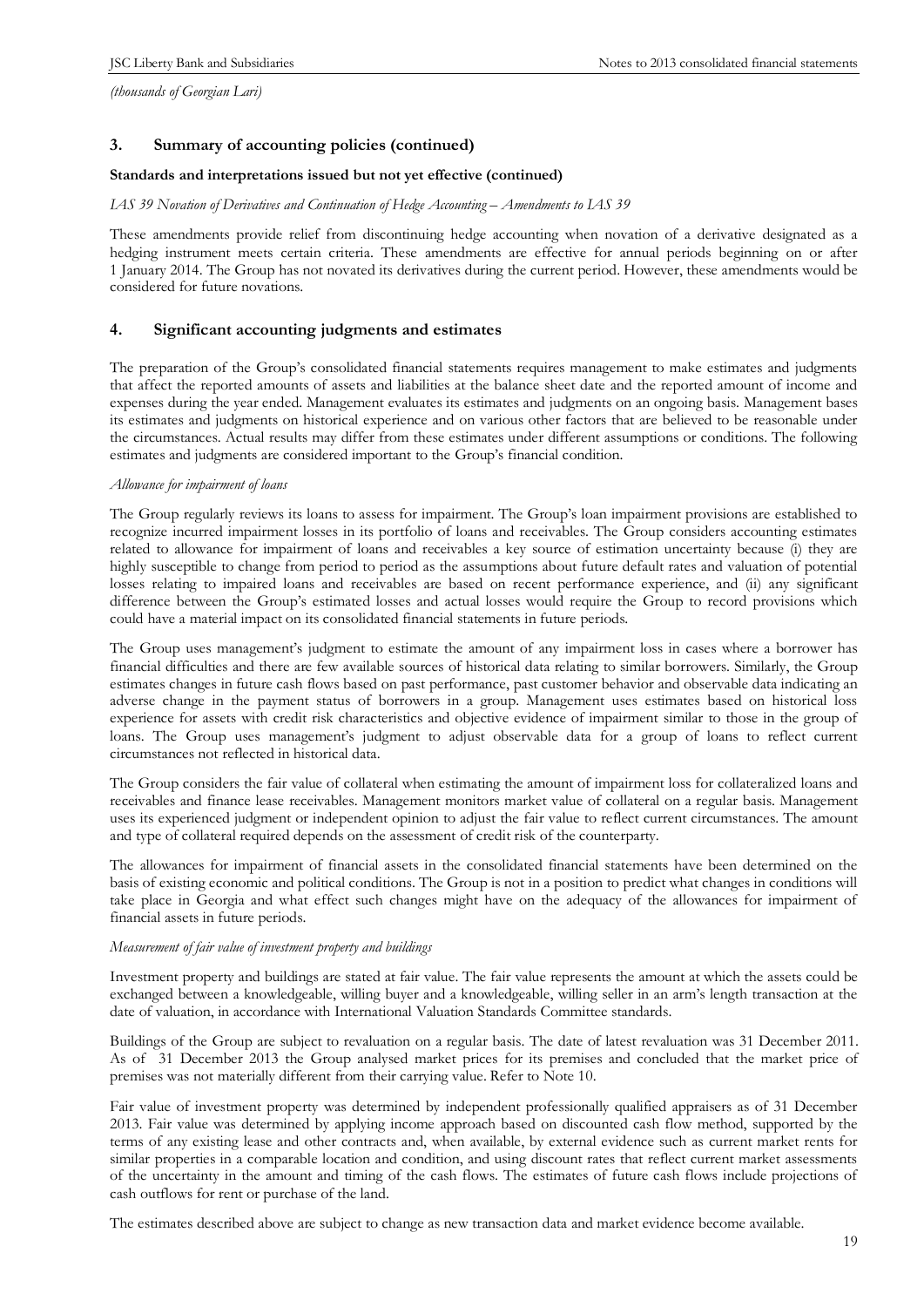# **4. Significant accounting judgments and estimates (continued)**

#### *Taxation*

Tax legislation in Georgia is subject to varying interpretations, and changes can occur frequently. Management interpretation of such legislation and changes as applied to the transactions and activity of the Bank may be challenged by the relevant authorities. As such, additional taxes, penalties and interest may be assessed. Fiscal periods remain open to review by the authorities in respect of taxes for six years including the year of review. Management believes that as of 31 December 2013 its interpretation of the relevant legislation is appropriate and that the Group's tax position will be sustained.

# **5. Segment information**

For management purposes, the Group is organised into the following operating segments based on products and service:

| Retail Banking            | Principally handling individual customers' deposits, and providing consumer loans,<br>overdrafts, credit cards facilities and funds transfer facilities. |
|---------------------------|----------------------------------------------------------------------------------------------------------------------------------------------------------|
| Corporate and SME Banking | Principally handling loans and other credit facilities and deposit and current accounts for<br>corporate and institutional customers.                    |
| Private Banking           | Principally providing private banking and wealth management services to high net worth<br>individuals.                                                   |
| Corporate Centre          | Principally providing treasury and back office services to all operating segments of the Bank.                                                           |
| Other                     | Segments not classified above, comprising non-banking operations.                                                                                        |

Management monitors the operating results of its business units separately for the purpose of making decisions about resource allocation and performance assessment. Segment performance, as explained in the table below, is measured differently from profit or loss in the consolidated financial statements. Income taxes are managed on a group basis and are not allocated to operating segments.

The Group operates in one geographical market – Georgia. Since the Group's assets are located in single geographical area, the Group's external income, total assets and capital expenditure are allocated to a single location.

|                                   |           | Corporate |         |           |              | <b>Adjustments</b> |              |
|-----------------------------------|-----------|-----------|---------|-----------|--------------|--------------------|--------------|
|                                   | Retail    | $&$ SME   | Private | Corporate |              | and                |              |
| 2013                              | banking   | banking   | banking | centre    | <b>Other</b> | eliminations       | <b>Total</b> |
| Net interest income               | 45,528    | 2,929     | 722     | 6,897     | 1            | 9                  | 56,086       |
| Net fee and commission income     | 13,358    | 5,359     | 400     | 901       | (44)         |                    | 19,974       |
| Net gains from foreign currencies | 4,093     | 1,705     | 341     | 682       | (1)          |                    | 6,820        |
| Other income                      | 3,835     | 1,827     | 304     | 122       | 390          | (254)              | 6,224        |
| Total revenue                     | 66,814    | 11,820    | 1,767   | 8,602     | 346          | (245)              | 89,104       |
| Net impairment charge on          |           |           |         |           |              |                    |              |
| interest-bearing assets           | (5,053)   | 9,194     | 29      |           |              | (437)              | 3,733        |
| Personnel expenses                | (29, 854) | (6, 554)  | (414)   | (5,021)   | (23)         |                    | (41, 866)    |
| Depreciation and amortisation     | (8,043)   | (1,746)   | (116)   | (1,748)   | (127)        |                    | (11,780)     |
| Other impairment and provisions   | (902)     | (520)     | (36)    | (78)      | (19)         | 437                | (1, 118)     |
| General and administrative and    |           |           |         |           |              |                    |              |
| other operating expenses          | (15, 593) | (4,379)   | (343)   | (2,257)   | (366)        | 310                | (22, 628)    |
| Segment results                   | 7,369     | 7,815     | 887     | (502)     | (189)        | 65                 | 15,445       |
| Income tax benefit                |           |           |         |           |              |                    | 2,620        |
| Profit for the year               |           |           |         |           |              |                    | 18,065       |
| Segment assets                    | 948,898   | 119,753   | 9,219   | 216,667   | 998          | (1,921)            | 1,293,614    |
| Segment liabilities               | 480,127   | 499,561   | 63,963  | 135,838   | 307          | (290)              | 1,179,506    |
| Other segment information         |           |           |         |           |              |                    |              |
| Investments in associates         |           |           |         | 304       |              |                    | 304          |
| Share of income of associates     |           |           |         | 12        |              |                    | 12           |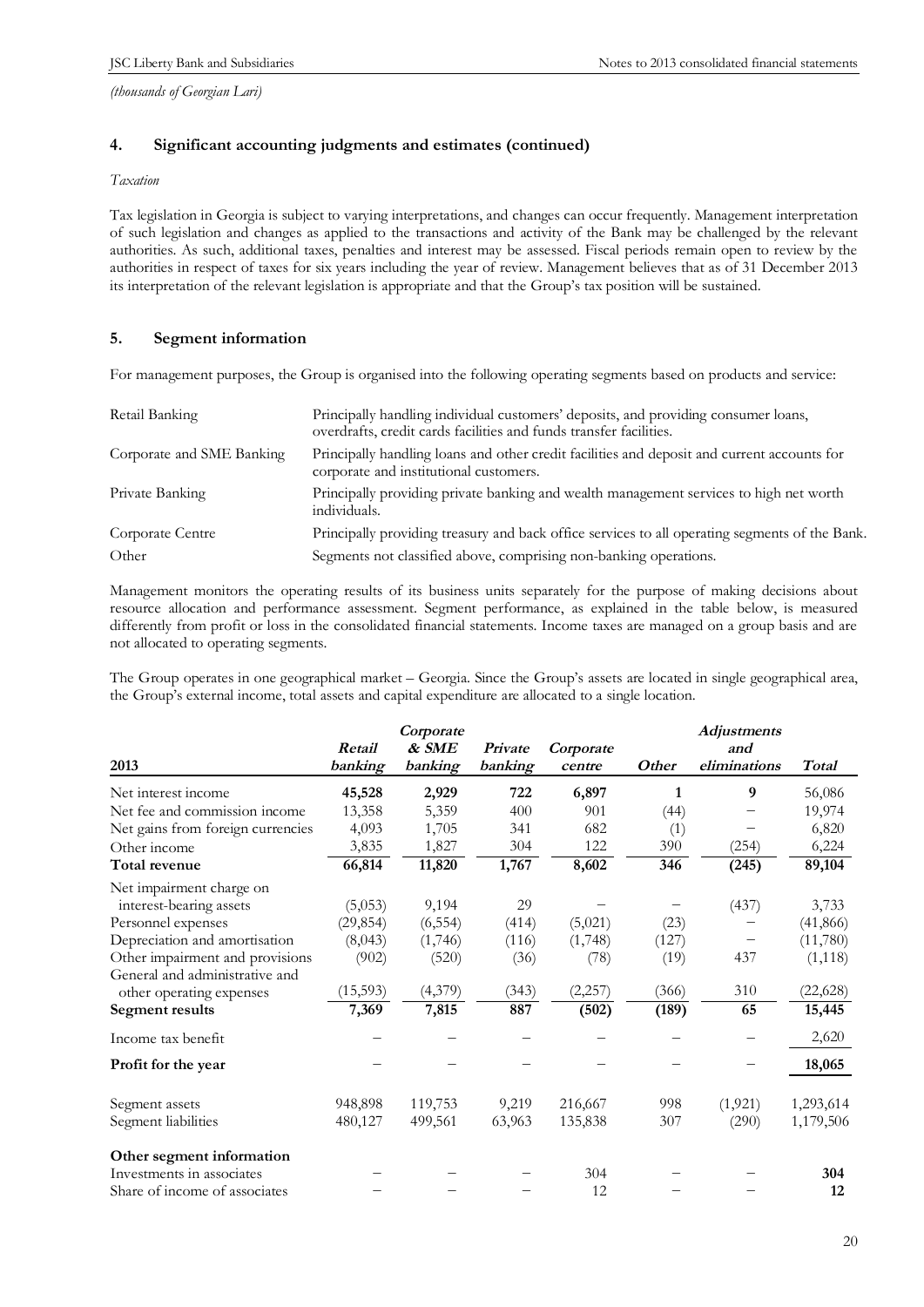# **5. Segment information (continued)**

|                                   |           | Corporate |         |           |              | <b>Adjustments</b> |           |
|-----------------------------------|-----------|-----------|---------|-----------|--------------|--------------------|-----------|
|                                   | Retail    | $&$ SME   | Private | Corporate |              | and                |           |
| 2012                              | banking   | banking   | banking | centre    | <b>Other</b> | eliminations       | Total     |
| Net interest income               | 37,692    | 4,634     | 754     | 8,850     | 2            | 3                  | 51,935    |
| Net fee and commission income     | 17,360    | 7,737     | 72      | 3,730     | (44)         |                    | 28,855    |
| Net gains from foreign currencies | 1,196     | 896       | 119     | 3,768     |              |                    | 5,979     |
| Other income                      | 400       | 3,660     | 47      | 573       | 443          | (306)              | 4,817     |
| Total revenue                     | 56,648    | 16,927    | 992     | 16,921    | 401          | (303)              | 91,586    |
| Net impairment charge on          |           |           |         |           |              |                    |           |
| interest-bearing assets           | (2,707)   | (5,549)   | (55)    | (4,691)   |              | 498                | (12,504)  |
| Personnel expenses                | (27, 816) | (5,886)   | (372)   | (3,510)   | (21)         |                    | (37,605)  |
| Depreciation, amortisation and    |           |           |         |           |              |                    |           |
| impairment                        | (6,427)   | (1,482)   |         | (1,976)   | (120)        |                    | (10,005)  |
| Other impairment and provisions   | (228)     | (131)     | (9)     | (20)      |              | (497)              | (885)     |
| General and administrative and    |           |           |         |           |              |                    |           |
| other operating expenses          | (12, 334) | (4,025)   | (315)   | (4,072)   | (350)        | 294                | (20, 802) |
| Segment results                   | 7,136     | (146)     | 241     | 2,652     | (90)         | (8)                | 9,785     |
| Income tax expense                |           |           |         |           |              |                    | (4,601)   |
| Profit for the year               |           |           |         |           |              |                    | 5,184     |
| Segment assets                    | 747,590   | 54,134    | 14,649  | 23,353    | 930          | (1, 724)           | 838,932   |
| Segment liabilities               | 252,360   | 406,558   | 53,692  | 27,638    | 179          | (157)              | 740,270   |
| Other segment information         |           |           |         |           |              |                    |           |
| Investments in associates         |           |           |         | 171       |              |                    | 171       |
| Share of income of associates     |           |           |         | (63)      |              |                    | (63)      |

### **6. Cash and cash equivalents**

Cash and cash equivalents comprise:

|                                                      | 2013    | 2012    |
|------------------------------------------------------|---------|---------|
| Cash on hand                                         | 102,948 | 84,839  |
| Current accounts with the NBG                        | 124,455 | 46,867  |
| Current accounts with other credit institutions      | 27,486  | 17,987  |
| Time deposits with credit institutions up to 90 days | 100,200 | 83,261  |
| Cash and cash equivalents                            | 355,089 | 232,954 |

As of 31 December 2013, GEL 20,367 (31 December 2012: GEL 11,527) was placed on current and time deposit accounts with internationally recognised OECD banks that are the counterparties of the Group in performing international settlements. As of 31 December 2013, GEL 100,200 (31 December 2012: GEL 83,261) was placed on short-term time and overnight deposits with the NBG. The interest rates on time deposits with credit institutions up to 90 days range between 2.0% - 2.5% per annum.

# **7. Amounts due from credit institutions**

Amounts due from credit institutions comprise:

|                                      | 2013   | 2012  |
|--------------------------------------|--------|-------|
| Obligatory reserve with the NBG      | 37.847 |       |
| Time deposits for more than 90 days  | 2.604  | 2.673 |
| Amounts due from credit institutions | 40.451 | 2.673 |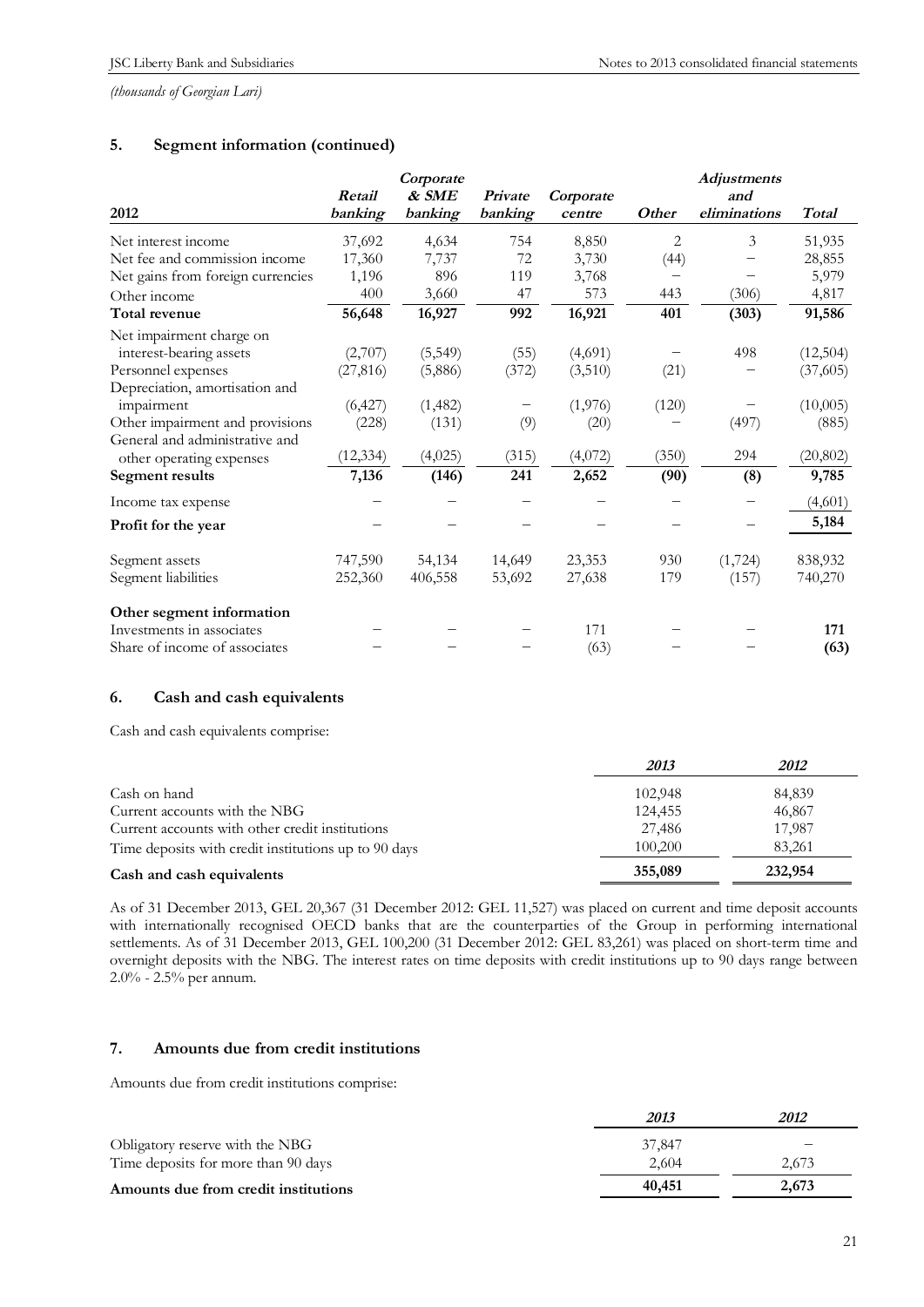### **7. Amounts due from credit institutions (continued)**

Credit institutions are required to maintain an interest-earning cash deposit (obligatory reserve) with the NBG, the amount of which depends on the level of funds attracted by the credit institution. The Group's ability to withdraw these deposits is restricted by the statutory legislature.

As of 31 December 2013, GEL 2,604 (31 December 2012: GEL 2,593) was placed on current accounts and inter-bank deposits with internationally recognised OECD banks, that are the main counterparties of the Group in performing international settlements. The interest rate on such deposits ranges from 0.05%-0.1% per annum.

# **8. Loans to customers**

Loans to customers comprise:

|                                              | 2013      | 2012      |
|----------------------------------------------|-----------|-----------|
| Loans to retail clients with regular inflows | 365,755   | 260,038   |
| Consumer loans                               | 81,991    | 38,183    |
| Micro loans                                  | 58,923    | 22,634    |
| Gold pawn loans                              | 54,012    | 20,215    |
| Corporate and SME loans                      | 50,319    | 38,446    |
| Residential mortgage loans                   | 15,902    | 19,428    |
| Gross loans to customers                     | 626,902   | 398,944   |
| Less – allowance for loan impairment         | (26, 822) | (20, 826) |
| Loans to customers                           | 600,080   | 378,118   |

Loans to retail clients with regular inflows are provided to individuals who have a stream of regular (typically monthly) inflows into their accounts at the Bank either in form of a salary, state pension or welfare payment.

#### **Allowance for impairment of loans to customers**

A reconciliation of the allowance for impairment of loans to customers by class is as follows:

|                                                                                                                                            | Loans to retail<br>clients with<br>regular inflows<br>2013 | Consumer<br>loans<br>2013 | <b>Micro</b><br>loans<br>2013 | Corporate<br>& SME<br>loans<br>2013 | Residential<br>mortgage<br>loans<br>2013 | Total<br>2013 |
|--------------------------------------------------------------------------------------------------------------------------------------------|------------------------------------------------------------|---------------------------|-------------------------------|-------------------------------------|------------------------------------------|---------------|
| At 1 January 2013                                                                                                                          | 10,319                                                     | 5,410                     | 447                           | 4,185                               | 465                                      | 20,826        |
| Charge for the year                                                                                                                        | 3,329                                                      | 2,365                     | (23)                          | (9, 194)                            | (210)                                    | (3,733)       |
| Recoveries                                                                                                                                 | 449                                                        | 237                       |                               | 9,125                               |                                          | 9,811         |
| Amounts written off                                                                                                                        | (71)                                                       | $\left(5\right)$          | (6)                           |                                     |                                          | (82)          |
| At 31 December 2013                                                                                                                        | 14,026                                                     | 8,007                     | 418                           | 4,116                               | 255                                      | 26,822        |
| Individual impairment                                                                                                                      | 10,855                                                     | 6,257                     | 267                           | 3,350                               | 169                                      | 20,898        |
| Collective impairment                                                                                                                      | 3,171                                                      | 1,750                     | 151                           | 766                                 | 86                                       | 5,924         |
|                                                                                                                                            | 14,026                                                     | 8,007                     | 418                           | 4,116                               | 255                                      | 26,822        |
| Gross amount of loans,<br>individually determined to be<br>impaired, before deducting any<br>individually assessed impairment<br>allowance | 10,934                                                     | 6,295                     | 267                           | 12,078                              | 169                                      | 29,743        |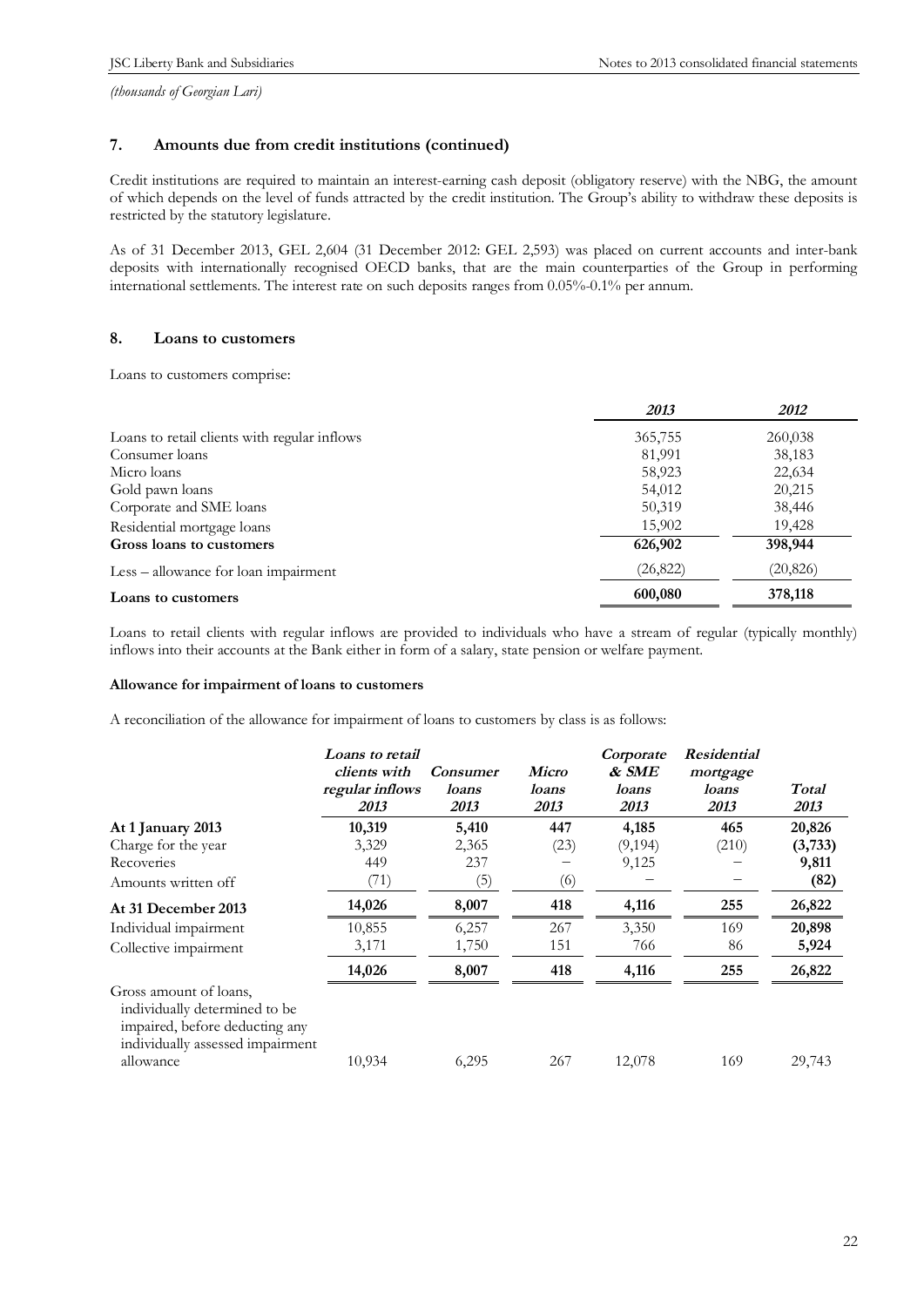### **8. Loans to customers (continued)**

### **Allowance for impairment of loans to customers (continued)**

|                                                                                                                                            | Loans to retail<br>clients with<br>regular inflows<br><i>2012</i> | <i>Consumer</i><br>loans<br><i>2012</i> | Micro<br>loans<br><i>2012</i> | Corporate<br>& SME<br>loans<br>2012 | Residential<br>mortgage<br>loans<br><i>2012</i> | <b>Total</b><br>2012 |
|--------------------------------------------------------------------------------------------------------------------------------------------|-------------------------------------------------------------------|-----------------------------------------|-------------------------------|-------------------------------------|-------------------------------------------------|----------------------|
| At 1 January 2012                                                                                                                          | 9,642                                                             | 8,358                                   | 291                           | 17,562                              | 283                                             | 36,136               |
| Charge for the year                                                                                                                        | 6,860                                                             | 1,810                                   | 156                           | 3,496                               | 182                                             | 12,504               |
| Recoveries                                                                                                                                 | 126                                                               | 37                                      |                               |                                     |                                                 | 163                  |
| Amounts written-off                                                                                                                        | (6,309)                                                           | (4,795)                                 |                               | (16, 873)                           |                                                 | (27, 977)            |
| At 31 December 2012                                                                                                                        | 10,319                                                            | 5,410                                   | 447                           | 4,185                               | 465                                             | 20,826               |
| Individual impairment                                                                                                                      | 8,358                                                             | 3,328                                   | 149                           | 3,750                               | 286                                             | 15,871               |
| Collective impairment                                                                                                                      | 1,961                                                             | 2,082                                   | 298                           | 435                                 | 179                                             | 4,955                |
|                                                                                                                                            | 10,319                                                            | 5,410                                   | 447                           | 4,185                               | 465                                             | 20,826               |
| Gross amount of loans,<br>individually determined to be<br>impaired, before deducting any<br>individually assessed impairment<br>allowance | 8,358                                                             | 3,328                                   | 149                           | 5,012                               | 286                                             | 17,133               |

Loan recoveries in 2013 primarily comprise of recovery of one large legacy corporate & SME loan in the amount of GEL 9,125.

### **Individually impaired loans**

Interest income accrued on loans, for which individual impairment allowances have been recognised as of 31 December 2013 comprised GEL 6,051 (2012: GEL 2,356). Related allowance charges were recognised both in 2013 and 2012 and are recorded in consolidated statement of profit or loss under net impairment charge on interest-bearing assets.

#### **Collateral and other credit enhancements**

The amount and type of collateral required depends on an assessment of the credit risk of the counterparty. Guidelines are implemented regarding the acceptability of types of collateral and valuation parameters.

The main types of collateral obtained are as follows:

- For lending to legal entities, mortgages over real estate properties, inventory and trade receivables,
- For retail lending, mortgages over residential properties and gold over gold pawns.

Management monitors the market value of collateral, requests additional collateral in accordance with the underlying agreement, and monitors the market value of collateral obtained during its review of the adequacy of the allowance for loan impairment.

### **Concentration of loans to customers**

As of 31 December 2013, the concentration of loans granted by the Group to ten largest third party borrowers comprised GEL 33,066 accounting for 5.3% of the gross loan portfolio of the Group (2012: GEL 16,096 and 4.0%, respectively). An allowance of GEL 246 (2012: GEL 2,896) was established against these loans.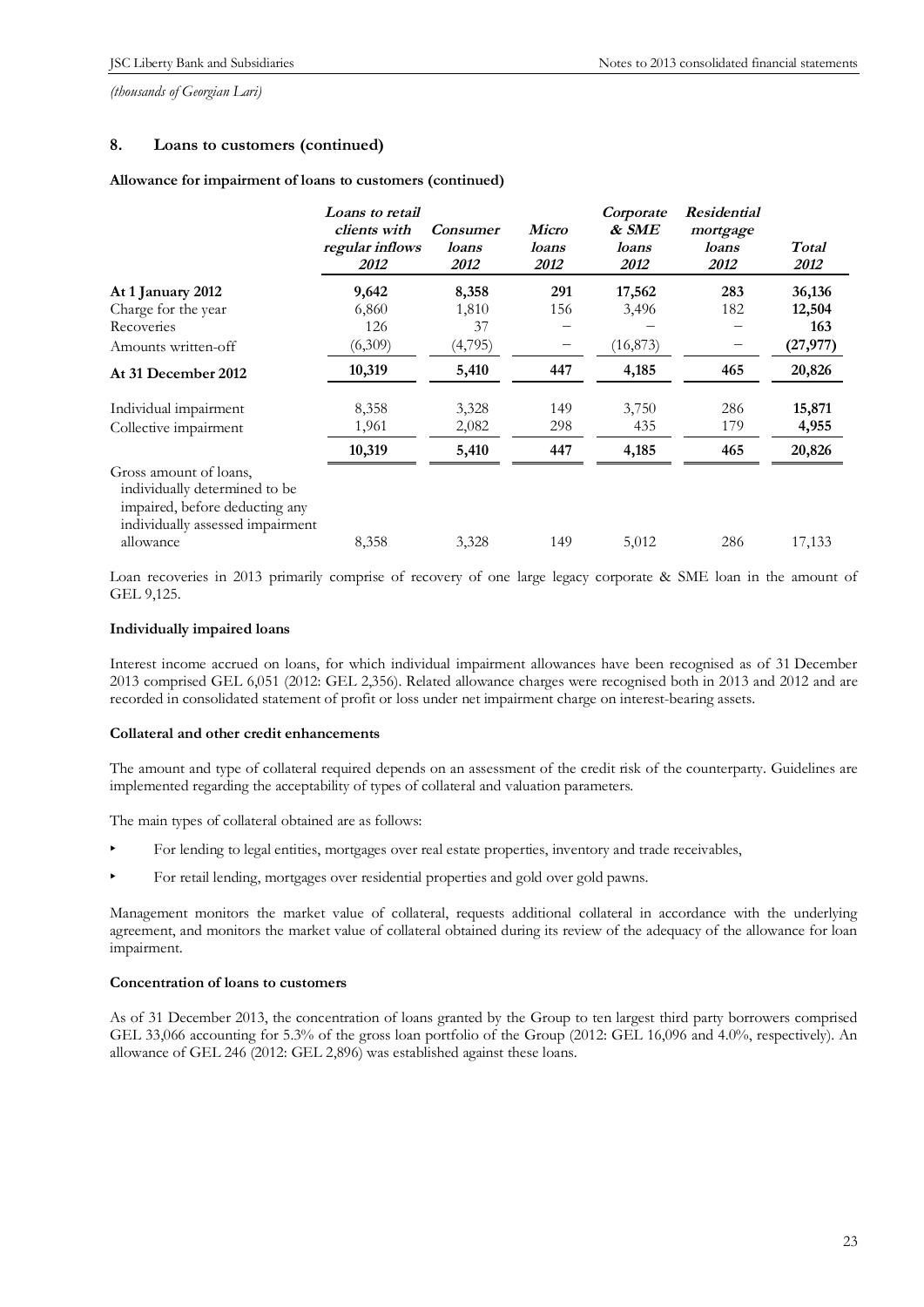# **8. Loans to customers (continued)**

# **Concentration of loans to customers (continued)**

Loans have been extended to the following types of customers:

|                                      | 2013      | 2012      |
|--------------------------------------|-----------|-----------|
| Individuals                          | 556,651   | 364,445   |
| Private companies                    | 70,251    | 34,215    |
| State owned companies                |           | 284       |
| Loans to customers, gross            | 626,902   | 398,944   |
| Less - allowance for loan impairment | (26, 822) | (20, 826) |
| Loans to customers, net              | 600,080   | 378,118   |

Loans are made principally within Georgia in the following industry sectors:

|                                      | 2013      | 2012      |
|--------------------------------------|-----------|-----------|
| Individuals                          | 556,651   | 364,445   |
| Trade and service                    | 44,935    | 26,722    |
| Construction                         | 2,684     | 2,941     |
| Agriculture                          | 329       | 61        |
| Other                                | 22,303    | 4,775     |
| Loans to customers, gross            | 626,902   | 398,944   |
| Less - allowance for loan impairment | (26, 822) | (20, 826) |
| Loans to customers, net              | 600,080   | 378,118   |

# **9. Investment securities held-to-maturity**

Held-to-maturity securities comprise:

|                                           | 2013    | 2012   |
|-------------------------------------------|---------|--------|
| Treasury bonds of the Ministry of Finance | 66,839  | 52,184 |
| Treasury bills of the Ministry of Finance | 53,546  | 6.975  |
| Certificates of deposit of the NBG        | 13,056  |        |
| Held-to-maturity securities               | 133,441 | 59,159 |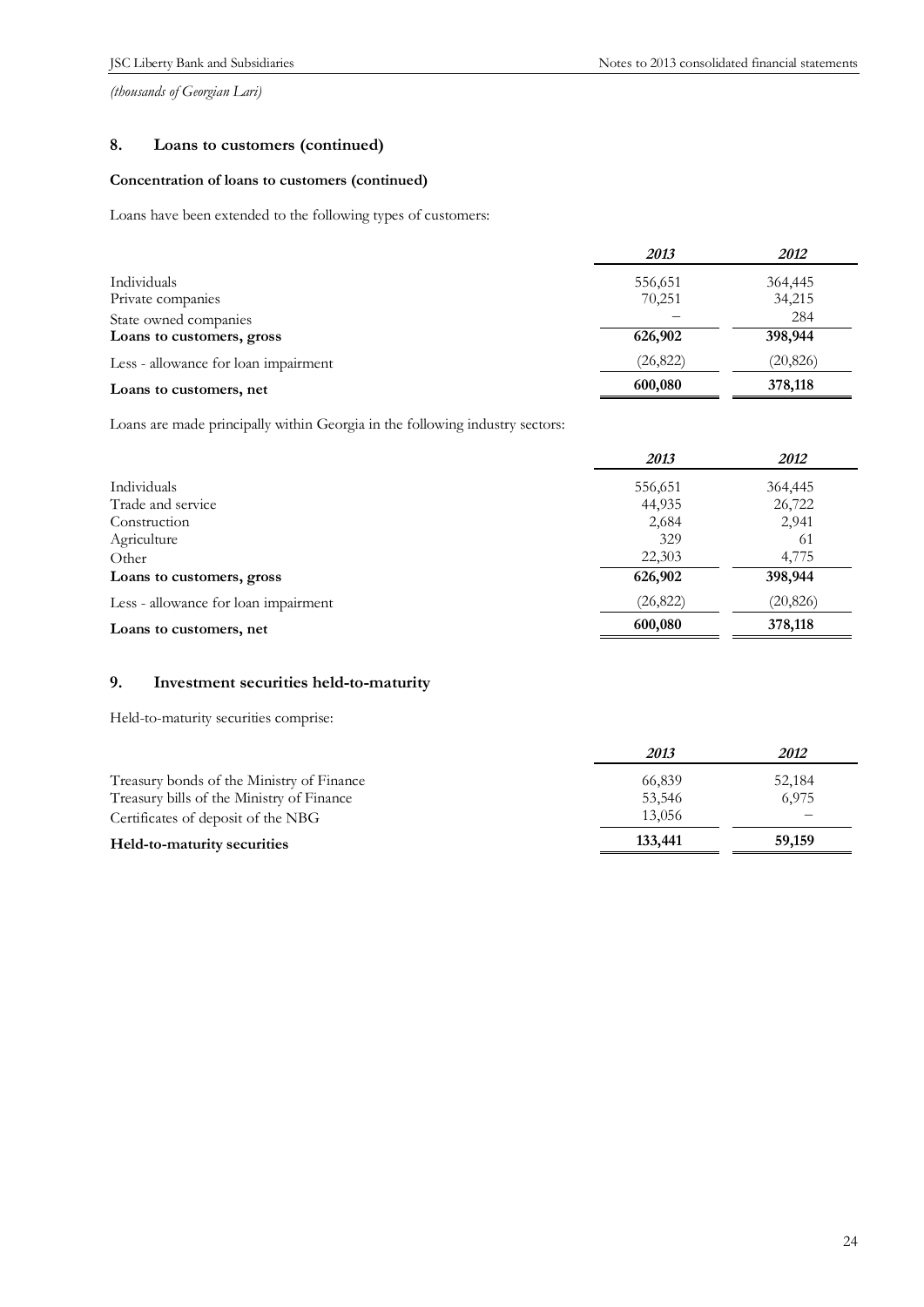# **10. Property and equipment**

The movements in property and equipment were as follows:

|                                   | Land and<br>buildings | <b>Furniture</b><br>and fixtures | <b>Computers</b><br>and office<br>equipment | <b>Motor</b><br>vehicles | Leasehold<br>improve-<br>ments | <b>Assets</b><br>under<br>construction | <b>Total</b>      |
|-----------------------------------|-----------------------|----------------------------------|---------------------------------------------|--------------------------|--------------------------------|----------------------------------------|-------------------|
| Cost or revalued                  |                       |                                  |                                             |                          |                                |                                        |                   |
| amount                            |                       |                                  |                                             |                          |                                |                                        |                   |
| 31 December 2012                  | 86,056                | 36,316                           | 15,570                                      | 11,466                   | 4,962                          | 1,081                                  | 155,451           |
| Additions<br>Write offs           | 4,387                 | 4,647                            | 1,951                                       | 1,148                    | 1,213                          |                                        | 13,346            |
| Disposals                         | (36)                  | (4)                              | (2)                                         | (476)                    |                                | (649)                                  | (691)<br>(476)    |
| Transfers                         | 432                   |                                  |                                             |                          |                                | (432)                                  |                   |
| 31 December 2013                  | 90,839                | 40,959                           | 17,519                                      | 12,138                   | 6,175                          | -                                      | 167,630           |
| Accumulated                       |                       |                                  |                                             |                          |                                |                                        |                   |
| depreciation and<br>impairment    |                       |                                  |                                             |                          |                                |                                        |                   |
| 31 December 2012                  | 1,522                 | 12,783                           | 9,669                                       | 4,894                    | 488                            |                                        | 29,356            |
| Depreciation charge               | 1,880                 | 3,929                            | 2,351                                       | 2,139                    | 123                            |                                        | 10,422            |
| Write offs                        | (5)                   | (3)                              | (2)                                         |                          | $\overline{\phantom{0}}$       |                                        | (10)              |
| Disposals                         |                       |                                  |                                             | (463)                    |                                |                                        | (463)             |
| 31 December 2013                  | 3,397                 | 16,709                           | 12,018                                      | 6,570                    | 611                            |                                        | 39,305            |
| Net book value                    |                       |                                  |                                             |                          |                                |                                        |                   |
| 31 December 2012                  | 84,534                | 23,533                           | 5,901                                       | 6,572                    | 4,474                          | 1,081                                  | 126,095           |
| 31 December 2013                  | 87,442                | 24,250                           | 5,501                                       | 5,568                    | 5,564                          |                                        | 128,325           |
|                                   |                       |                                  |                                             |                          |                                |                                        |                   |
|                                   |                       |                                  | <b>Computers</b>                            |                          | Leasehold                      | <i>Assets</i>                          |                   |
|                                   | Land and              | Furniture                        | and office                                  | <b>Motor</b>             | improve-                       | under                                  |                   |
|                                   | buildings             | and fixtures                     | equipment                                   | vehicles                 | ments                          | construction                           | <b>Total</b>      |
| Cost or revalued<br>amount        |                       |                                  |                                             |                          |                                |                                        |                   |
| 31 December 2011                  |                       |                                  |                                             |                          |                                |                                        |                   |
| Additions                         | 60,379<br>5,080       | 30,341<br>6,598                  | 11,702<br>3,868                             | 9,369<br>2,589           | 4,735<br>722                   | 1,740<br>437                           | 118,266<br>19,294 |
| Write offs                        |                       | (623)                            |                                             | (492)                    | (590)                          |                                        | (1,705)           |
| Transfers                         | 1,001                 |                                  |                                             |                          | 95                             | (1,096)                                |                   |
| Reclassification from             |                       |                                  |                                             |                          |                                |                                        |                   |
| Investment property               | 20,204                |                                  |                                             |                          |                                |                                        | 20,204            |
| 31 December 2012                  | 86,664                | 36,316                           | 15,570                                      | 11,466                   | 4,962                          | 1,081                                  | 156,059           |
| Accumulated<br>depreciation and   |                       |                                  |                                             |                          |                                |                                        |                   |
| impairment<br>31 December 2011    | 171                   | 9,696                            |                                             |                          | 382                            |                                        |                   |
|                                   | 1,351                 | 3,470                            | 7,436<br>2,233                              | 3,380<br>1,889           | 106                            |                                        | 21,065<br>9,049   |
| Depreciation charge<br>Impairment | 608                   |                                  |                                             |                          |                                |                                        | 608               |
| Write offs                        |                       | (383)                            |                                             | (375)                    |                                |                                        | (758)             |
| 31 December 2012                  | 2,130                 | 12,783                           | 9,669                                       | 4,894                    | 488                            |                                        | 29,964            |
| Net book value                    |                       |                                  |                                             |                          |                                |                                        |                   |
| 31 December 2011                  | 60,208<br>84,534      | 20,645<br>23,533                 | 4,266<br>5,901                              | 5,989<br>6,572           | 4,353<br>4,474                 | 1,740<br>1,081                         | 97,201<br>126,095 |

Buildings and land of the Group are subject to revaluation on a regular basis. The date of latest revaluation was 31 December 2011. As of 31 December 2013 the Group analysed market prices for its premises and concluded that the market price of the premises were not materially different from their carrying value.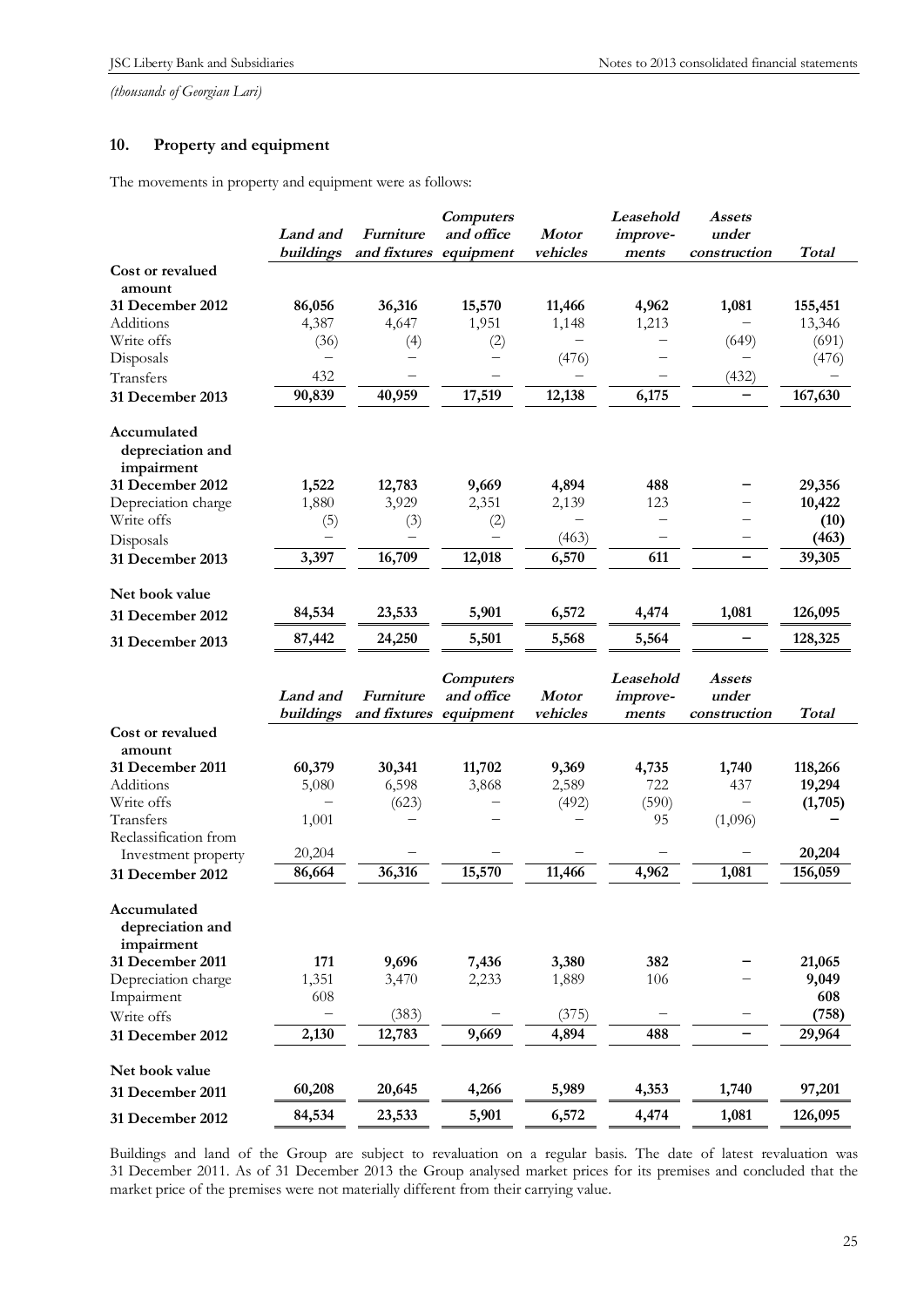# **10. Property and equipment (continued)**

The Group's buildings are classified to Level 3 of the fair value hierarchy. There were no transfers among the levels of the fair value hierarchy in 2013.

If the land and buildings were measured using the cost model, the carrying amounts would be as follows:

|                                         | 2013    | 2012     |
|-----------------------------------------|---------|----------|
| Cost                                    | 46,198  | 41,415   |
| Accumulated depreciation and impairment | (5,342) | (4, 418) |
| Net carrying amount                     | 40,856  | 36,997   |

# **11. Intangible assets**

The movements in intangible assets, which comprised computer software and licenses, were as follows:

|                          | Computer software<br>and licenses |
|--------------------------|-----------------------------------|
| Cost                     |                                   |
| 31 December 2012         | 12,769                            |
| Additions                | 1,739                             |
| Disposals                | (1)                               |
| 31 December 2013         | 14,507                            |
| Accumulated amortisation |                                   |
| 31 December 2012         | 3,489                             |
| Amortisation charge      | 1,358                             |
| Disposals                |                                   |
| 31 December 2013         | 4,847                             |
| Net book value:          |                                   |
| 31 December 2012         | 9,280                             |
| 31 December 2013         | 9,660                             |
|                          | Computer software                 |
|                          | and licenses                      |
| Cost                     |                                   |
| 31 December 2011         | 8,689                             |
| Additions                | 4,099                             |
| Disposals                | (19)                              |
| 31 December 2012         | 12,769                            |
| Accumulated amortization |                                   |
| 31 December 2011         | 2,534                             |
| Amortisation charge      | 956                               |
| Disposals                | (1)                               |
| 31 December 2012         | 3,489                             |
| Net book value:          |                                   |
| 31 December 2011         | 6,155                             |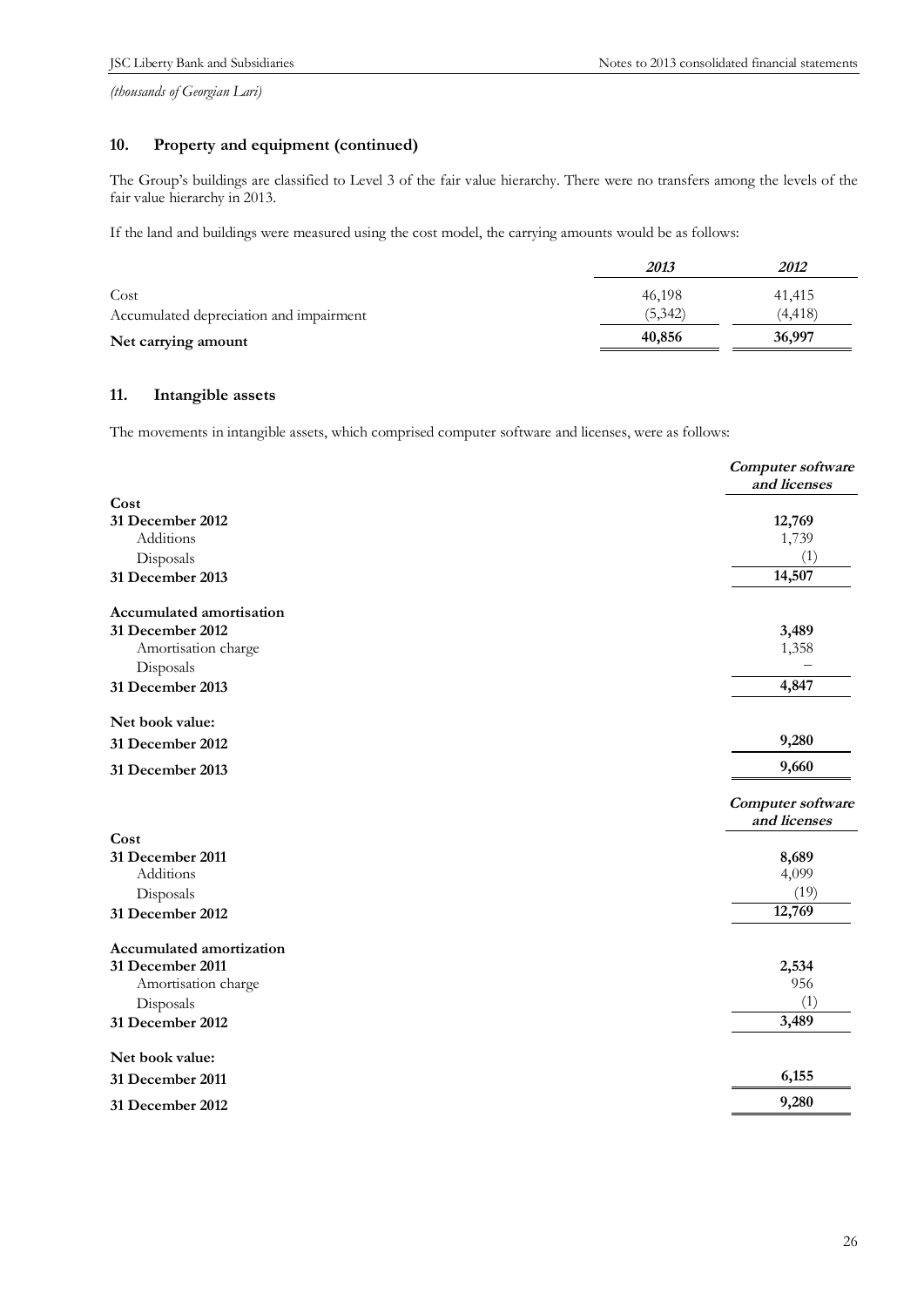# **12. Taxation**

The corporate income tax (benefit)/expense comprised:

|                                                                       | 2013    | 2012  |
|-----------------------------------------------------------------------|---------|-------|
| Current year tax charge                                               |         |       |
| Deferred tax (benefit)/charge – origination and reversal of temporary |         |       |
| differences                                                           | (2,620) | 4,601 |
| Income tax (benefit)/expense                                          | (2,620) | 4,601 |

Georgian legal entities must file individual tax declarations. The tax rate for banks for profits other than on state securities was 15% for 2013 and 2012. The tax rate for interest income on state securities and the NBG deposits is 0%.

The effective income tax rate differs from the statutory income tax rates. A reconciliation of the income tax expense based on statutory rates with actual is as follows:

|                                                      | 2013    | <i>2012</i> |
|------------------------------------------------------|---------|-------------|
| Profit before income tax                             | 15,445  | 9,785       |
| Statutory tax rate                                   | 15%     | 15%         |
| Theoretical income tax expense at the statutory rate | 2,317   | 1,468       |
| Change in unrecognised deferred tax asset            | (3,633) | 5,072       |
| Income from state securities at 0%                   | (1,679) | (2,038)     |
| Other                                                | 375     | 99          |
| Income tax (benefit)/expense                         | (2,620) | 4,601       |

Deferred tax assets and liabilities as of 31 December and their movements for the respective years comprise:

|                                                   |          | Origination and reversal<br>of temporary differences |                                          |         |                                             | Origination and reversal<br>of temporary differences                      |           |
|---------------------------------------------------|----------|------------------------------------------------------|------------------------------------------|---------|---------------------------------------------|---------------------------------------------------------------------------|-----------|
|                                                   | 2011     | In the<br>statement<br>of profit<br>or loss          | In other<br>compre-<br>hensive<br>income | 2012    | In the<br>statement<br>of profit<br>or loss | <b>Effect of change</b><br>in statement<br>of changes<br><i>in equity</i> | 2013      |
| Tax effect of deductible<br>temporary differences |          |                                                      |                                          |         |                                             |                                                                           |           |
| Property and equipment                            | 269      |                                                      |                                          | 269     | (269)                                       |                                                                           |           |
| Taxable loss carried forward                      | 7,138    | (1,309)                                              |                                          | 5,829   | (4,534)                                     |                                                                           | 1,295     |
| Loans to customers                                | 1,286    | 430                                                  |                                          | 1,716   | 2,933                                       |                                                                           | 4,649     |
| Equity investments                                | 1,029    | 44                                                   |                                          | 1,073   |                                             |                                                                           | 1,073     |
| Other assets                                      | 437      | (233)                                                |                                          | 204     | 149                                         |                                                                           | 353       |
| Other liabilities                                 | 347      | 64                                                   |                                          | 411     | 64                                          |                                                                           | 475       |
| Gross deferred tax assets                         | 10,506   | (1,004)                                              |                                          | 9,502   | (1,657)                                     |                                                                           | 7,845     |
| Unrecognised deferred tax asset                   | (1, 578) | (4,048)                                              |                                          | (5,626) | 4,331                                       |                                                                           | (1,295)   |
| Deferred tax asset                                | 8,928    | (5,052)                                              |                                          | 3,876   | 2,674                                       |                                                                           | 6,550     |
| Tax effect of taxable<br>temporary differences    |          |                                                      |                                          |         |                                             |                                                                           |           |
| Property and equipment and<br>intangible assets   | (8, 164) | 451                                                  | 91                                       | (7,622) | (54)                                        | (6,188)                                                                   | (13, 864) |
| Deferred tax liabilities                          | (8, 164) | 451                                                  | 91                                       | (7,622) | (54)                                        | (6, 188)                                                                  | (13, 864) |
| Net deferred tax assets/<br>(liabilities)         | 764      | (4,601)                                              | 91                                       | (3,746) | 2,620                                       | (6, 188)                                                                  | (7, 314)  |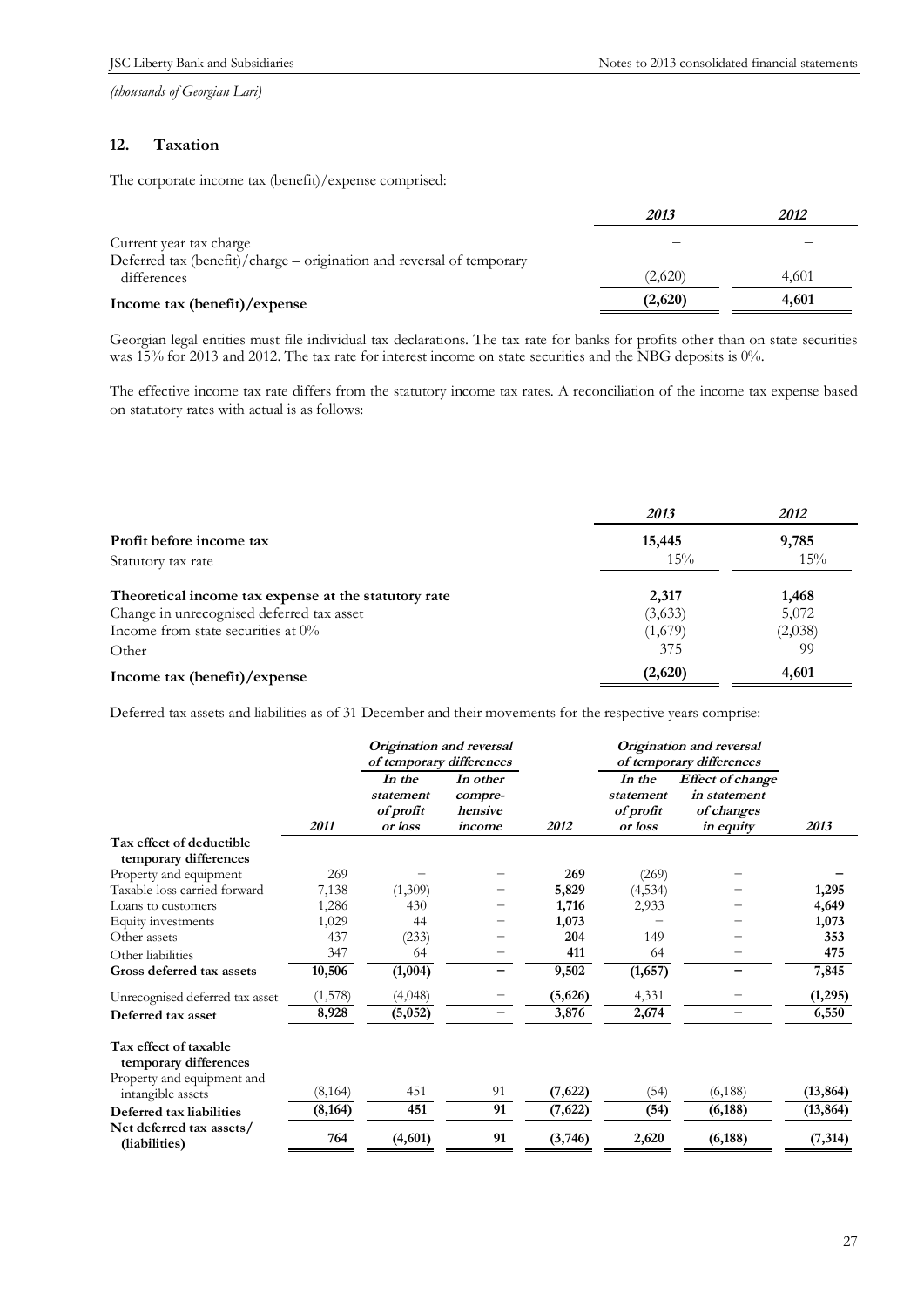# **12. Taxation (continued)**

The Group has available GEL 8,632 (2012: GEL 38,858) of taxable losses carried forward which begin to expire in 2014, if not utilised. The Group has fully provisioned this taxable loss carry forward. During the year the Bank utilised a taxable loss carry forward of GEL 27,367 (2012: GEL 1,892) and wrote off the expired portion of GEL 2,859 (2012: GEL 6,831), with the respective tax effect of the utilisation amounting to GEL 4,105 (2011: GEL 285) and tax effect of the write off amounting to GEL 429 (2011: GEL 1,024). The schedule of the available taxable loss carried forward with the respective expiration dates is presented below:

| Year of expiration                        | 2013    | 2012     |
|-------------------------------------------|---------|----------|
| 2013                                      |         | 30,226   |
| 2014                                      | 6,310   | 6,310    |
| 2015                                      | 2,322   | 2,322    |
| Taxable loss carried forward, gross       | 8,632   | 38,858   |
| Unrecognised taxable loss carried forward | (8,632) | (35,708) |
| Taxable loss carried forward, net         |         | 3,150    |

# **13. Other assets, prepayments and other liabilities**

Other assets comprise:

|                                                 | 2013    | 2012     |
|-------------------------------------------------|---------|----------|
| Receivables from remittances systems operators  | 6,273   | 10,149   |
| Investment property                             | 4,986   | 4,793    |
| Guarantee deposits placed                       | 1,403   | 1,388    |
| Receivable from guarantees paid                 | 764     | 794      |
| Repossessed property                            | 725     | 712      |
| Current income tax assets                       | 637     | 637      |
| Prepaid taxes other than income tax             | 555     | 577      |
| Investment in associate                         | 304     | 171      |
| Receivable from documentary operations          | 274     | 231      |
| Other                                           | 3,094   | 2,987    |
|                                                 | 19,015  | 22,439   |
| Less – allowance for impairment of other assets | (2,374) | (1, 372) |
| Other assets                                    | 16,641  | 21,067   |

Receivables from remittances in the amount of GEL 6,273 (2012: GEL 10,149) represent money transfers made in advance toward the retail clients at the period end that were subsequently settled by the systems operators within several days in accordance with respective service contracts.

Investment properties primarily comprise of class B office space located in downtown Zugdidi with total rental space of 1,848 square meters and the warehouse building located in an industrial area of Tbilisi with storage space of 7,850 square meters; as well as several other properties located outside of Tbilisi.

Investment properties are stated at fair value. The fair value represents the price that would be received to sell an asset in an orderly transaction between market participants at the measurement date. The date of latest revaluation is 31 December 2013. The valuation was performed by an accredited independent valuator with a recognised and relevant professional qualification and with recent experience in the locations and categories of the investment property being valued. The valuation models in accordance with those recommended by the International Valuation Standards Committee have been applied and are consistent with the principles in IFRS 13. Refer to Note 22 for details.

There were no other movements in investment property during 2013 except fair value revaluation.

The Group's investment property items are classified to Level 3 of the fair value hierarchy. There were no transfers among the levels of the fair value hierarchy in 2013.

Guarantee deposits placed as of 31 December 2013 primarily represent pledged funds at VISA Inc. and MasterCard Inc. in the amount of GEL 609 and GEL 793, respectively (31 December 2012: VISA Inc. for GEL 579, MasterCard Inc. for GEL 757).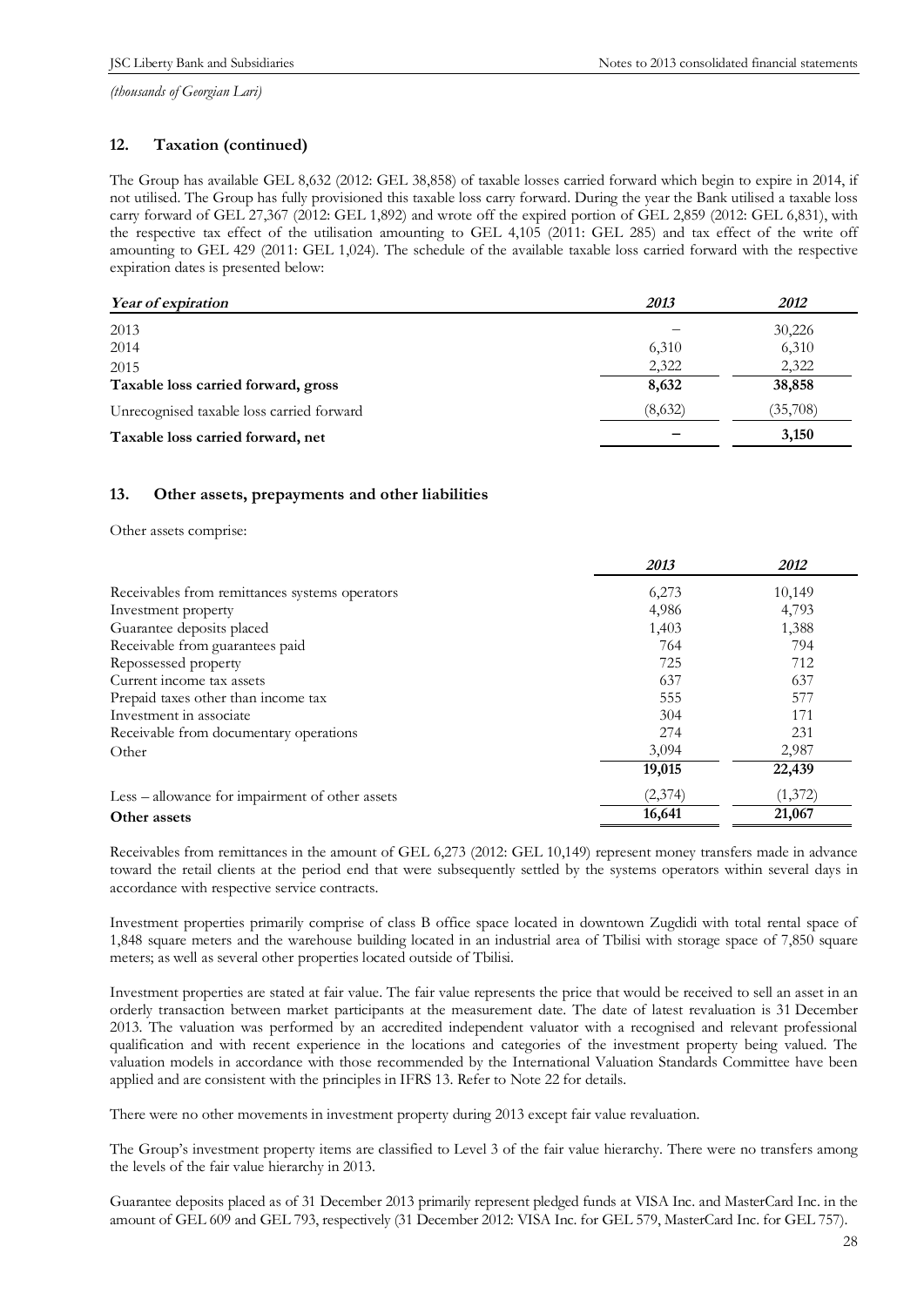# **13. Other assets, prepayments and other liabilities (continued)**

Prepayments comprise:

|                                             | 2013  | <i>2012</i> |
|---------------------------------------------|-------|-------------|
| Prepayments for fixed and intangible assets | 5,174 | 3,698       |
| Prepayments for security services           | 3,297 | 4,401       |
| Prepayments for professional services       | 198   | 203         |
| Prepaid insurance                           | 109   | 107         |
| Prepayments for office supplies             | 27    | 115         |
| Other                                       | 1.122 | 1,062       |
| Total prepayments                           | 9,927 | 9,586       |

Advances for security service represent a prepayment made to Legal Entity of Public Law (LEPL) Security Police Department (SPD). On 30 May 2012, the Bank signed a five year service agreement with SPD for 63 months until 1 September 2017 in the amount of GEL 5 million. According to the agreement, SPD provides security services at the Bank's head office, branches and other distribution outlets, as well as for vehicles used for cash transportation. In connection with this agreement, the Bank has recognised an expense in the amount of GEL 1,104 for the year ended 31 December 2013 (2012: GEL 583).

Other liabilities comprise:

|                                         | 2013   | 2012   |
|-----------------------------------------|--------|--------|
| Bonus accrual                           | 3,069  | 1,884  |
| Funds pending settlements               | 2,804  | 4,690  |
| Sundry creditors                        | 1,647  | 766    |
| Payables for intangible assets          | 840    | 1,498  |
| Operating taxes payable                 | 264    | 703    |
| Provision on guarantees and commitments | 159    | 188    |
| Derivative financial liabilities        |        | 272    |
| Other                                   | 2,396  | 1,933  |
| <b>Other liabilities</b>                | 11,179 | 11,934 |

The movements in other impairment allowances and provisions were as follows:

|                   | Guarantees and |             |       |
|-------------------|----------------|-------------|-------|
|                   | Other assets   | commitments | Total |
| 31 December 2012  | 1,780          | 188         | 1,968 |
| Charge/(reversal) | 1,147          | (29)        | 1,118 |
| Write-offs        | (560)          |             | (560) |
| Recoveries        |                |             |       |
| 31 December 2013  | 2,374          | 159         | 2,533 |

|                  | Guarantees and |             |              |
|------------------|----------------|-------------|--------------|
|                  | Other assets   | commitments | <b>Total</b> |
| 31 December 2011 | 1,601          | 99          | 1,700        |
| Charge           | 796            | -89         | 885          |
| Write-offs       | (617)          |             | (617)        |
| 31 December 2012 | 1,780          | 188         | 1,968        |

Provisions for claims, guarantees and commitments are recorded in other liabilities.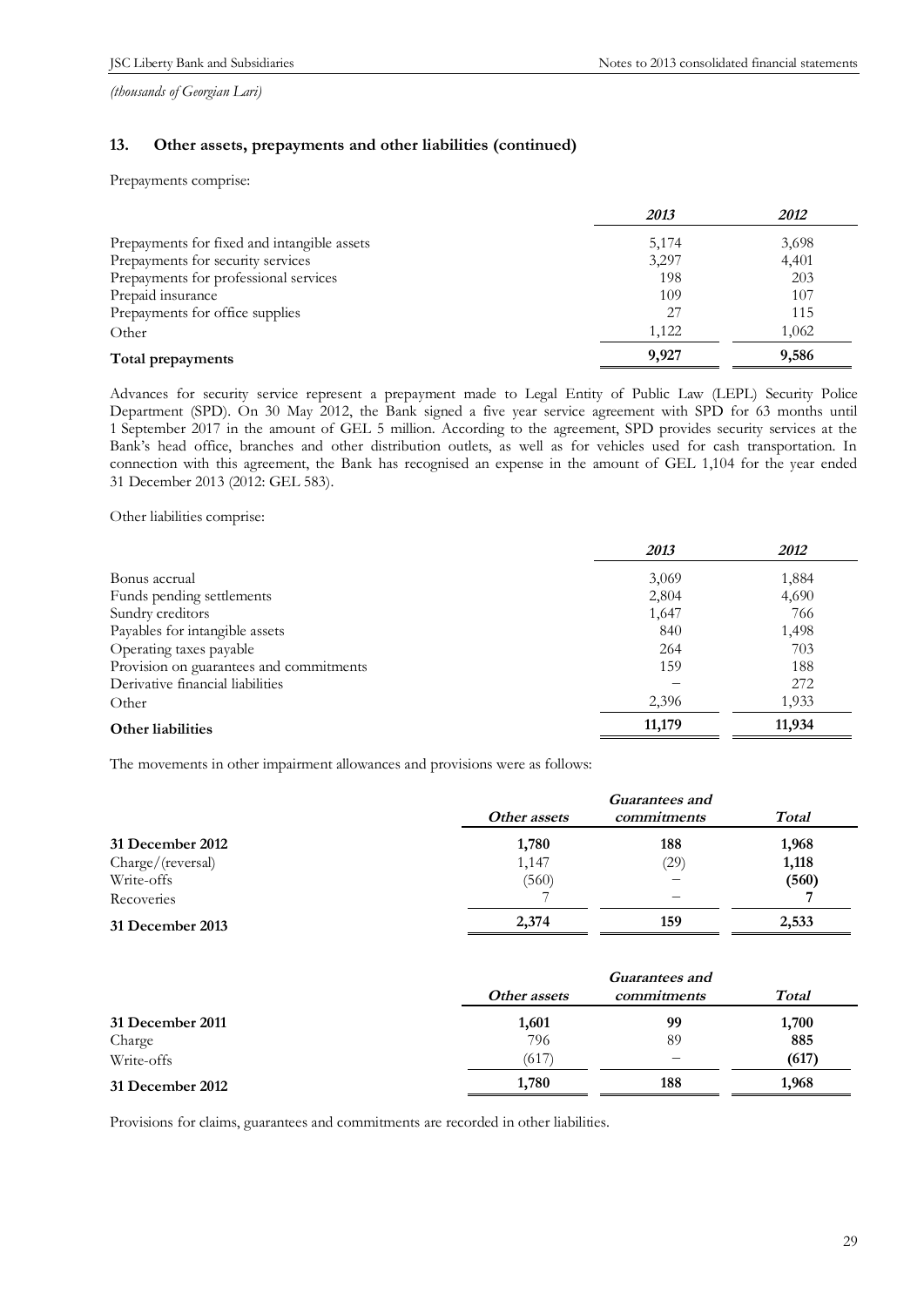### **14. Amounts due to credit institutions**

Amounts due to credit institutions comprise:

|                                             | 2013         | <i>2012</i>     |
|---------------------------------------------|--------------|-----------------|
| Current accounts<br>Time deposits and loans | 2.168<br>174 | 1,035<br>27,138 |
| Amounts due to credit institutions          | 2.342        | 28,173          |

### **15. Amounts due to customers**

The amounts due to customers include the following:

|                                            | 2013      | 2012    |
|--------------------------------------------|-----------|---------|
| Current accounts                           | 750,699   | 452,766 |
| Time deposits                              | 407,972   | 243,651 |
| Amounts due to customers                   | 1,158,671 | 696,417 |
| Held as security against guarantees issued | 5,020     | 3,215   |

At 31 December 2013, amounts due to customers of GEL 274,665 (23.7%) were due to the ten largest customers (31 December 2012: GEL 214,250 (30.8%)).

Amounts due to customers include accounts with the following types of customers:

|                          | 2013      | 2012    |
|--------------------------|-----------|---------|
| Individuals              | 542,922   | 301,710 |
| State and public sector  | 474,457   | 323,963 |
| Private enterprises      | 141.292   | 70.744  |
| Amounts due to customers | 1,158,671 | 696,417 |

The amounts due customers by economic sector are as follows:

|                             | 2013      | 2012    |
|-----------------------------|-----------|---------|
| Individuals                 | 542,922   | 301,710 |
| State and public sector     | 474,457   | 323,963 |
| Trade                       | 37,321    | 21,961  |
| Transport and communication | 19,136    | 4,119   |
| Energy                      | 15,678    | 3,054   |
| Real estate constructions   | 3,304     | 4,519   |
| Agriculture                 | 785       | 1,120   |
| Mining                      | 67        | 116     |
| Other                       | 65,001    | 35,855  |
| Amounts due to customers    | 1,158,671 | 696,417 |

# **16. Equity**

### *Share capital*

As of 31 December 2013, the authorised share capital of the Bank comprised 7,500,000,000 ordinary shares, of which 5,918,670,396 were issued and 5,328,424,855 ordinary shares were fully paid (31 December 2012: 6,000,000,000 ordinary shares, of which 5,918,670,396 were issued and 5,328,424,855 were fully paid). Each share has nominal value of GEL 0.01. Out of total number of ordinary shares issued, 173,829,499 shares are sold on deferred payment basis to Stichting Liberty ESOP and are attributable to the share based compensation programme.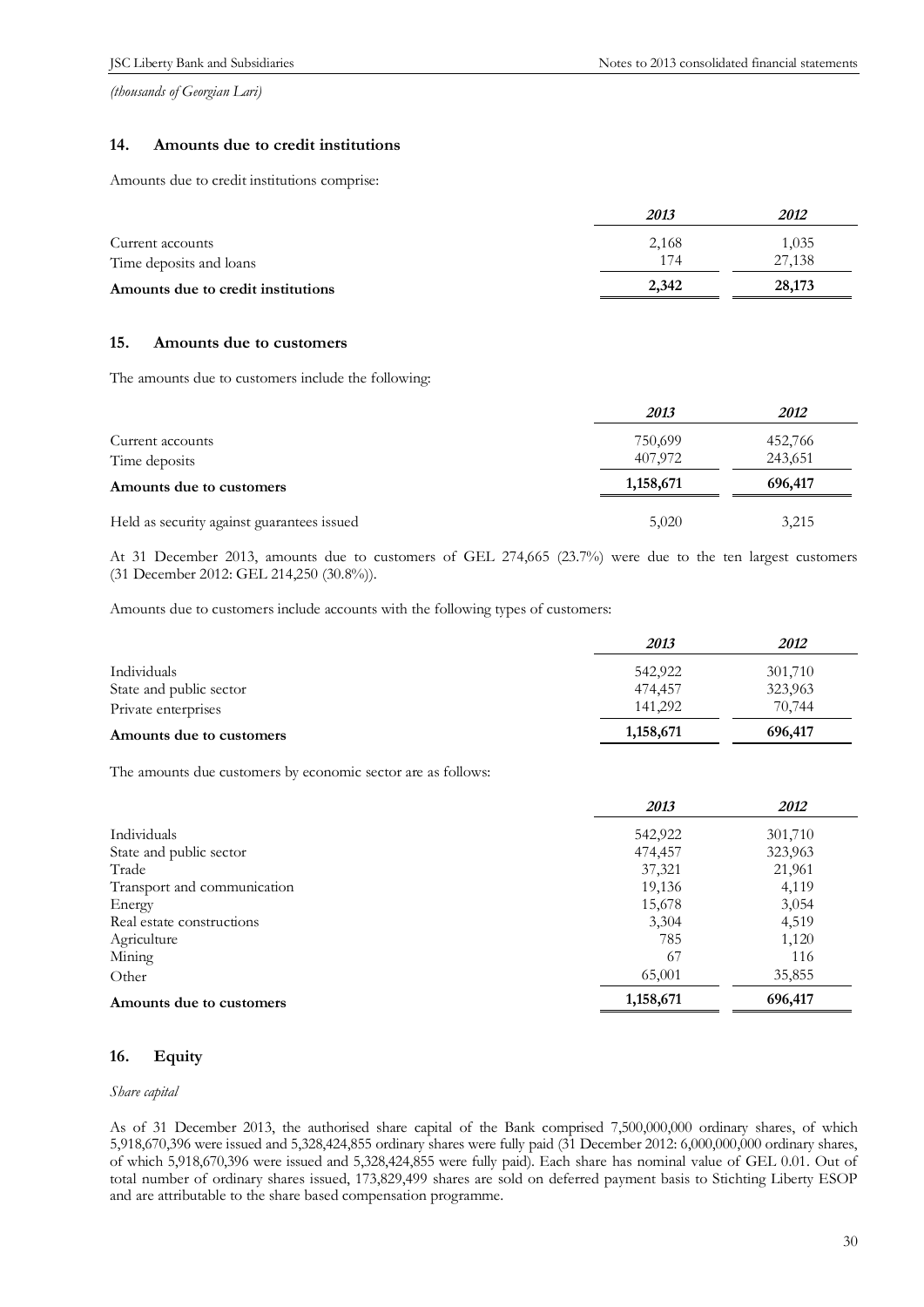# **16. Equity (continued)**

### *Share capital (continued)*

Movements in ordinary and preferred, net of treasury shares are described below:

|                           | Number of shares |                        | Nominal amount   |          |              |
|---------------------------|------------------|------------------------|------------------|----------|--------------|
|                           | <b>Preferred</b> | <i><b>Ordinary</b></i> | <b>Preferred</b> | Ordinary | <b>Total</b> |
| 31 December 2011          |                  | 4,270,769,547          |                  | 42,708   | 42,708       |
| Increase in share capital | 892,584          | 1,057,655,308          | 893              | 10,576   | 11,469       |
| 31 December 2012          | 892,584          | 5,328,424,855          | 893              | 53,284   | 54,177       |
| Increase in share capital | 4,286,480        |                        | 4,286            |          | 4,286        |
| 31 December 2013          | 5,179,064        | 5,328,424,855          | 5,179            | 53,284   | 58,463       |

The share capital of the Bank was contributed by the shareholders in GEL and they are entitled to dividends and any capital distribution in GEL.

During 2013 no new ordinary shares have been sold.

During the year ended 31 December 2012, the Bank raised GEL 18,614 through the conversion of the Contingent Capital Participation Notes (The "CCPN") into 1,057,655,308 newly issued ordinary shares at the conversion price of GEL 0.0176 (resulting an increase of the nominal capital by GEL 10,576 and additional paid-in capital by GEL 8,038). Liberty Holdings Georgia LLC and JSC Liberty Capital held 95.7% of the CCPN, with the remainder held by certain minority shareholders.

### *Convertible preferred shares*

In August 2012, the Bank issued and made available for sale to the general public in a public offer in Georgia 10,000,000 non-redeemable convertible preferred shares at the gross placement price of GEL 1 per convertible preferred share (with the permissible size of the public offer subsequently increased to 30,000,000 convertible preferred shares), of which 5,179,064 convertible preferred shares were outstanding and fully paid-up as of 31 December 2013 (2012: 892,584), and the remainder was available for sale through the public offer expiring on 31 December 2015. The convertible preferred shares issued by the Bank are not listed. The convertible preferred shares are perpetual and can be converted, at the holder's discretion, into ordinary shares of the bank at the conversion price based on 1.05 times the IFRS audited ordinary equity book value of the Bank as of the end of the preceding calendar year.

The dividend rate on the convertible preferred shares is 17% per annum, payable annually, subject to the AGM approval in each given year. The dividends are non-cumulative. The conversion option was classified as equity component as of the initial recognition date and its fair value comprised zero.

The ability to pay dividends is subject to the Bank's financial condition and results of operations and compliance with the prudential capital adequacy requirements and may be restricted by, among other things, applicable laws and regulations, financing arrangements and other agreements and commitments, and by the NBG.

In 2013, 13 senior employees who were collectively awarded a retention bonus of GEL 1,200 purchased 960,000 convertible preferred shares with the gross placement price of GEL 1 per convertible preferred share fully paid up.

### *Basic/diluted earnings per share*

The Group presents basic and diluted earnings per share (EPS) data for its ordinary shares. Basic EPS is calculated by dividing the profit or loss attributable to ordinary shareholders of the Bank by the weighted average number of ordinary shares outstanding during the period. Diluted EPS is determined by adjusting the profit or loss attributable to ordinary shareholders and the weighted average number of ordinary shares outstanding of the effect of all dilutive potential ordinary shares, which comprise share options granted to employees and preferred shares.

In 2013, net income attributable to ordinary shareholders of the Group comprised GEL 18,065 (2012: GEL 5,184) and the weighted average number of ordinary shares outstanding during the year was 5,502,254,354 (2012: 4,653,621,404), resulting in earnings per share of GEL 0.00315 (full amount) for 2013 (2012: GEL 0.00111).

At 31 December 2013, preferred shares did not have dilutive effect as the conversion price of GEL 0.021 exceeded the quoted weighted average market price for the period of GEL 0.009. Thus, the dilution did not include the potential effect from the conversion of 5,179,064 convertible preferred shares into ordinary shares as of 31 December 2013 (At 31 December 2012 the diluted number of ordinary shares was 4,701,071,753, resulting in diluted earnings per share of GEL 0.00110 (full amount) for 2012. The dilution effect was from the conversion of 892,584 preferred shares into ordinary shares).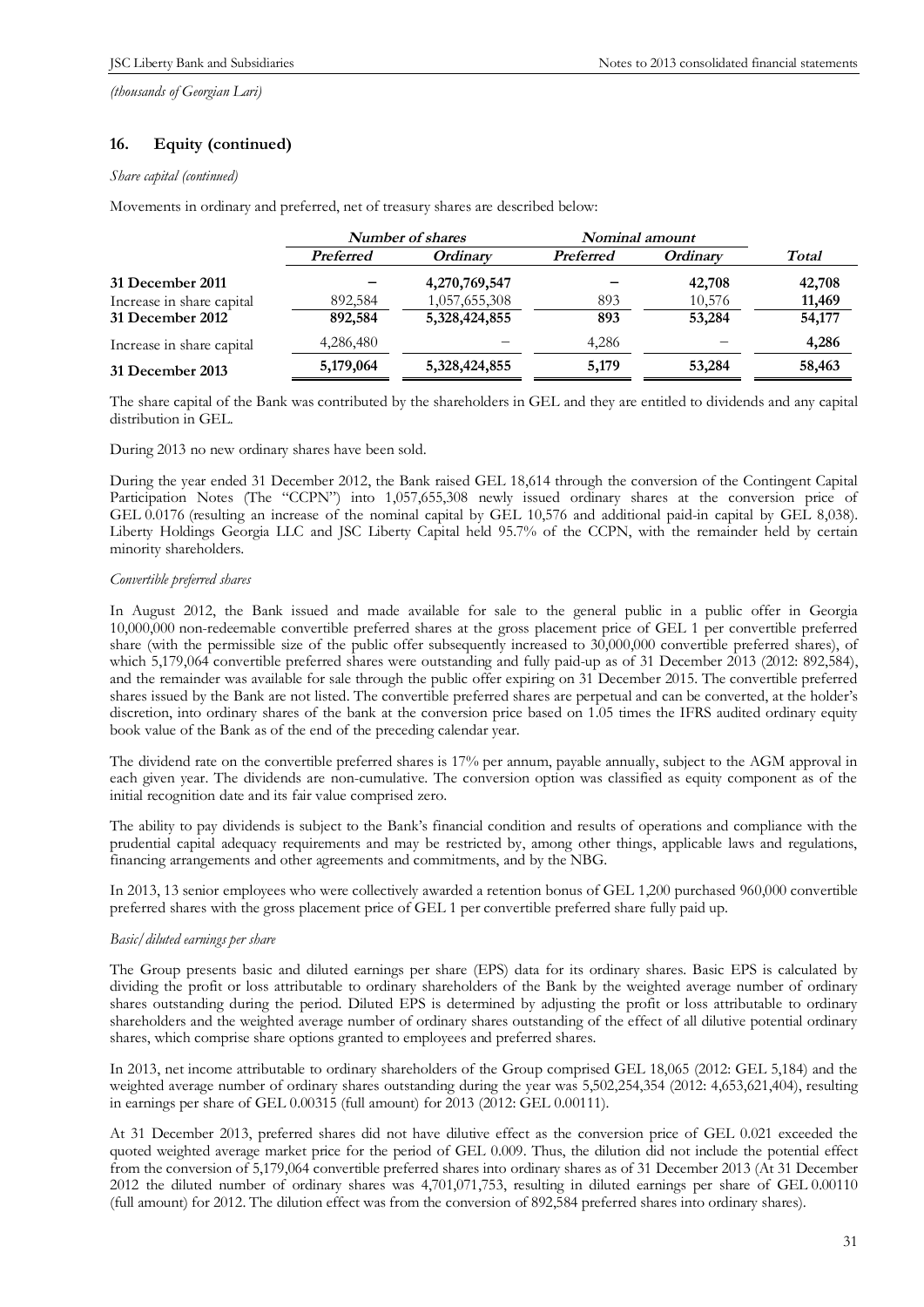# **16. Equity (continued)**

### *Dividends*

The Bank has not paid any dividends on its ordinary shares for the years 2013 and 2012. The bank paid dividends on the convertible preferred shares in the amount of GEL 717 in 2013 (2012: nil).

### *Other reserves*

Movements in other reserves were as follows:

|                                                 | <b>Revaluation reserve</b><br>for property<br>and equipment | Total  |
|-------------------------------------------------|-------------------------------------------------------------|--------|
| At 31 December 2011                             | 21,763                                                      | 21,763 |
| Depreciation of revaluation reserve, net of tax | (481)                                                       | (481)  |
| Impairment loss as a result of fire, net of tax | (517)                                                       | (517)  |
| At 31 December 2012                             | 20,765                                                      | 20,765 |
| Depreciation of revaluation reserve, net of tax | (483)                                                       | (483)  |
| At 31 December 2013                             | 20,282                                                      | 20,282 |

### **Nature and purpose of other reserves**

#### *Revaluation reserve for property and equipment*

The revaluation reserve for property and equipment is used to record increases in the fair value of the buildings and decreases to the extent that such decrease relates to an increase on the same asset previously recognised in equity.

# **17. Commitments and contingencies**

### **Operating environment**

Parliamentary elections of 1 October 2012 and the subsequent peaceful transition of power relieved political uncertainty and strengthened the democratic governance in Georgia, further strengthened by the presidential elections held on 27 October 2013. Subsequent to the parliamentary elections, the credit rating agencies reconfirmed their sovereign ratings of Georgia with stable outlook. Georgia remains under precautionary (non-cash) stand-by arrangement with the IMF which ensures dialogue on all aspects of macro-fiscal and monetary decision-making. All Georgian sovereign and corporate Eurobonds traded on 31 December 2013 above their par value. In the recent years, Georgia implemented far-reaching structural reforms. In 2013 Georgia stepped up from No. 9 to No. 8 in the World Bank Ease of Doing Business global rankings; it is far ahead of any other country in the broader neighbourhood. Supply-side economic reforms have contributed to the resilience and helped to contain Georgia's exposure to exogenous challenges stemming from the global financial and credit market conditions. After the relatively insignificant dip in 2009, the economy rebounded significantly growing by 7.0%, 6.2% and 3.1% in 2011, 2012 and 2013 respectively, with GDP growth projected to exceed 5% in 2014.

Budget deficit in 2013 amounted, on a preliminary basis, to 2.7% of GDP (2012: 2.8%). Proper fiscal-monetary interaction and prudent banking sector supervision allowed to sustain positive development dynamics in the financial sector and to counter exchange rate and credit risks, providing for incremental loan book growth while keeping system-wide NPLs at a relatively low level. The end-of-period inflation rate changed from negative 1.3% as of 31 December 2012 to positive 2.4% as of 31 December 2013. Public debt as a share of GDP comprised 34.5% as of 31 December 2013. The government and the NBG sustain sufficient liquidity – in the form of the government cash deposit at the NBG and in the form of the NBG's international reserves.

Georgia remains a small open economy, which is exposed to exogenous trends and pressures. Fiscal and monetary policies implemented in the recent years helped to create certain shield and policy space, although external capital market sentiment and choppiness of global credit conditions – if these transcend certain scale and depth – might trigger pass-through on the in-country consumer, lender and investment confidence. Relatively high unemployment in Georgia, reduced corporate liquidity and profitability, and corporate and personal insolvencies dating back to 2008-2009 continue to affect the Group's borrowers' ability to repay the amounts due to the Group. Changes in economic conditions are correlated with the value of collateral held against loans and other obligations. To the extent that information is available, the Group has reflected revised estimates of expected future cash flows in its impairment assessment.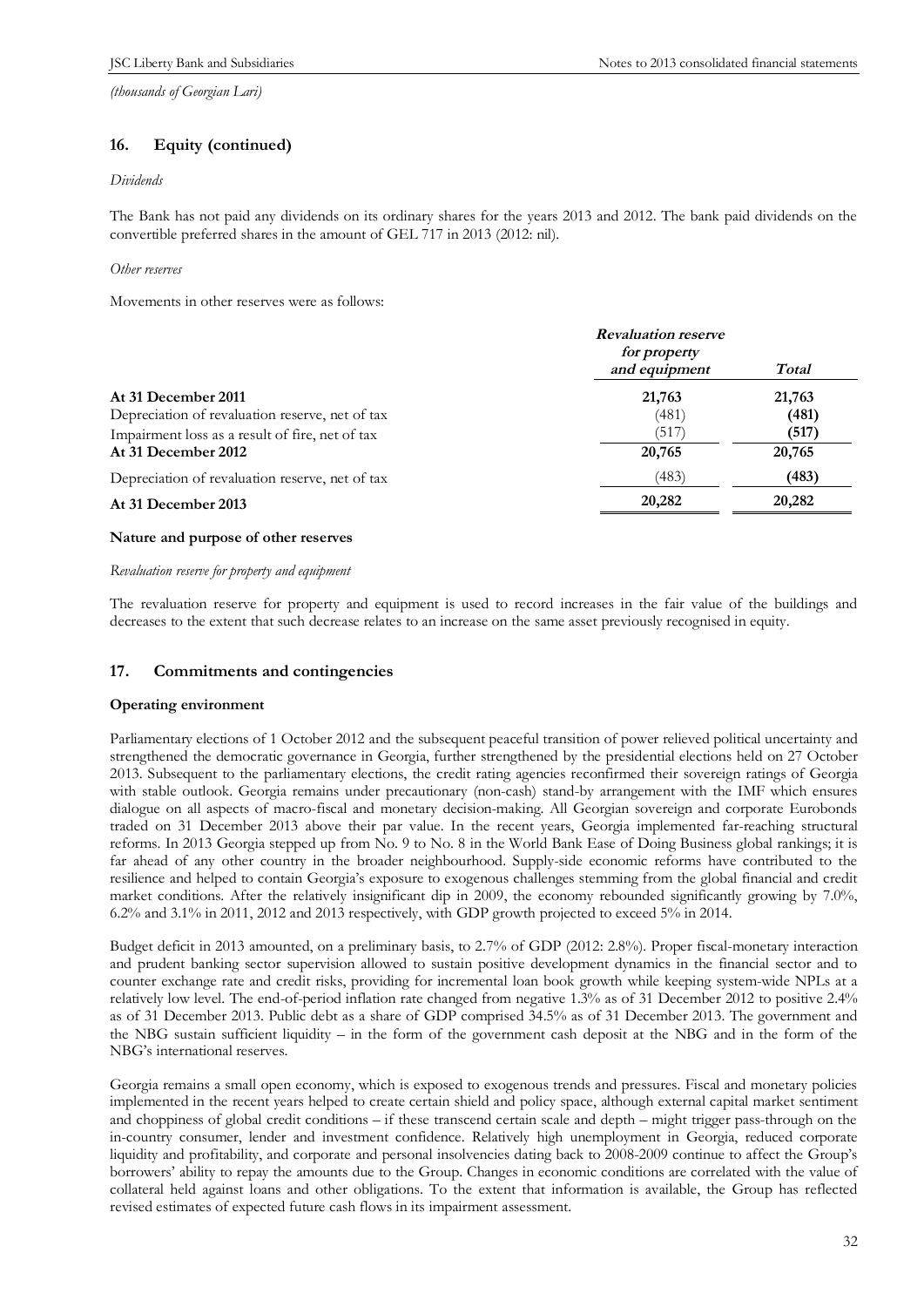# **17. Commitments and contingencies (continued)**

### **Legal**

In the ordinary course of business, the Group is subject to legal actions and complaints. Management believes that the ultimate liability, if any, arising from such actions or complaints will not have a material adverse effect on the financial condition or the results of future operations of the Group.

The Group's commitments and contingencies comprised the following:

|                                                             | 2013    | 2012    |
|-------------------------------------------------------------|---------|---------|
| Credit related commitments                                  |         |         |
| Guarantees                                                  | 13,083  | 27,318  |
| Letters of credit                                           | 157     |         |
| Undrawn loan commitments                                    | 53,136  | 23,200  |
|                                                             | 66,376  | 50,518  |
| <b>Operating lease commitments</b>                          |         |         |
| Not later than 1 year                                       | 3,826   | 2,911   |
| Later than 1 year but not later than 5 years                | 9,341   | 7,400   |
| Later than 5 years                                          | 4,811   | 4,872   |
|                                                             | 17,978  | 15,183  |
| Capital expenditure commitments                             | 1,279   | 455     |
| Less – provisions (Note 13)                                 | (159)   | (188)   |
| Commitments and contingencies (before deducting collateral) | 85,474  | 65,968  |
| Less – cash held as security against guarantees issued      | (5,020) | (3,215) |
| Commitments and contingencies                               | 80,454  | 62,753  |

As of 31 December 2013 and 31 December 2012, the Bank had Bankers Blanket Bond insurance, Directors and Officers liability insurance, Property and Vehicle insurance coverage.

### **18. Net fee and commission income**

Net fee and commission income comprised:

|                                                                             | 2013     | 2012     |
|-----------------------------------------------------------------------------|----------|----------|
| Remittances                                                                 | 7,084    | 7,781    |
| Settlements operations                                                      | 5,599    | 5,098    |
| Plastic card operations                                                     | 4,982    | 4,731    |
| Cash operations                                                             | 1,614    | 2,044    |
| Fee income received from utility payments                                   | 1,362    | 1,574    |
| Guarantees and letters of credit                                            | 507      | 1,345    |
| Fee income received from the Social Service Agency and other State entities | 8        | 8,738    |
| Other                                                                       | 3,396    | 1,892    |
| Fee and commission income                                                   | 24,552   | 33,203   |
| Plastic card operations                                                     | (2,450)  | (2,058)  |
| Settlements operations                                                      | (2,057)  | (2,053)  |
| Cash operations                                                             | (45)     | (40)     |
| Guarantees and letters of credit                                            | (26)     | (197)    |
| Fee and commission expense                                                  | (4, 578) | (4, 348) |
| Net fee and commission income                                               | 19,974   | 28,855   |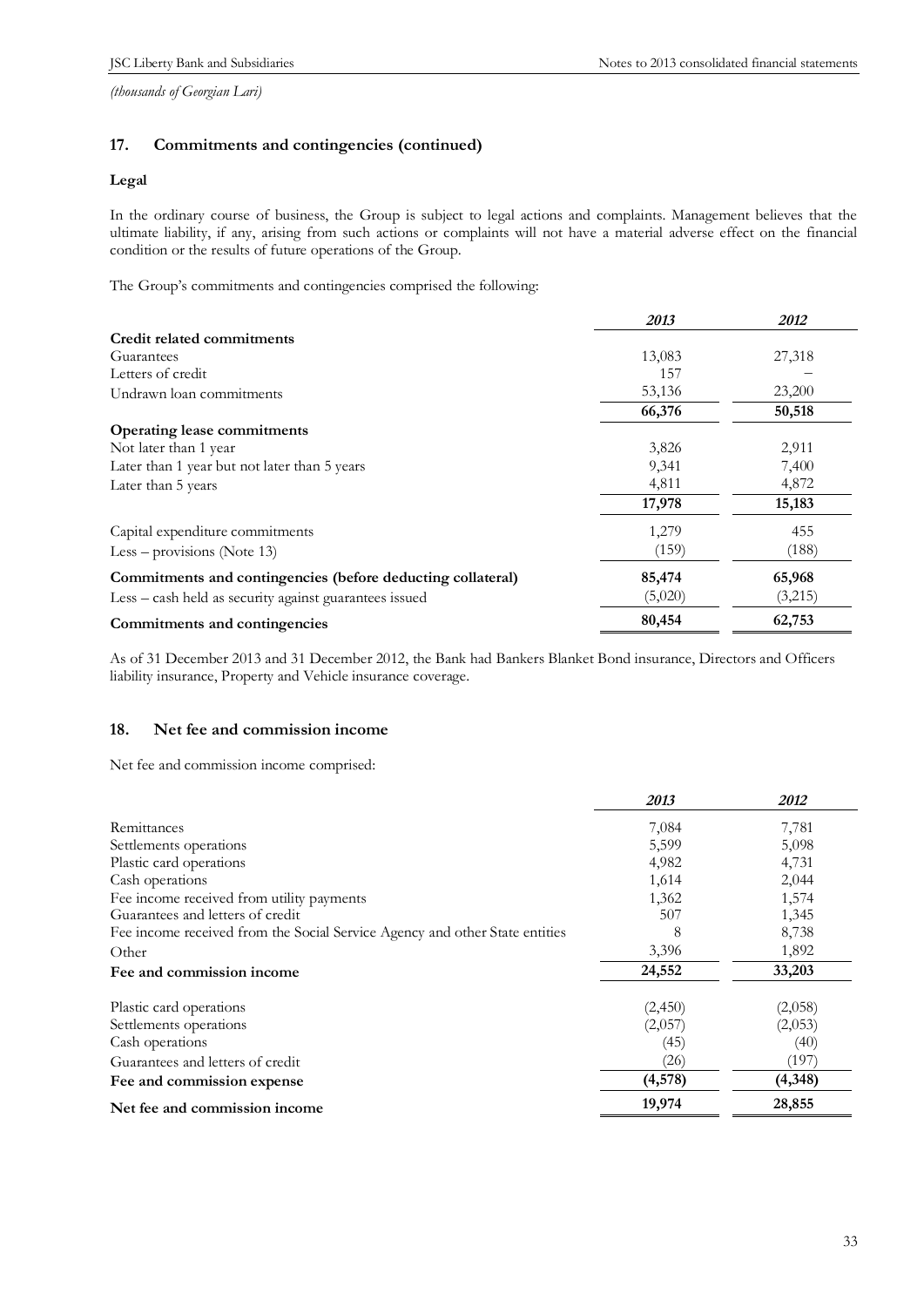### **19. Other income**

Other income comprised:

|                                                                   | 2013  | 2012  |
|-------------------------------------------------------------------|-------|-------|
| Income from penalty on late payments on customer loans & advances | 4.583 | 2,634 |
| Income from rent                                                  | 670   | 737   |
| Gain from revaluation of investment property                      | 194   |       |
| Income from advertising                                           | 155   | 144   |
| Gain from sale of assets                                          | 47    | 80    |
| Income from fire loss reimbursement from insurance                |       | 595   |
| Other                                                             | 575   | 627   |
| Total other income                                                | 6,224 | 4,817 |

### **20. Personnel and general and administrative expenses**

Personnel and general and administrative expenses comprise:

|                                            | 2013   | 2012   |
|--------------------------------------------|--------|--------|
| Salaries                                   | 34,384 | 33,165 |
| Variable bonuses                           | 3,780  | 1,868  |
| Performance based discretionary bonus pool | 2,494  | 2,297  |
| Share based payment compensation           | 1,208  | 275    |
| Personnel expenses                         | 41,866 | 37,605 |
|                                            | 2013   | 2012   |
| Occupancy and rent                         | 4,035  | 3,337  |
| Marketing and advertising                  | 2,438  | 2,370  |
| Office supplies                            | 2,223  | 1,729  |
| Utility expense                            | 1,714  | 1,726  |
| Legal and other professional services      | 1,707  | 1,112  |
| Operating taxes                            | 1,397  | 1,320  |
| Communications                             | 1,300  | 983    |
| Security                                   | 1,098  | 1,111  |
| Corporate hospitality and entertainment    | 576    | 626    |
| Travel expenses                            | 550    | 549    |
| Repair and maintenance                     | 454    | 316    |
| Insurance                                  | 406    | 425    |
| Personnel training and recruitment         | 109    | 75     |
| Other                                      | 2,384  | 3,221  |
| General and administrative expenses        | 20,391 | 18,900 |

### **21. Risk management**

#### **Introduction**

Risk is inherent in the Group's activities but it is managed through a process of ongoing identification, measurement and monitoring, subject to risk limits and other controls. This process of risk management is critical to the Group's continuing profitability and each individual within the Group is accountable for the risk exposures relating to his or her responsibilities. The Group is exposed to credit risk, liquidity risk and market risk. It is also subject to operating risks.

The independent risk control process does not include business risks such as changes in the environment, technology and industry. They are monitored through the Group's strategic planning process.

#### *Risk Management Structure*

The Supervisory Board is ultimately responsible for identifying and controlling risks; however, there are separate independent bodies responsible for managing and monitoring risks.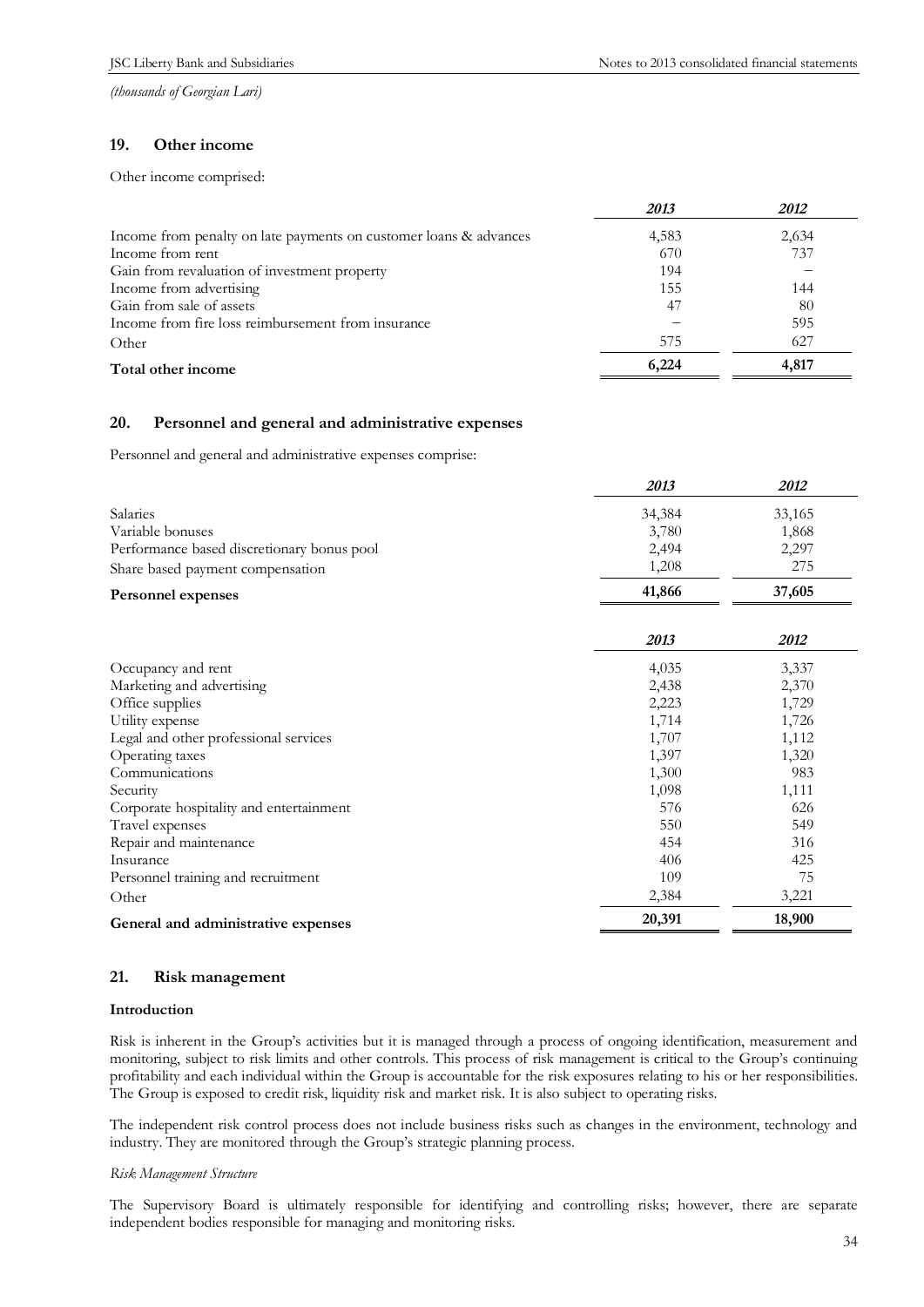# **21. Risk management (continued)**

#### **Introduction (continued)**

#### *Management Board*

The Management Board has the responsibility to monitor the overall risk process within the Group.

#### *Audit Committee*

The Audit Committee has the overall responsibility for the development of the risk strategy and implementing principles, frameworks, policies and limits. It is responsible for the fundamental risk issues and manages and monitors relevant risk decisions.

#### *Bank Treasury*

Bank Treasury is responsible for managing the Group's assets and liabilities and the overall financial structure. It is also primarily responsible for the funding and liquidity risks of the Group.

#### *Internal Audit*

Risk management processes throughout the Group are audited annually by the internal audit function, which examines both the adequacy of the procedures and the Group's compliance with the procedures. Internal Audit discusses the results of all assessments with management, and reports its findings and recommendations to the Audit Committee.

#### *Risk Measurement and Reporting Systems*

The Group's risks are measured using a method which reflects both the expected loss likely to arise in normal circumstances and unexpected losses, which are an estimate of the ultimate actual loss based on statistical models. The models make use of probabilities derived from historical experience, adjusted to reflect the economic environment.

Monitoring and controlling risks is primarily performed based on limits established by the Group. These limits reflect the business strategy and market environment of the Group as well as the level of risk that the Group is willing to accept, with additional emphasis on selected industries.

Information compiled from all the businesses is examined and processed in order to analyse, control and identify early risks. This information is presented and explained to the Management Board, and the head of each business division. The report includes aggregate credit exposure, hold limit exceptions, liquidity ratios and risk profile changes. Senior management assesses the appropriateness of the allowance for credit losses on a monthly basis.

For all levels throughout the Group, specifically tailored risk reports are prepared and distributed in order to ensure that all business divisions have access to extensive, necessary and up-to-date information.

The Group actively uses collateral to reduce its credit risks.

#### *Excessive risk concentration*

Concentrations arise when a number of counterparties are engaged in similar business activities, or activities in the same geographic region, or have similar economic features that would cause their ability to meet contractual obligations to be similarly affected by changes in economic, political or other conditions. Concentrations indicate the relative sensitivity of the Group's performance to developments affecting a particular industry or geographical location.

#### **Credit risk**

Credit risk is the risk that the Group will incur a loss because its customers, clients or counterparties failed to discharge their contractual obligations. The Group manages and controls credit risk by setting limits on the amount of risk it is willing to accept for individual counterparties and for geographical and industry concentrations, and by monitoring exposures in relation to such limits.

The Group has established a credit quality review process to provide early identification of possible changes in the creditworthiness of counterparties, including regular collateral revisions. The credit quality review process allows the Bank to assess the potential loss as a result of the risks to which it is exposed and take corrective action.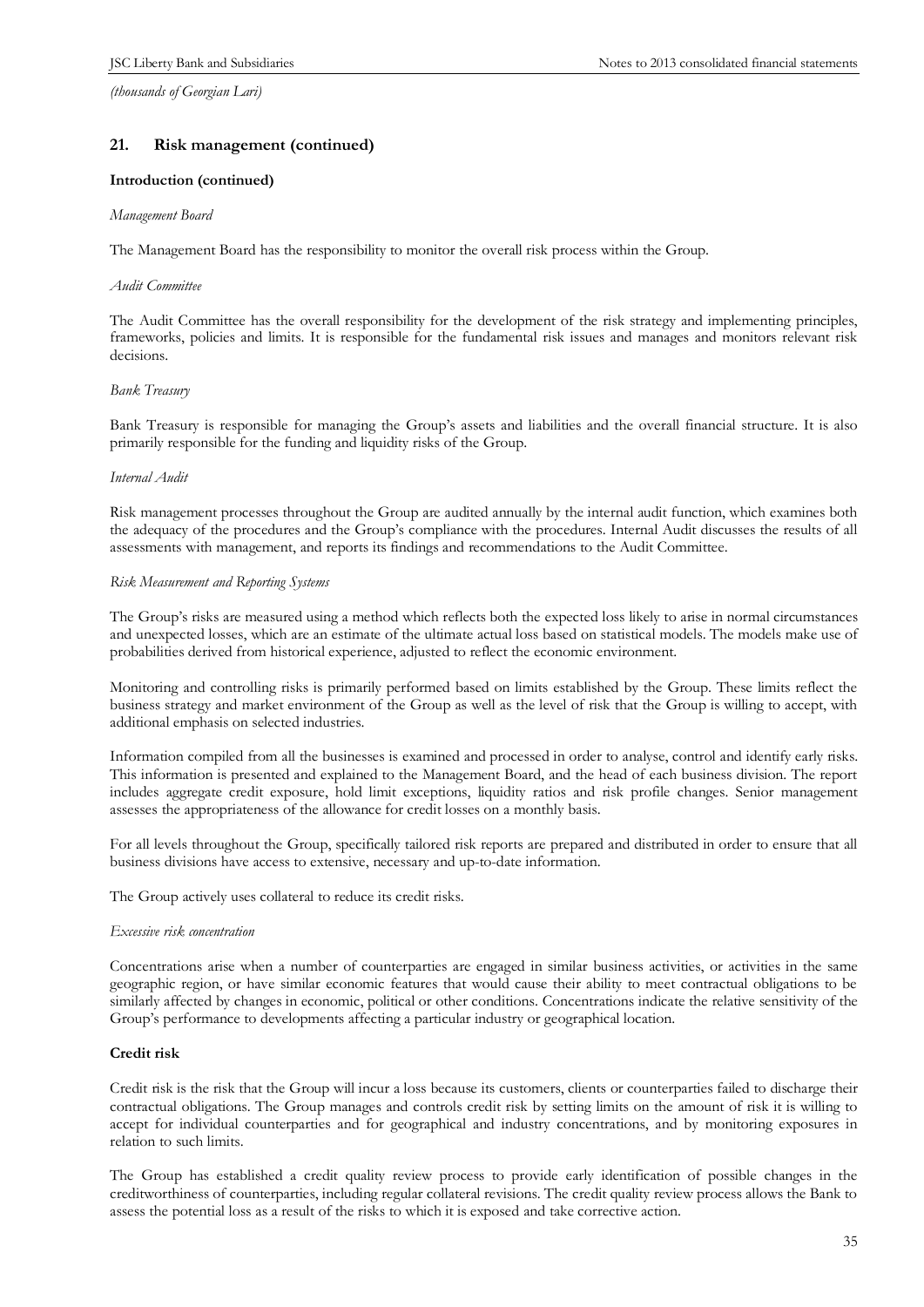# **21. Risk management (continued)**

### **Credit risk (continued)**

Actual exposure per borrower against limits is monitored on loans granted. The Credit Committee may initiate a change in the limits.

Where appropriate, the Bank obtains collateral and corporate guarantees. The credit risks are monitored on a continuous basis and are subject to annual or more frequent reviews.

### *Credit-related commitments risks*

The Group makes available to its customers guarantees which may require that the Group make payments on their behalf. Such payments are collected from customers based on the terms of the letter of credit. They expose the Bank to similar risks to loans and these are mitigated by the same control processes and policies.

### *Credit quality per class of financial assets*

Residential mortgage

Investment securities

The credit quality of financial assets is managed by the Group internal credit policies. The table below shows the credit quality by class of asset for loan-related lines in the statement of financial position, based on the categories specified in the tables.

| As of 31 December 2013<br><b>Notes</b><br>Amounts due from credit<br>7<br>institutions |              | Neither past due<br>nor impaired<br>2013 | Past due but<br>not fully impaired<br>2013 | Individually<br>impaired<br>2013 | Total<br>2013 |  |
|----------------------------------------------------------------------------------------|--------------|------------------------------------------|--------------------------------------------|----------------------------------|---------------|--|
|                                                                                        |              | 40,451                                   |                                            |                                  | 40,451        |  |
| Loans to customers<br>Loans to retail clients with                                     | 8            |                                          |                                            |                                  |               |  |
| regular inflows                                                                        |              | 347,083                                  | 7,738                                      | 10,934                           | 365,755       |  |
| Consumer loans                                                                         |              | 66,691                                   | 9,005                                      | 6,295                            | 81,991        |  |
| Micro loans                                                                            |              | 58,188                                   | 468                                        | 267                              | 58,923        |  |
| Gold pawn loans                                                                        |              | 52,802                                   | 1,210                                      |                                  | 54,012        |  |
| Corporate & SME loans<br>Residential mortgage                                          |              | 33,282                                   | 4,959                                      | 12,078                           | 50,319        |  |
| loans                                                                                  |              | 15,420                                   | 313                                        | 169                              | 15,902        |  |
|                                                                                        |              | 573,466                                  | 23,693                                     | 29,743                           | 626,902       |  |
| Investment securities<br>held-to-maturity                                              | 9            | 133,441                                  |                                            |                                  | 133,441       |  |
| Total                                                                                  |              | 747,358                                  | 23,693                                     | 29,743                           | 800,794       |  |
| As of 31 December 2012                                                                 | <b>Notes</b> | Neither past due<br>nor impaired<br>2012 | Past due but<br>not fully impaired<br>2012 | Individually<br>impaired<br>2012 | Total<br>2012 |  |
| Amounts due from credit<br>institutions                                                | 7            | 2,673                                    |                                            |                                  | 2,673         |  |
| Loans to customers<br>Loans to retail clients with                                     | 8            |                                          |                                            |                                  |               |  |
| regular inflows                                                                        |              | 246,549                                  | 5,130                                      | 8,359                            | 260,038       |  |
| Consumer loans                                                                         |              | 31,793                                   | 3,062                                      | 3,328                            | 38,183        |  |

Micro loans **22,382** 103 149 **22,634** Gold pawn loans 19,228 987 − **20,215** Corporate & SME loans 24,349 9,086 5,011 **38,446** 

loans 18,338 804 286 **19,428**

held-to-maturity 9 59,159 − − 59,159 **Total 424,471 19,172 17,133 460,776**

**362,639 19,172 17,133 398,944**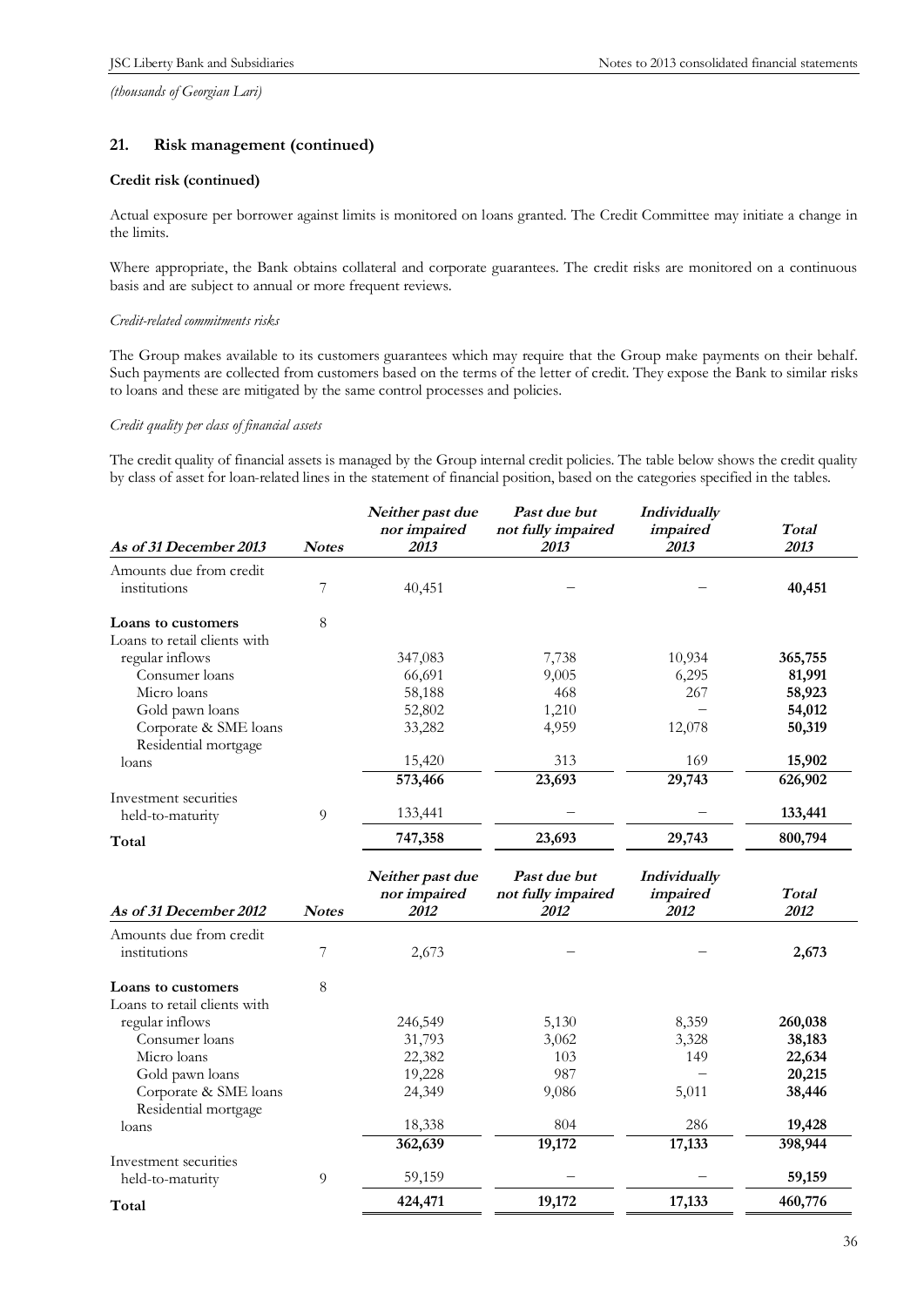# **21. Risk management (continued)**

### **Credit risk (continued)**

An analysis of past due loans, by age, is provided below. The majority of the past due loans are not considered to be impaired.

It is the Group's policy to maintain accurate and consistent risk ratings across the credit portfolio. This facilitates focused management of the applicable risks and the comparison of credit exposures across all lines of business and products. The rating system is supported by a variety of financial analytics, combined with processed market information to provide the main inputs for the measurement of counterparty risk. All internal risk ratings are tailored to the various categories. The attributable risk ratings are assessed and updated regularly.

*Aging analysis of past due but not impaired loans per class of financial assets*

| As of 31 December 2013               | <b>Notes</b> | Less than<br>30 days<br>2013 | 31 to 60<br>days<br>2013 | 61 to 90<br>days<br>2013 | More than<br>90 days<br>2013 | <b>Total</b><br>2013 |
|--------------------------------------|--------------|------------------------------|--------------------------|--------------------------|------------------------------|----------------------|
| Loans to customers                   | 8            |                              |                          |                          |                              |                      |
| Loans to retail clients with regular |              |                              |                          |                          |                              |                      |
| inflows                              |              | 4,551                        | 2,380                    | 807                      |                              | 7,738                |
| Consumer loans                       |              | 6,010                        | 1,939                    | 1,056                    |                              | 9,005                |
| Micro loans                          |              | 298                          | 116                      | 54                       |                              | 468                  |
| Gold pawn loans                      |              | 781                          | 199                      | 79                       | 151                          | 1,210                |
| Corporate & SME                      |              | 851                          | 539                      | 69                       | 3,500                        | 4,959                |
| Residential mortgage loans           |              | 95                           | 190                      | 28                       |                              | 313                  |
| Total                                |              | 12,586                       | 5,363                    | 2,093                    | 3,651                        | 23,693               |
| As of 31 December 2012               | <b>Notes</b> | Less than<br>30 days<br>2012 | 31 to 60<br>days<br>2012 | 61 to 90<br>days<br>2012 | More than<br>90 days<br>2012 | <b>Total</b><br>2012 |
| Loans to customers                   | 8            |                              |                          |                          |                              |                      |
| Loans to retail clients with regular |              |                              |                          |                          |                              |                      |
| inflows                              |              | 3,690                        | 1,078                    | 362                      |                              | 5,130                |
| Consumer loans                       |              | 1,691                        | 768                      | 603                      |                              | 3,062                |
| Micro loans                          |              | 72                           | 21                       | 10                       |                              | 103                  |
| Gold pawn loans                      |              | 634                          | 163                      | 68                       | 122                          | 987                  |
| Corporate & SME                      |              | 2,711                        | 1,094                    | 695                      | 4,586                        | 9,086                |
| Residential mortgage loans           |              | 545                          | 201                      | 58                       |                              | 804                  |

**Total 9,343 3,325 1,796 4,708 19,172**

See Note 8 for more detailed information with respect to the allowance for impairment of loans to customers.

*Carrying amount per class of financial assets whose terms have been renegotiated*

The table below shows the carrying amount for renegotiated financial assets, by class.

|                                              | 2013   | 2012   |
|----------------------------------------------|--------|--------|
| Loans to customers                           |        |        |
| Loans to retail clients with regular inflows | 89     | 101    |
| Consumer loans                               | 21,834 | 8,805  |
| Micro loans                                  | 516    | 239    |
| Corporate & SME loans                        | 4,735  | 4,488  |
| Residential mortgage loans                   | 143    | 143    |
| Total                                        | 27,317 | 13,776 |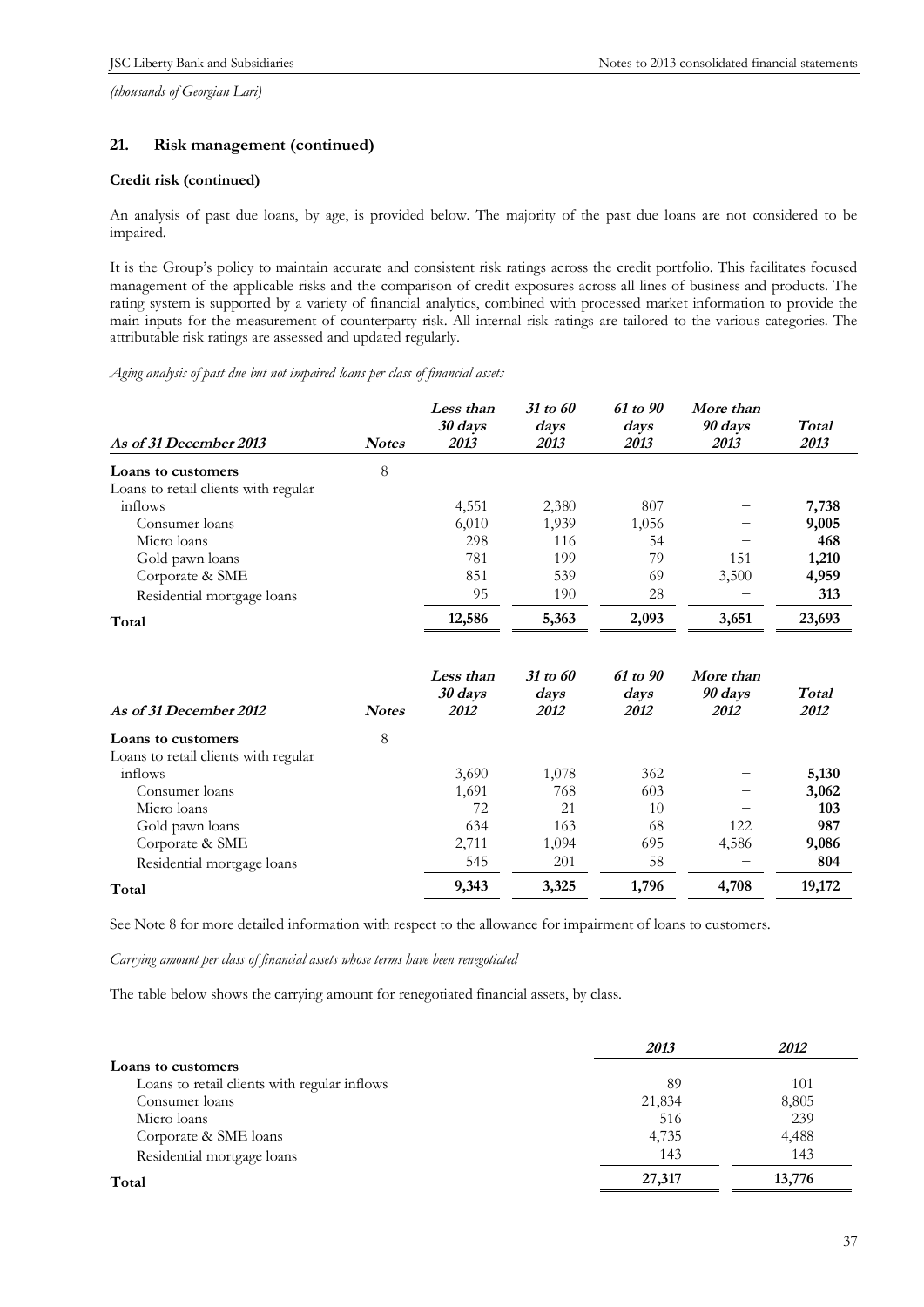# **21. Risk management (continued)**

#### **Credit risk (continued)**

#### *Impairment assessment*

The main considerations for the loan impairment assessment include whether any payments of principal or interest are overdue by more than 90 days or there are any known difficulties in the cash flows of counterparties, credit rating downgrades, or infringement of the original terms of the contract. The Group addresses impairment assessment in two areas: individually assessed allowances and collectively assessed allowances.

#### *Individually assessed allowances*

The Group determines the allowances appropriate for each individually significant loan on an individual basis. Items considered when determining allowance amounts include the sustainability of the counterparty's business plan, its ability to improve performance once a financial difficulty has arisen, projected receipts and the expected dividend payout should bankruptcy ensue, the availability of other financial support and the realisable value of collateral, and the timing of the expected cash flows. The impairment losses are evaluated at each reporting date, unless unforeseen circumstances require more careful attention.

#### *Collectively assessed allowances*

Allowances are assessed collectively for losses on loans to customers that are not individually significant (including credit cards, residential mortgages, consumer lending and loans to retail clients with regular inflows) and for individually significant loans where there is not yet objective evidence of individual impairment. Allowances are evaluated on each reporting date with each portfolio receiving a separate review.

The collective assessment takes account of impairment that is likely to be present in the portfolio even though there is no yet objective evidence of the impairment in an individual assessment. Impairment losses are estimated by taking into consideration of the following information: historical losses on the portfolio, current economic conditions, the appropriate delay between the time a loss is likely to have been incurred and the time it will be identified as requiring an individually assessed impairment allowance, and expected receipts and recoveries once impaired. Management is responsible for deciding the length of this period which can extend for as long as one year. The impairment allowance is then reviewed by credit management to ensure alignment with the Group's overall policy.

Financial guarantees and letters of credit are assessed and provisions are made in a similar manner as for loans.

The geographical concentration of the Group's assets and liabilities is set out below:

|                                  | 2013      |             |                  |              |         | 2012        |                  |              |
|----------------------------------|-----------|-------------|------------------|--------------|---------|-------------|------------------|--------------|
|                                  |           |             | CIS and<br>other |              |         |             | CIS and<br>other |              |
|                                  |           |             | foreign          |              |         |             | foreign          |              |
|                                  | Georgia   | <b>OECD</b> | countries        | <b>Total</b> | Georgia | <b>OECD</b> | countries        | <b>Total</b> |
| Assets:                          |           |             |                  |              |         |             |                  |              |
| Cash and cash equivalents        | 329,243   | 20,367      | 5,479            | 355,089      | 215,312 | 11,527      | 6,115            | 232,954      |
| Amounts due from credit          |           |             |                  |              |         |             |                  |              |
| institutions                     | 37,847    | 2,604       | —                | 40,451       | 80      | 2,593       |                  | 2,673        |
| Loans to customers               | 600,080   |             | $\qquad \qquad$  | 600,080      | 378,118 |             | —                | 378,118      |
| Investment securities held-to-   |           |             |                  |              |         |             |                  |              |
| maturity                         | 133,441   |             |                  | 133,441      | 59,159  |             |                  | 59,159       |
| All other assets                 | 163,151   | 1,402       |                  | 164,553      | 164,690 | 1,338       |                  | 166,028      |
|                                  | 1,263,762 | 24,373      | 5,479            | 1,293,614    | 817,359 | 15,458      | 6,115            | 838,932      |
| Liabilities:                     |           |             |                  |              |         |             |                  |              |
| Amounts due to credit            |           |             |                  |              |         |             |                  |              |
| institutions                     | 2,342     |             |                  | 2,342        | 28,173  |             |                  | 28,173       |
| Derivative financial liabilities |           |             |                  |              | 232     | 40          |                  | 272          |
| Amounts due to customers         | 1,117,547 | 13,431      | 27,693           | 1,158,671    | 667,798 | 7,814       | 20,805           | 696,417      |
| All other liabilities            | 18,493    |             |                  | 18,493       | 15,408  |             |                  | 15,408       |
|                                  | 1,138,382 | 13,431      | 27,693           | 1,179,506    | 711,611 | 7,854       | 20,805           | 740,270      |
| Net assets/(liabilities)         | 125,380   | 10,942      | (22, 214)        | 114,108      | 105,748 | 7,604       | (14,690)         | 98,662       |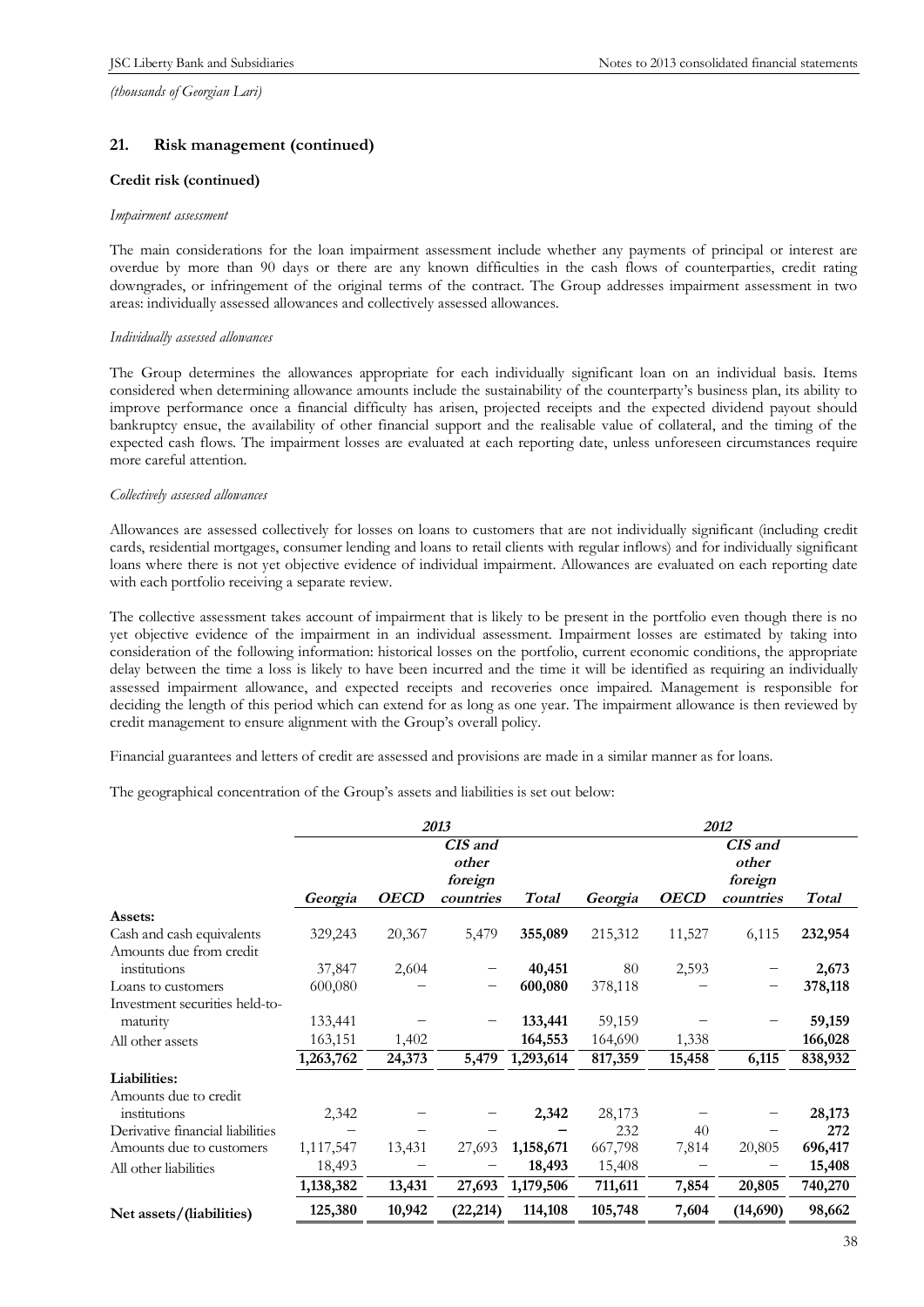# **21. Risk management (continued)**

### **Liquidity risk and funding management**

The tables below summarise the maturity profile of the Group's financial liabilities at 31 December 2013, 31 December 2012 based on contractual undiscounted repayment obligations. Repayments which are subject to notice are treated as if notice were to be given immediately. However, the Group expects that many customers will not request repayment on the earliest date the Group could be required to pay and the table does not reflect the expected cash flows indicated by the Group's deposit retention history.

| As of 31 December 2013                                             | Less than<br>3 months | 3 to 12<br>months | 1 to 5<br>years | Over<br>5 years | Total     |
|--------------------------------------------------------------------|-----------------------|-------------------|-----------------|-----------------|-----------|
| <b>Financial liabilities</b><br>Amounts due to credit institutions | 2,168                 | 174               |                 |                 | 2,342     |
| Amounts due to customers                                           | 858,771               | 243,910           | 86,096          | 1,815           | 1,190,592 |
| Total undiscounted financial liabilities                           | 860,939               | 244,084           | 86,096          | 1,815           | 1,192,934 |
| As of 31 December 2012                                             | Less than<br>3 months | 3 to 12<br>months | 1 to 5<br>vears | Over<br>5 years | Total     |
| <b>Financial liabilities</b>                                       |                       |                   |                 |                 |           |
| Amounts due to credit institutions                                 | 1,411                 | 26,933            |                 |                 | 28,344    |
| Amounts due to customers                                           | 497,470               | 187,027           | 31,923          | 1,423           | 717,843   |
| Total undiscounted financial liabilities                           | 498,881               | 213,960           | 31,923          | 1,423           | 746,187   |

The table below shows the contractual expiry by maturity of the Group's financial commitments and contingencies. Each undrawn loan commitment is included in the time band containing the earliest date it can be drawn down. For issued financial guarantee contracts, the maximum amount of the guarantee is allocated to the earliest period in which the guarantee could be called.

|      | Less than<br>3 months | 3 to 12<br>months | 1 to 5<br>vears | <i>Over</i><br>5 years | Total  |
|------|-----------------------|-------------------|-----------------|------------------------|--------|
| 2013 | 59.616                | 10.294            | 10,032          | 5,691                  | 85,633 |
| 2012 | 43,375                | 6.092             | 10,938          | 5,751                  | 66,156 |

The Group expects that not all of the contingent liabilities or commitments will be drawn before expiry of the commitments.

The maturity analysis does not reflect the historical stability of current accounts. Their liquidation has historically taken place over a longer period than indicated in the tables above. These balances are included in amounts due in less than three months in the tables above.

## **Market risk**

Market risk is the risk that the fair value or future cash flows of financial instruments will fluctuate due to changes in market variables such as interest rates, foreign exchanges, and equity prices. The Bank has no significant concentration of market risk.

#### *Interest rate risk*

Interest rate risk arises from the possibility that changes in interest rates will affect future cash flows or the fair values of financial instruments.

The sensitivity of the statement of profit or loss is the effect of the assumed changes in interest rates on the net interest income for one year, based on the floating rate non-trading financial assets and financial liabilities held at 31 December. Since majority of the interest bearing assets and liabilities of the Group are at fixed rates the Group is not open to interest rate risk fluctuations on the existing interest bearing assets and liabilities.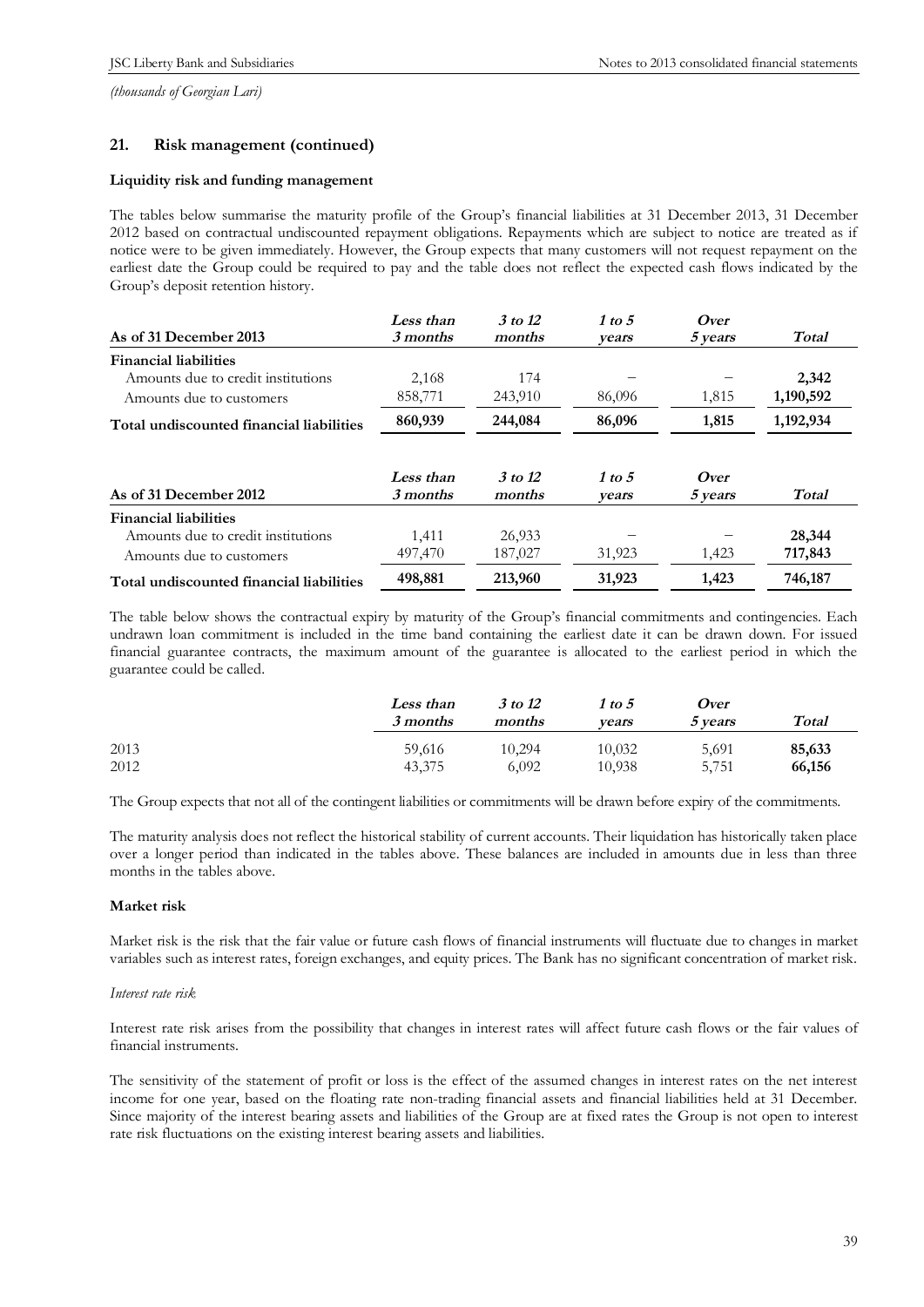# **21. Risk management (continued)**

#### **Market risk (continued)**

#### *Currency risk*

Currency risk is the risk that the value of a financial instrument will fluctuate due to changes in foreign exchange rates. The Management Board has set limits on positions by currency based on the NBG regulations. Positions are monitored on a daily basis.

The tables below indicate the currencies to which the Group had significant exposure at 31 December on its non-trading monetary assets and liabilities. The analysis calculates the effect of a reasonably possible movement of the currency rate against the GEL, with all other variables held constant on the statement of profit or loss (due to the fair value of currency sensitive non-trading monetary assets and liabilities). The effect on equity does not differ from the effect on the statement of profit or loss. A negative amount in the table reflects a potential net reduction in statement of profit or loss or equity, while a positive amount reflects a net potential increase.

|            | Appreciation/<br>(depreciation) of the<br>exchange rate of GEL |                  | Appreciation/<br>(depreciation) of the<br>exchange rate of GEL |                         |
|------------|----------------------------------------------------------------|------------------|----------------------------------------------------------------|-------------------------|
| Currency   | against the respective                                         | Effect on profit | against the respective                                         | <i>Effect on profit</i> |
|            | currency in $%$                                                | before tax       | currency in $%$                                                | before tax              |
|            | 2013                                                           | 2013             | 2012                                                           | <i>2012</i>             |
| USD        | $-4.80\%$                                                      | 186              | 0.81%                                                          | 30                      |
| <b>EUR</b> | $-9.47\%$                                                      | (2)              | $-0.98%$                                                       | (8)                     |

### **Operational risk**

Operational risk is the risk of loss arising from systems failure, human error, fraud or external events. When controls fail to perform, operational risks can cause damage to reputation, have legal or regulatory implications, or lead to financial loss. The Group cannot expect to eliminate all operational risks, but a control framework and monitoring and responding to potential risks could be effective tools to manage the risks. Controls include effective segregation of duties, access, authorisation and reconciliation procedures, staff education and assessment processes, including the use of internal audit.

### **22. Fair value disclosures**

### **Fair value measurement procedures**

External Valuators are involved for valuation of significant assets, such as properties and available-for-sale securities. Involvement of external Valuators is decided upon annually by the management after discussion with and approval by the Bank's audit committee. Selection criteria include market knowledge, reputation, independence and whether professional standards are maintained. Valuators are normally rotated every three years. The management decides, after discussions with the Group's external Valuators, which valuation techniques and inputs to use for each case.

At each reporting date, the management analyses the movements in the values of assets and liabilities which are required to be re-measured or re-assessed as per the Group's accounting policies. For this analysis, the management verifies the major inputs applied in the latest valuation by agreeing the information in the valuation computation to contracts and other relevant documents. The management, in conjunction with the Group's external Valuators, also compares each the changes in the fair value of each asset and liability with relevant external sources to determine whether the change is reasonable. On an interim basis, the management and the Group's external Valuators present the valuation results to the audit committee and the Group's independent auditors. This includes a discussion of the major assumptions used in the valuations.

#### **Fair value hierarchy**

For the purpose of fair value disclosures, the Group has determined classes of assets and liabilities on the basis of the nature, characteristics and risks of the asset or liability and the level of the fair value hierarchy as explained above.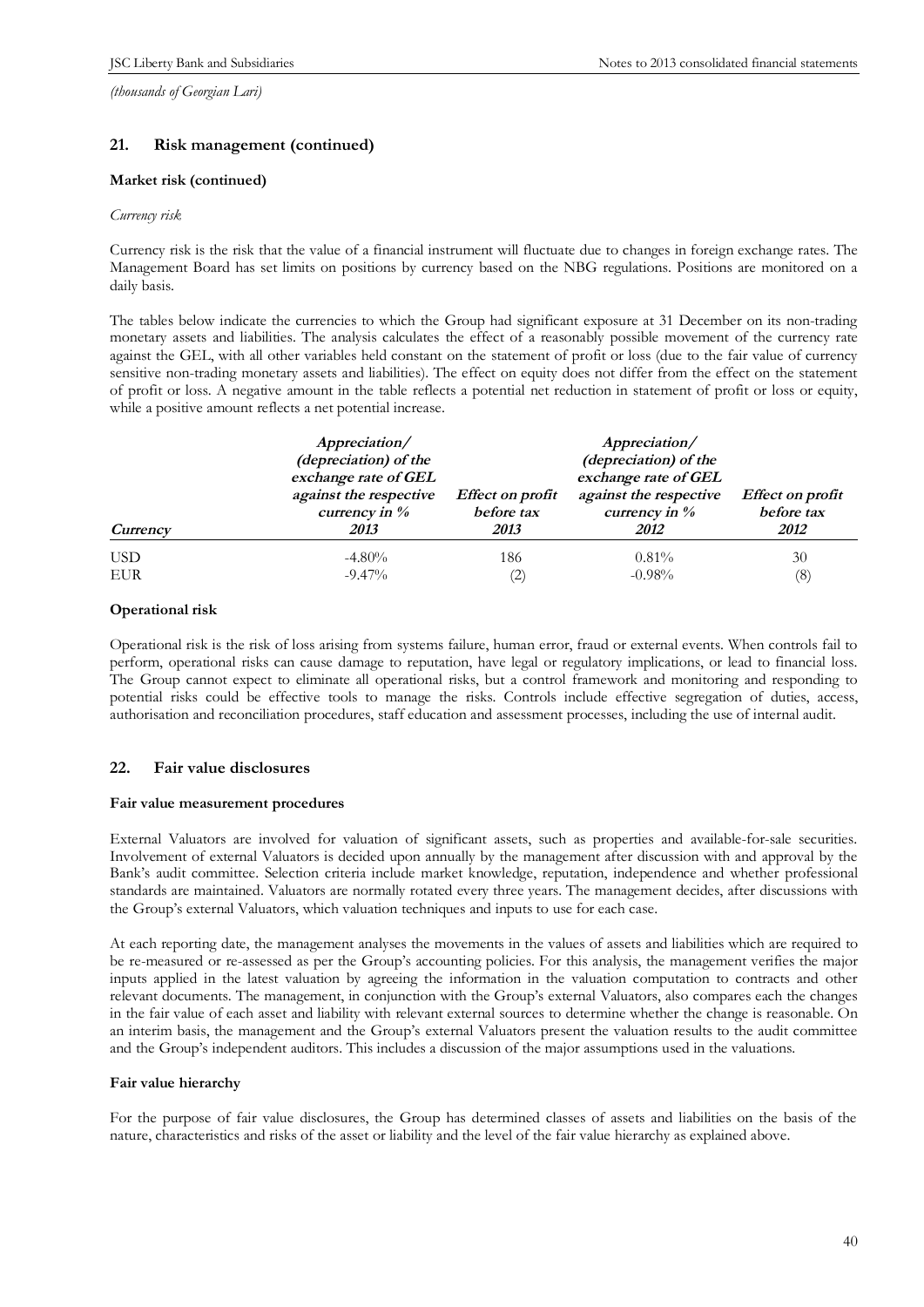### **22. Fair value disclosures (continued)**

# **Fair value of financial assets and liabilities not carried at fair value**

Set out below is a comparison by class of the carrying amounts and fair values of the Group's financial instruments that are carried in the consolidated statement of financial position. The table does not include the fair values of non-financial assets and non-financial liabilities.

|                                                       | Carrying<br>value<br>2013 | Fair<br>value<br>2013 | Unrecognised Carrying<br>$\frac{gain}{loss}$<br>2013 | value<br><i>2012</i> | Fair<br>value<br>2012 | Unrecognised<br>gain/loss)<br>2012 |
|-------------------------------------------------------|---------------------------|-----------------------|------------------------------------------------------|----------------------|-----------------------|------------------------------------|
| <b>Financial assets</b>                               |                           |                       |                                                      |                      |                       |                                    |
| Investment securities held-to-maturity                | 133.441                   | 136,851               | 3,410                                                | 59.159               | 61.130                | 1,971                              |
| Total unrecognised change in<br>unrealised fair value |                           |                       | 3,410                                                |                      |                       | 1,971                              |

#### **Valuation techniques and assumptions**

The following describes the methodologies and assumptions used to determine fair values for those financial instruments which are not already recorded at fair value in the financial statements.

#### *Assets for which fair value approximates carrying value*

For financial assets and financial liabilities that are liquid or having a short term maturity (less than three months) it is assumed that the carrying amounts approximate to their fair value. This assumption is also applied to demand deposits and savings accounts without a specific maturity.

### *Financial assets and financial liabilities carried at amortized cost*

Fair value of the quoted notes and bonds is based on price quotations at the reporting date, as such they fall under level 2 fair value hierarchy. The fair value of unquoted instruments, loans to customers, customer deposits, amounts due from credit institutions and amounts due to the NBG and credit institutions and other financial assets and liabilities, is estimated by discounting future cash flows using rates currently available for debt on similar terms, credit risk and remaining maturities.

#### *Investment property and buildings*

There are three main approaches to valuation of real property:

### *Market Approach*

Establishes limits on the market value for the real estate by examining the prices commonly paid for properties that compete with the subject property for buyers. Sales are investigated to ensure that the parties to the transaction were adequately motivated. Sale prices reflecting motivation other than that of a typical market participant, i.e. transactions of special purchasers who are willing to pay a premium for a particular property, should be eliminated. The method involves analysing units of comparison such as a price per square metre of gross building area. Adjustments are made to the sales/listing for differences in location, size, age and condition, financing and various other factors which may have any influence on the value.

In the analysis of the market value of appraised properties by the sales comparison (market data) approach, it is utilised the sales/listing measured to the best available, most recent and overall similar sales/listing available as of the report date.

Information on the comparable sales and listing is obtained from brokerage companies, agents and brokers, as well as public information, including commercial broker listings on websites and published data. Then such information is further confirmed with owners and/or principles or brokers involved in the listed transactions.

#### *Cost Approach*

Establishes the value of the real estate by estimating the cost of acquiring the land and building a new property or renovating an old property for equivalent utilisation purposes with no undue cost due to delay. An estimate of entrepreneurial incentive or developer's profit/loss is commonly added to the land and construction costs. For mature properties, the cost approach is used to estimate the depreciation cost, including items of physical deterioration and functional obsolescence.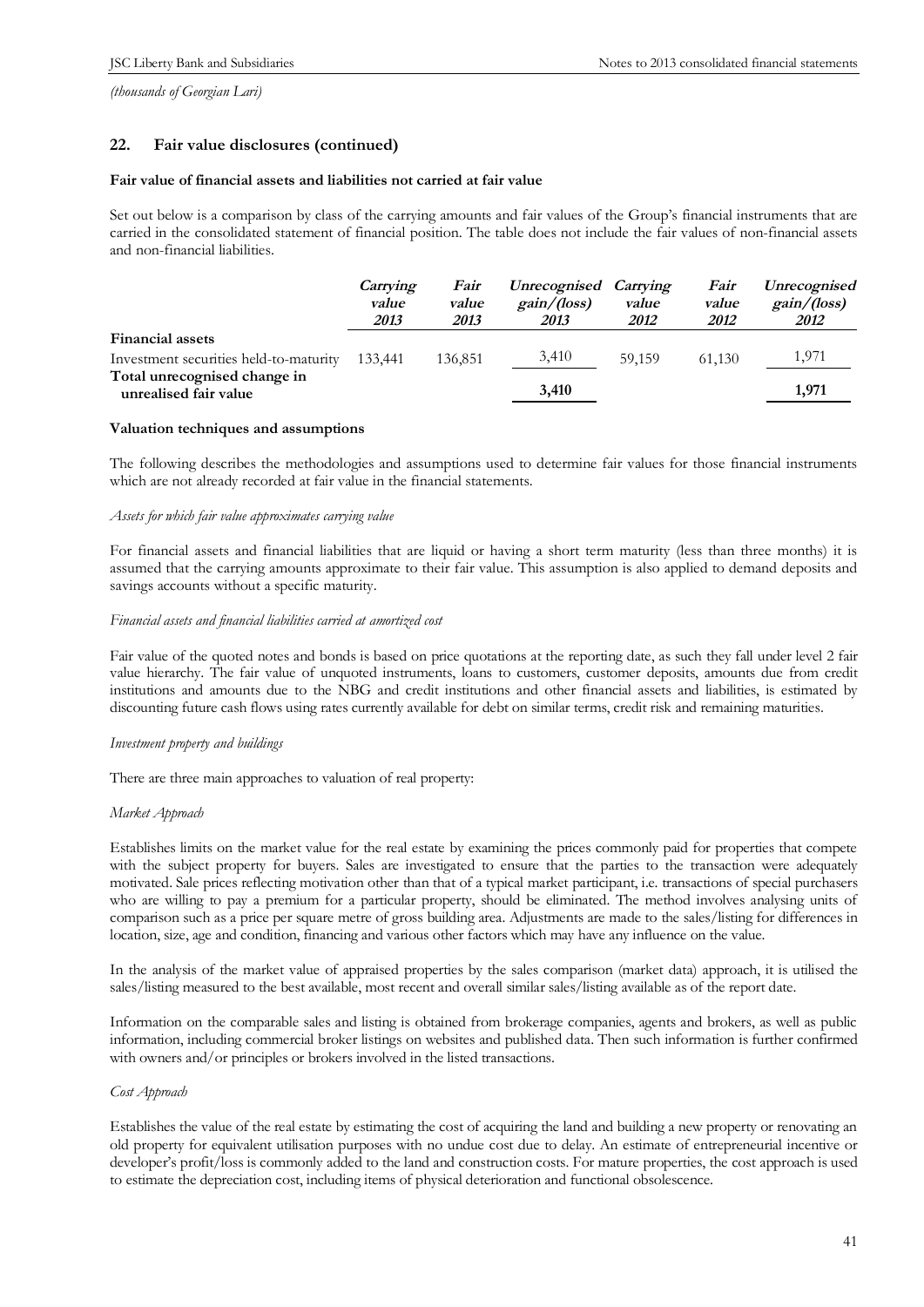# **22. Fair value disclosures (continued)**

### **Valuation techniques and assumptions (continued)**

The main approach of the cost replacement method reflects the idea that one will not pay for the given property more than he/she would pay for the construction of that property.

The cost approach involves the following steps:

- Estimate land value;
- Estimate reproduction or replacement cost of the improvements;
- Estimate accrued depreciation from all sources (physical deterioration, functional obsolescence, external and economic obsolescence);
- Deduct accrued depreciation from the reproduction or replacement cost to arrive at the depreciated improvement cost;
- Estimate equipment cost and deduct depreciation;
- Add the depreciated improvement cost to depreciated equipment cost and to the land value to arrive at a total property value indication.

#### *Income Capitalisation Approach*

The income generation methodology is based on the hypothetical incomes generated through the use of the property being valued. The estimation of the real estate market value is based on the capitalisation coefficient which is calculated based on the long-term rate of the alternative investment methodology.

### *Discount Cash Flow (DCF)*

The fair value of completed investment property is determined using a discounted cash flow (DCF). Based on the actual and projected market demand, types of goods/ services to be produced/provided, pricing policy and expected competitive environment in the market, the strategic financial projections for the business is developed. Using DCF method, a property's fair value is estimated using explicit assumptions regarding the benefits and liabilities of ownership over the asset's life including an exit or terminal value. As an accepted method within the income approach to valuation, the DCF method involves the projection of a series of cash flows on a real property interest. To this projected cash flow series, an appropriate, market-derived discount rate is applied to establish the present value of the cash inflows associated with the real property. The duration of the cash flow and the specific timing of inflows and outflows are determined by events such as rent reviews, lease renewal and related lease up periods, re-letting, redevelopment, or refurbishment. The appropriate duration is typically driven by market behaviour that is a characteristic of the class of real property.

In the case of investment properties, periodic cash flow is typically estimated as gross income less vacancy, non-recoverable expenses, collection losses, lease incentives, maintenance cost, agent and commission costs and other operating and management expenses. The series of periodic net cash inflows, along with an estimate of the terminal value anticipated at the end of the projection period, is then discounted.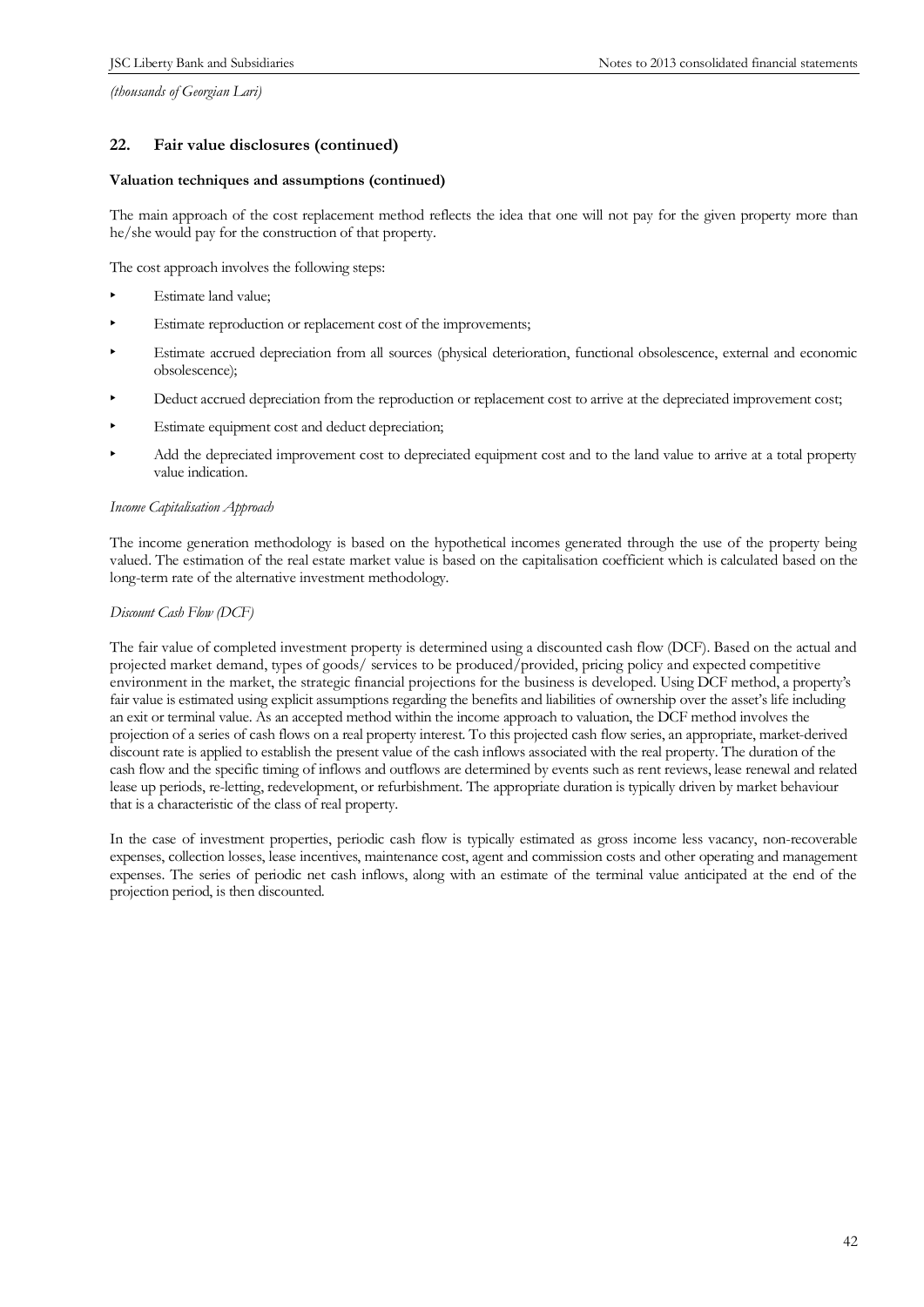# **22. Fair value disclosures (continued)**

### **Valuation techniques and assumptions (continued)**

The following table shows the quantitative information about significant unobservable inputs used in the fair value measurement categorized within Level 3 of the fair value hierarchy:

| As of 31 December 2013                       | Carrying<br>amount | Valuation<br>techniques                     | Unobservable<br>input                                                                                                                                       | Range<br>(weighted average) |
|----------------------------------------------|--------------------|---------------------------------------------|-------------------------------------------------------------------------------------------------------------------------------------------------------------|-----------------------------|
| Property and equipment -<br>buildings        | 87,442             | - Market approach<br>- Cost approach        | - Price volatility adjustment<br>- Replacement cost<br>- Annual depreciation cost<br>(Physical, Functional, Economic)<br>- Land price volatility adjustment | $(20\%)$ up to $25\%$       |
| Investment property -<br>commercial building | 1,871              | - Market approach                           | - Price volatility adjustment                                                                                                                               | $(16\%)$ up to $19\%$       |
| Investment property -<br>commercial building | 332                | - Cost approach                             | - Replacement cost<br>- Annual depreciation cost<br>(Physical, Functional, Economic)<br>- Land price volatility adjustment                                  | $(10\%)$ up to 9%           |
| Investment property -<br>commercial building | 950                | - Cost approach                             | - Replacement cost<br>- Annual depreciation cost<br>(Physical, Functional, Economic)<br>- Land price volatility adjustment                                  | $(5\%)$ up to $5\%$         |
| Investment property -<br>commercial building | 1,762              | - Income Capitalisation -<br>Approach (DCF) | Annual average vacancy rate<br>- Rent per Sq.m<br>- Annual Discount rate                                                                                    | $(12\%)$ up to $3\%$        |
| Investment property -<br>commercial building | 73                 | - Market approach                           | - Price volatility adjustment                                                                                                                               | $(22\%)$ up to $13\%$       |

# **23. Maturity analysis of assets and liabilities**

The table below shows an analysis of monetary assets and liabilities according to when they are expected to be recovered or settled.

|                                        | 2013     |            |              | 2012     |            |              |
|----------------------------------------|----------|------------|--------------|----------|------------|--------------|
|                                        | Within   | More than  |              | Within   | More than  |              |
|                                        | one year | one year   | <b>Total</b> | one year | one year   | <b>Total</b> |
| Cash and cash equivalents              | 355,089  |            | 355,089      | 232,954  |            | 232,954      |
| Amounts due from credit institutions   | 40,451   |            | 40,451       | 2,673    |            | 2,673        |
| Loans to customers                     | 379,610  | 220,470    | 600,080      | 235,044  | 143,074    | 378,118      |
| Investment securities held-to-maturity | 80,495   | 52,946     | 133,441      | 18,412   | 40,747     | 59,159       |
| Total                                  | 855,645  | 273,416    | 1,129,061    | 489,083  | 183,821    | 672,904      |
| Amounts due to credit institutions     | 2,342    |            | 2,342        | 28,173   |            | 28,173       |
| Amounts due to customers, of which:    | 682,766  | 475,905    | 1,158,671    | 402,698  | 293,719    | 696,417      |
| Current accounts                       | 347,515  | 403,184    | 750,699      | 186,123  | 266,643    | 452,766      |
| Time deposits                          | 335,251  | 72,721     | 407,972      | 216,575  | 27,076     | 243,651      |
| Other liabilities                      |          |            |              | 274      |            | 274          |
| Total                                  | 685,110  | 475,905    | 1,161,015    | 431,145  | 293,719    | 724,864      |
| <b>Net</b>                             | 170,535  | (202, 489) | (31, 954)    | 57,938   | (109, 898) | (51,960)     |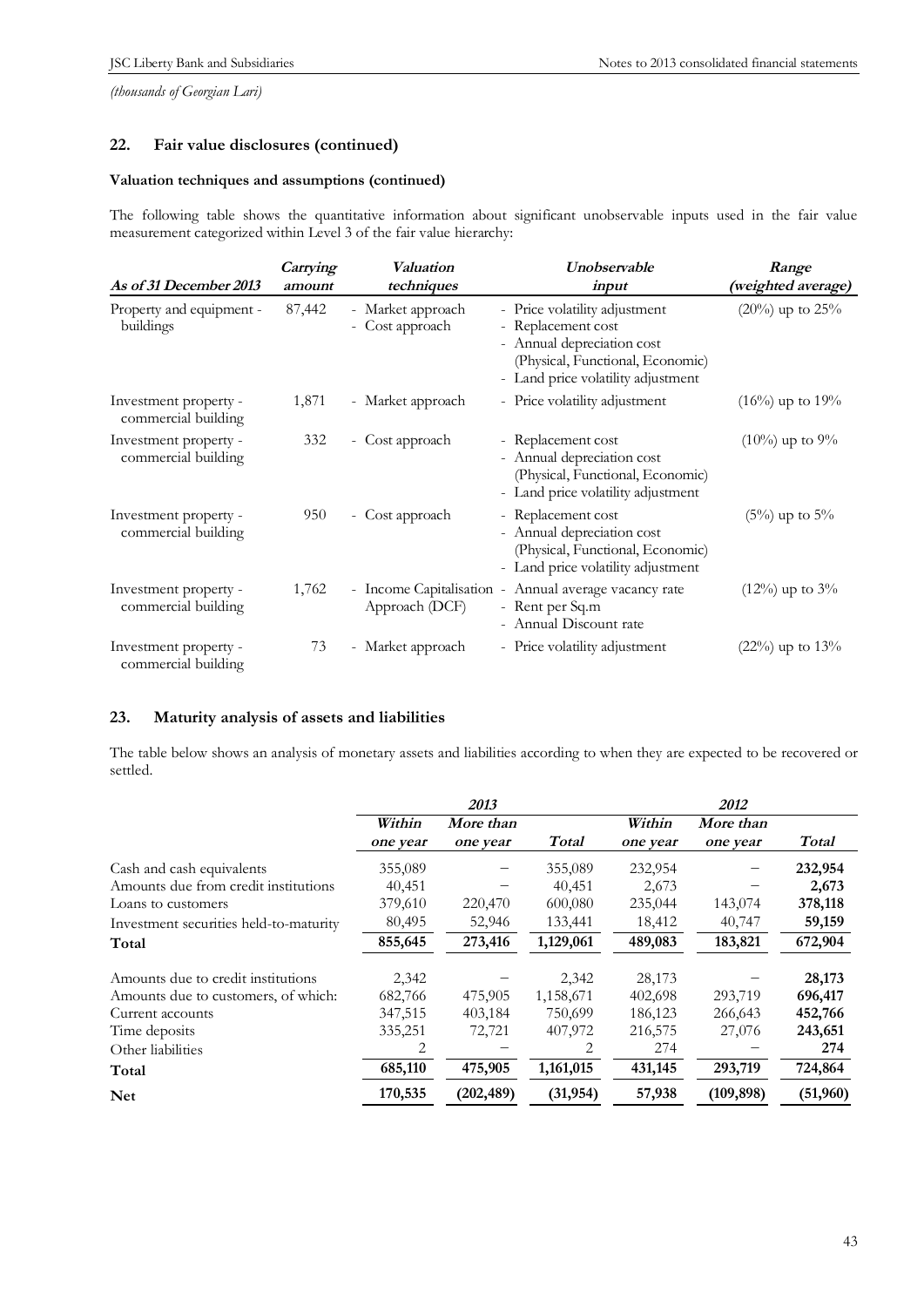### **23. Maturity analysis of assets and liabilities (continued)**

Customer deposits diversification by number and type of depositors and the past experience of the Group indicate that such accounts and deposits provide a long term and stable source of funding, and as a result they are allocated per expected time of funds outflow in the gap analysis table on the basis of statistical data accumulated by the Group during the previous periods and assumptions regarding the "permanent" part of current account balances.

As of 31 December 2013 total Amounts due to customers amounted to GEL 1,158,671 (2012: GEL 696,417), of which current accounts comprised of GEL 750,699 and GEL 452,766 as of 31 December 2013 and 2012, respectively. The Bank conducts the analysis of the stability of current accounts for the period of the preceding two years on a daily basis. These balances have not fallen below GEL 403,184 (2012: GEL 266,643) for the respective periods of the preceding 24 months. As such, it is reasonable to present these funds in Amounts due to customers in more than one year maturity range in the above schedule. If the contractual maturities of Amounts due to customers were considered, the cumulative liquidity gap within one year as of 31 December 2013 would have been negative GEL 232,649 (31 December 2012: negative GEL 208,705).

As of 31 December 2013, the Bank had sufficient liquid collateral to additionally draw down GEL 126,770 (2012: GEL 54,622) from the NBG at immediate notice.

On 14 June 2013, Fitch Ratings affirmed the Bank's Long-Term Foreign Currency Issuer Default Rating (IDR) of 'B', Short-term IDR of 'B', Individual Rating of 'D/E', Support Rating of '4' and Support Rating Floor of 'B'. The Outlook for the Long-term IDR is Stable. (In 2010 Fitch Ratings assigned the Bank a Long-Term Foreign Currency Issuer Default Rating (IDR) of 'B', Short-term IDR of 'B', Individual Rating of 'D/E', Support Rating of '4' and Support Rating Floor of 'B'. The Outlook for the Long-term IDR is Stable).

# **24. Related party disclosures**

In accordance with IAS 24 *Related Party Disclosures*, parties are considered to be related if one party has the ability to control the other party or exercise significant influence over the other party in making financial or operational decisions. In considering each possible related party relationship, attention is directed to the substance of the relationship, not merely the legal form.

Related parties may enter into transactions which unrelated parties might not, and transactions between related parties may not be effected on the same terms, conditions and amounts as transactions between unrelated parties.

The outstanding balances at the period end of and related income and expense arising from related party transactions are as follows:

|                        | 2013   |                      |                 | 2012       |        |                       |                 |            |
|------------------------|--------|----------------------|-----------------|------------|--------|-----------------------|-----------------|------------|
|                        |        | <b>Entities</b> with | <b>Entities</b> |            |        | <b>Entities</b> with  | <b>Entities</b> |            |
|                        |        | significant          | under           | Key        |        | significant           | under           | Key        |
|                        |        | influence over       | common          | management |        | influence over common |                 | management |
|                        | Parent | the Group            | control         | personnel  | Parent | the Group             | control         | personnel  |
| Loans outstanding at   |        |                      |                 |            |        |                       |                 |            |
| 1 January, gross       |        |                      |                 | 258        |        |                       |                 | 208        |
| Loans issued           |        |                      |                 |            |        |                       |                 |            |
| during the year        |        |                      |                 | 208        |        |                       |                 | 50         |
| Loan repayments        |        |                      |                 |            |        |                       |                 |            |
| during the year        |        |                      |                 | (319)      |        |                       |                 |            |
| Loans outstanding at   |        |                      |                 |            |        |                       |                 |            |
| 31 December, gross     |        |                      |                 | 147        |        |                       |                 | 258        |
| Less: allowance for    |        |                      |                 |            |        |                       |                 |            |
| impairment at          |        |                      |                 |            |        |                       |                 |            |
| 31 December            |        |                      |                 | 3          |        |                       |                 | 5          |
| Loans outstanding at   |        |                      |                 |            |        |                       |                 |            |
| 31 December, net       |        |                      |                 | 144        |        |                       |                 | 253        |
|                        |        |                      |                 |            |        |                       |                 |            |
| Interest income on     |        |                      |                 |            |        |                       |                 |            |
| loans                  |        |                      |                 | 22         |        |                       |                 | 29         |
| Impairment (reversal)/ |        |                      |                 |            |        |                       |                 |            |
| charge for loans       |        |                      |                 | (2)        |        |                       |                 |            |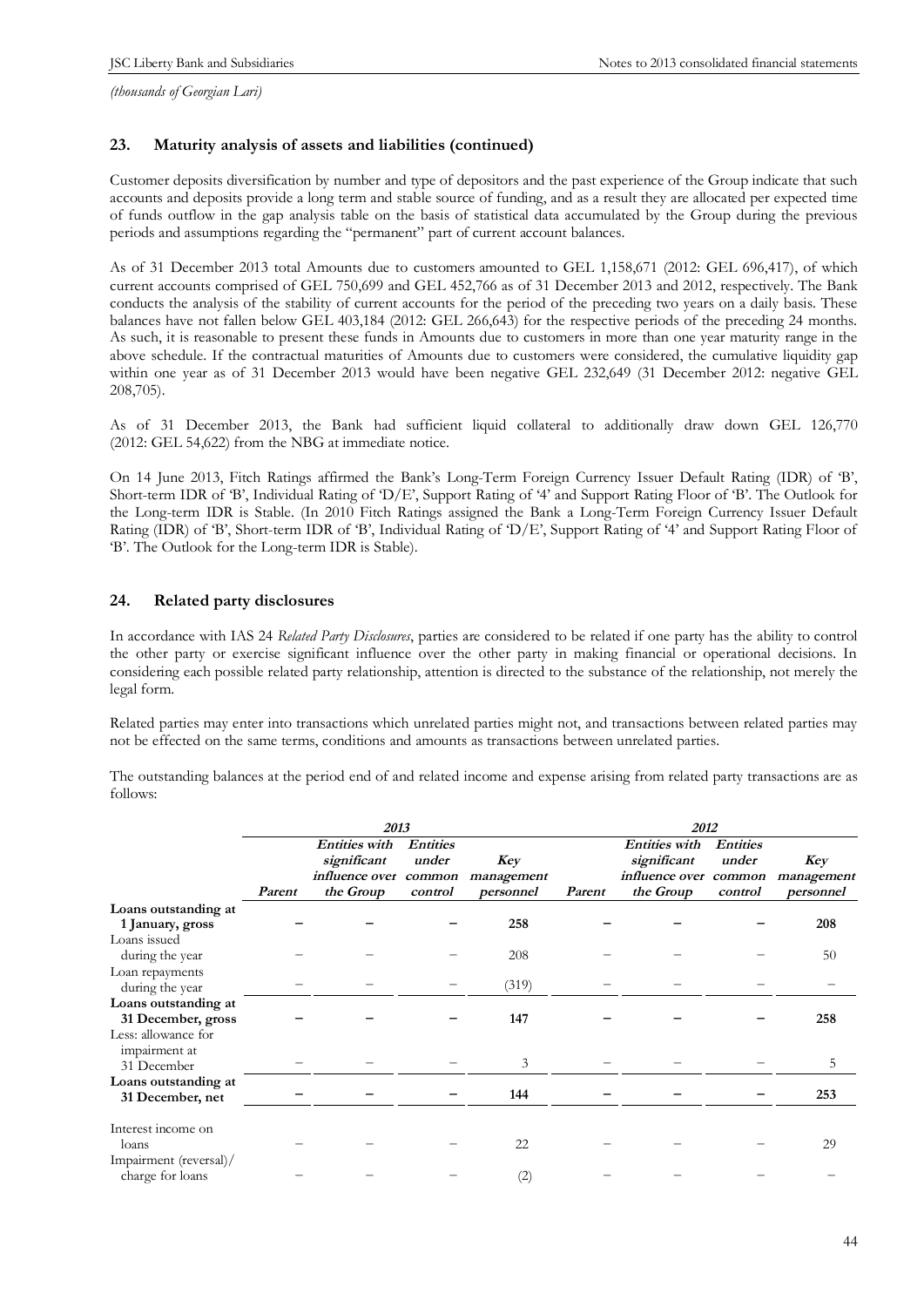# **24. Related party disclosures (continued)**

|                                                        | 2013   |                                                                           |                                     |                                | 2012   |                                                                           |                                     |                                |
|--------------------------------------------------------|--------|---------------------------------------------------------------------------|-------------------------------------|--------------------------------|--------|---------------------------------------------------------------------------|-------------------------------------|--------------------------------|
|                                                        | Parent | <b>Entities</b> with<br>significant<br>influence over common<br>the Group | <b>Entities</b><br>under<br>control | Key<br>management<br>personnel | Parent | <b>Entities</b> with<br>significant<br>influence over common<br>the Group | <b>Entities</b><br>under<br>control | Key<br>management<br>personnel |
| Deposits at 1 January<br>Deposits received             |        |                                                                           |                                     | 1,718                          |        |                                                                           |                                     | 30                             |
| during the year<br>Deposits repaid during              | 620    |                                                                           | 587                                 | 654<br>(2,012)                 |        |                                                                           |                                     | 1,905<br>(217)                 |
| the year<br>Deposits at<br>31 December                 | 620    |                                                                           | 587                                 | 360                            |        |                                                                           |                                     | 1,718                          |
| Current accounts at<br>31 December                     | 48     | 9                                                                         | 1,089                               | 2,175                          | 303    |                                                                           | 574                                 | 631                            |
| Interest expense on<br>deposits<br>Interest expense on | 17     | $\overline{0}$                                                            | 90                                  | 209                            | 118    |                                                                           |                                     | 271                            |
| the CCPN                                               |        |                                                                           |                                     |                                | 2,167  |                                                                           |                                     |                                |
| Commitments and<br>guarantees issued                   |        |                                                                           | 850                                 |                                |        |                                                                           |                                     |                                |
| Fee and commission<br>income<br>Other operating        |        |                                                                           | 292                                 | 5                              |        |                                                                           |                                     | 2                              |
| expenses                                               | 36     |                                                                           | 478                                 | 180                            |        |                                                                           |                                     | 335                            |

Entities under common control comprises of organizations in which shareholders of the Group exercise control which represent related parties to the Group.

The number of key personnel at 31 December 2013 was 11 (2012: 12) and their compensation comprised of the following:

|                                                                           | 2013  | 2012  |
|---------------------------------------------------------------------------|-------|-------|
| Salaries and other short term benefits                                    | 3,618 | 2,714 |
| Retention bonus paid in cash for purchase of convertible preferred shares | 1,164 |       |
| Share based payment compensation                                          |       | 211   |
| Total key personnel compensation                                          | 4,782 | 2.925 |

### **25. Capital adequacy**

The Bank is regulated by the NBG. As such, the Bank submits to the NBG monthly reports of its financial position and operation (the "Monthly Supervision Report"), which, *inter alia*, contains the Bank's Tier I and Total Capital Adequacy Ratios, calculated in accordance with the methodology required by the NBG. The capital adequacy calculation methodology adopted by the NBG differs in certain material respects from the BIS (Basel I) framework, but has historically been more stringent, due, *inter alia*, to the higher market-risk weighting of the assets.

The Bank maintains an actively managed capital base to cover risks inherent in the business and aims at further enhancing its capital base. The adequacy of the Group's capital is monitored using, among other measures, the ratios established by the NBG and the ratios established by the Basel Capital Accord 1988 in supervising the Group.

The minimum Tier I and the Total Capital Adequacy Ratios required by the NBG are 8% and 12%, respectively, of the risk weighted assets. The Bank's Tier I and Total Capital Adequacy Ratios were above the minimum requirements as of 31 December 2013 and 31 December 2012.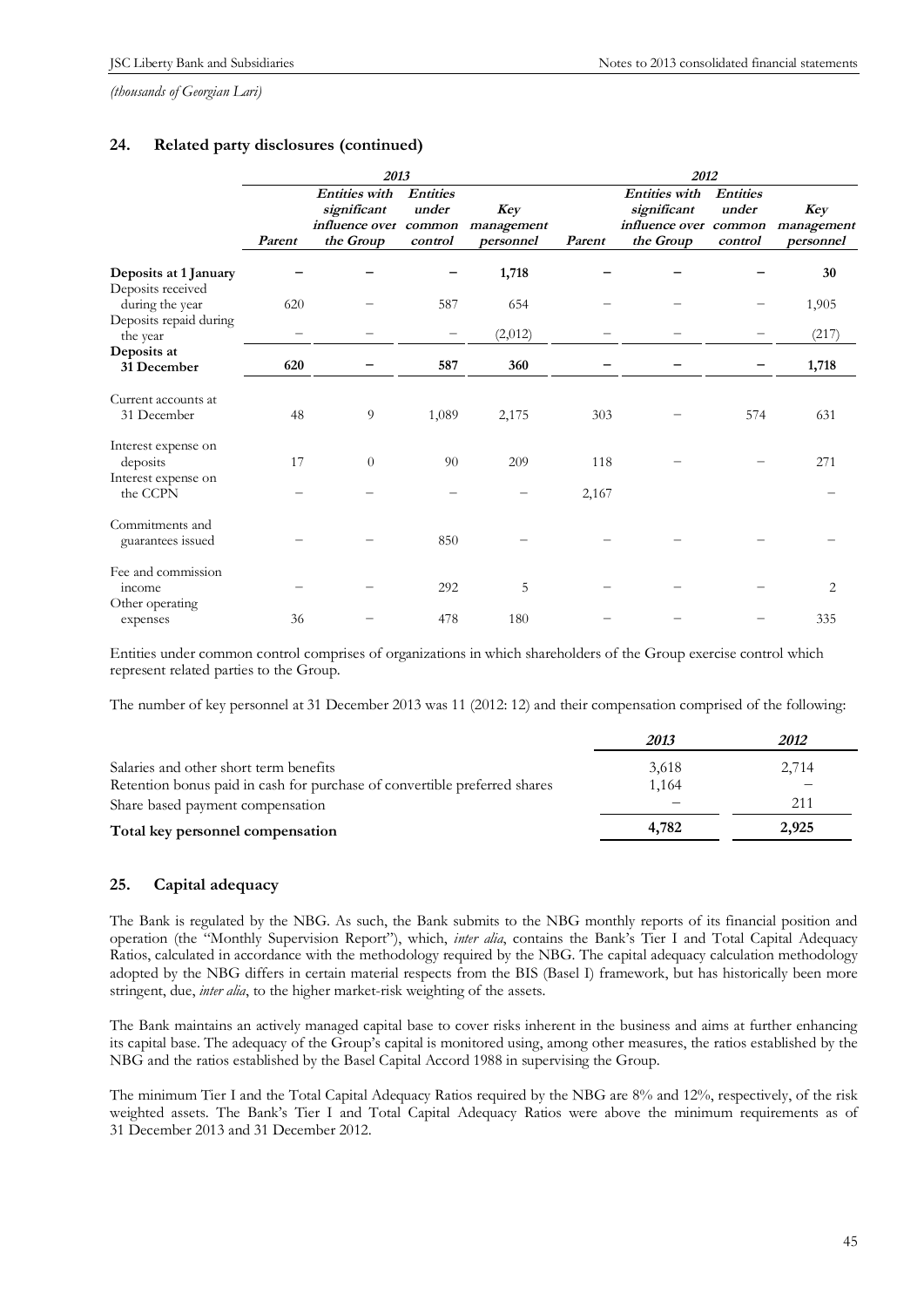# **25. Capital adequacy (continued)**

### *NBG capital adequacy ratio*

The NBG requires banks to maintain the minimum capital adequacy ratio of 12% of the RWA, as well as the minimum core capital (Tier 1 capital) adequacy ratio of 8% of the RWA, computed based on the Bank's stand-alone financial statements, prepared in accordance with the NBG requirements. As of 31 December 2013 and 31 December 2012, the Bank's capital adequacy ratios were as follows:

|                               | 2013     | 2012     |
|-------------------------------|----------|----------|
| Core capital                  | 72,691   | 59,975   |
| Supplementary capital         | 48,895   | 17,726   |
| Less: deductions from capital | (1, 458) | (1, 458) |
| Total capital                 | 120,128  | 76,243   |
| Risk-weighted assets          | 888,121  | 620,796  |
| Tier I capital adequacy ratio | 8.18%    | $9.66\%$ |
| Capital adequacy ratio        | 13.53%   | 12.28%   |

On 23 October 2013, the NBG approved (by its Decree # 100/04) the revised minimum capital adequacy ratio of 10.5% of the RWA, minimum core capital (Tier 1 capital) adequacy ratio of 8.5% of the RWA, as and common equity ratio of 7.0% of the RWA, computed based on the Bank's stand-alone financial statements, prepared in accordance with the NBG requirements. During the transitional period, banks are required to report their capital adequacy ratios under both old and new methods of calculation.As of 31 December 2013 and 31 December 2012, the Bank's capital adequacy ratios per new regulation were as follows:

|                                | 2013      | 2012      |
|--------------------------------|-----------|-----------|
| Total regulatory capital       | 118,030   | 74,941    |
| Tier 1 capital                 | 107,972   | 67,964    |
| Common equity tier 1 capital   | 102,793   | 67,071    |
| Additional tier 1 capital      | 5,179     | 893       |
| Tier 2 capital                 | 10,058    | 6,977     |
| Total risk weighted exposures  | 950,819   | 676,647   |
| Total regulatory capital ratio | $12.41\%$ | 11.08%    |
| Tier 1 capital ratio           | $11.36\%$ | $10.04\%$ |
| Common equity tier 1 ratio     | 10.81%    | $9.91\%$  |

#### *Capital adequacy ratio under Basel Capital Accord 1988*

The Group's capital adequacy ratios, computed in accordance with the Basel Capital Accord 1988, with subsequent amendments including the amendment to incorporate market risks, as of 31 December 2013 and 31 December 2012, were as follows:

|                               | 2013    | 2012      |
|-------------------------------|---------|-----------|
| Tier 1 capital                | 93,827  | 77,897    |
| Tier 2 capital                | 29,915  | 27,618    |
| Total capital                 | 123,742 | 105,515   |
| Risk-weighted assets          | 783,891 | 575,684   |
| Tier 1 capital adequacy ratio | 11.97%  | $13.53\%$ |
| Total capital adequacy ratio  | 15.79%  | 18.33%    |